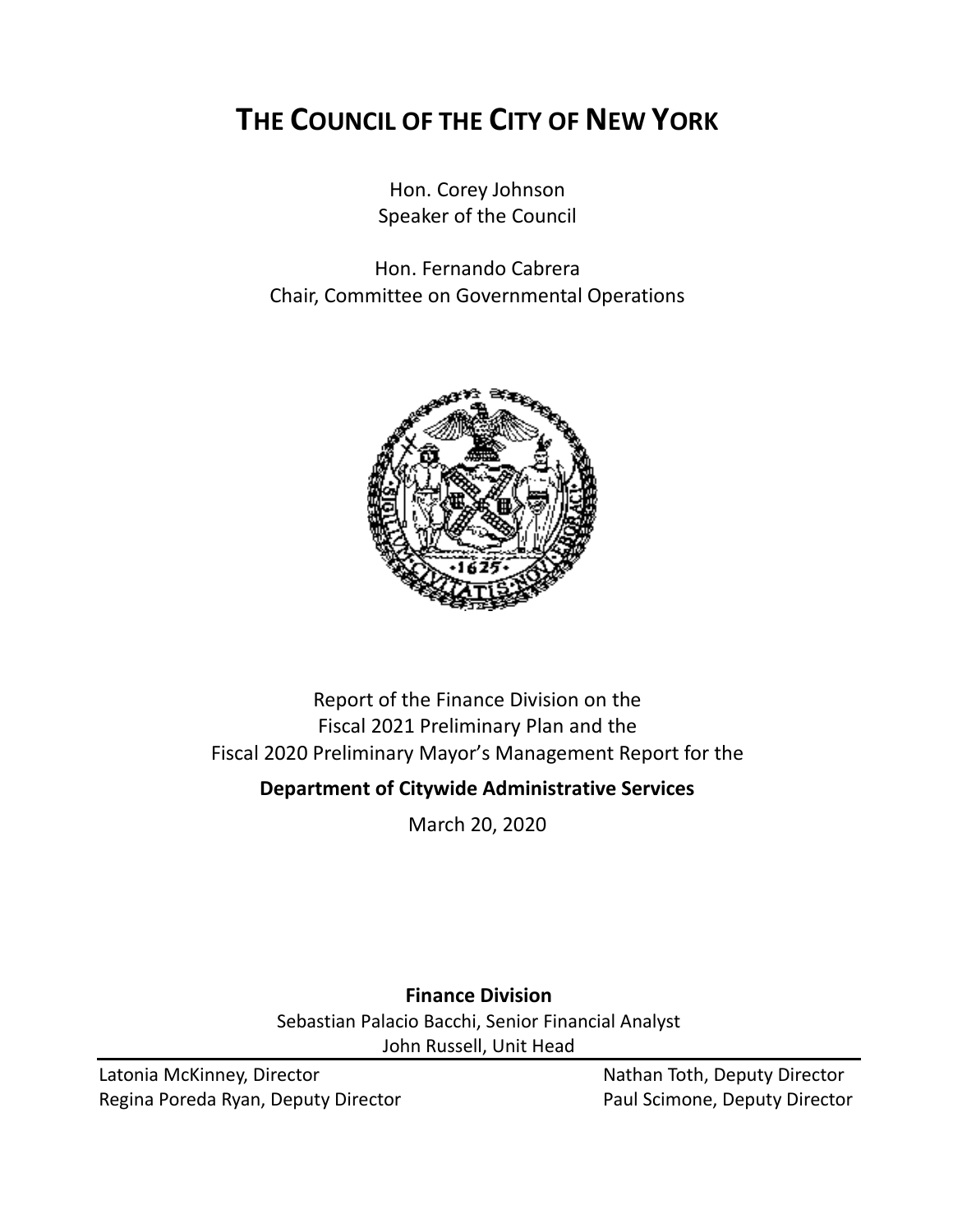# **Table of Contents**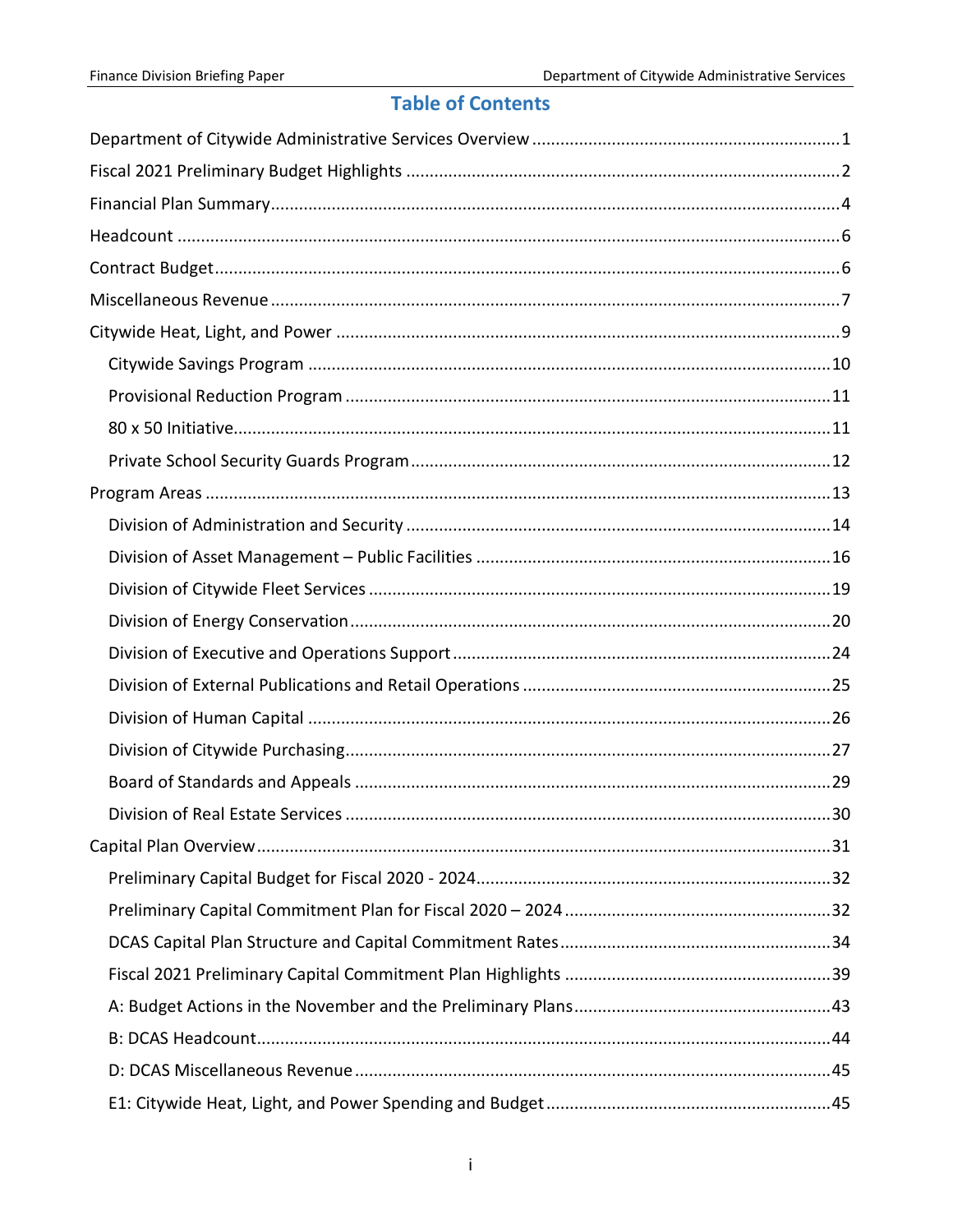| E2: Agency Breakdown of Fiscal 2021 Budget for Heat, Light and Power46             |  |
|------------------------------------------------------------------------------------|--|
|                                                                                    |  |
|                                                                                    |  |
|                                                                                    |  |
|                                                                                    |  |
|                                                                                    |  |
| F6: Division of External Publications and Retail Operations Budget Detail 50       |  |
|                                                                                    |  |
|                                                                                    |  |
|                                                                                    |  |
| G: DCAS Fiscal 2020 Preliminary Mayor's Management Report Performance Indicators53 |  |
|                                                                                    |  |
|                                                                                    |  |
|                                                                                    |  |
|                                                                                    |  |
|                                                                                    |  |
|                                                                                    |  |
|                                                                                    |  |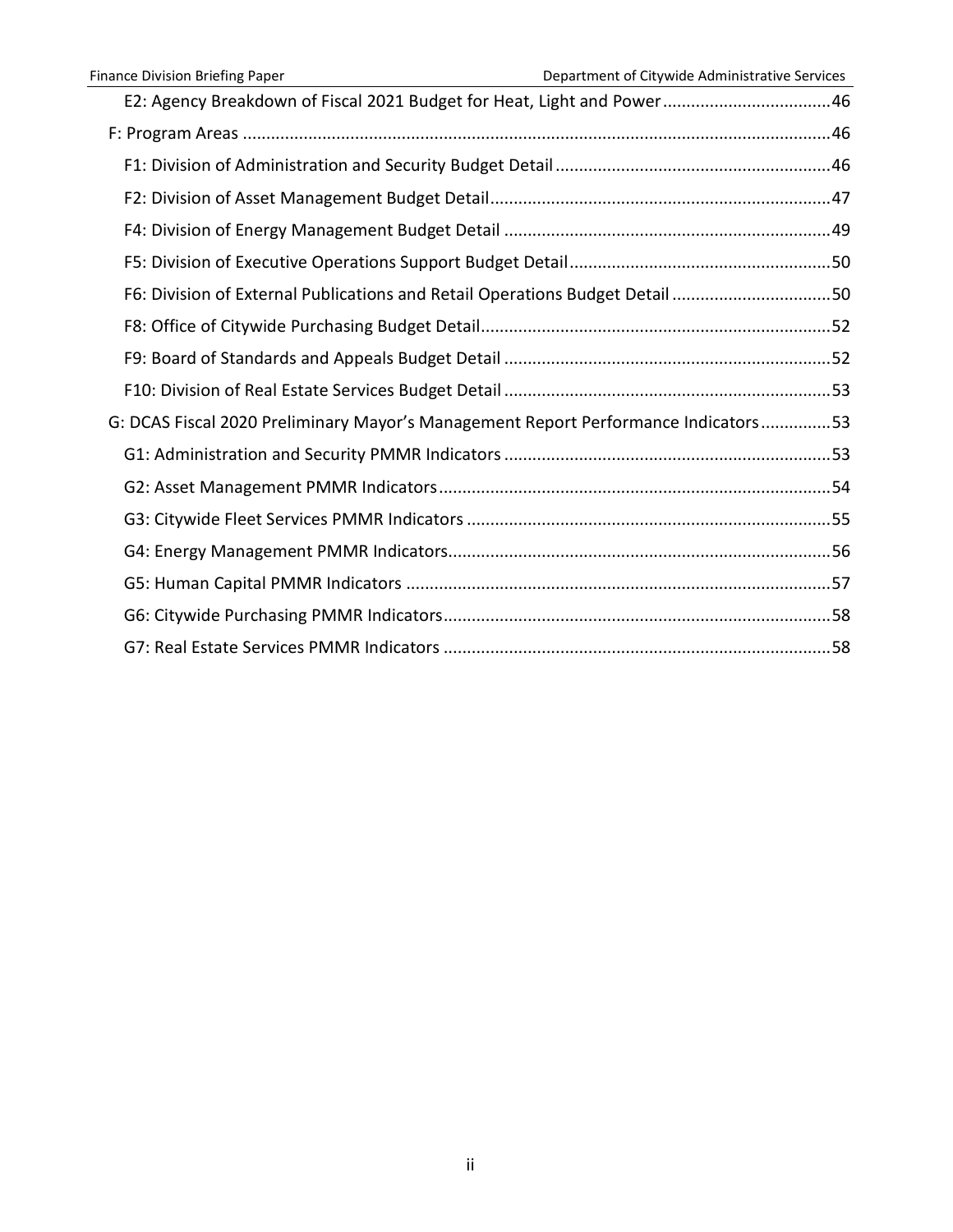# <span id="page-3-0"></span>**Department of Citywide Administrative Services Overview**

The Department of Citywide Administrative Services (DCAS) ensures that City agencies have the critical resources and support needed to provide the best possible services to the public.





#### **DCAS' activities include:**

- Supporting City agencies' workforce needs in recruiting, hiring and training City employees;
- Establishing and enforcing uniform procedures to ensure equal employment opportunity for employees and job candidates at City agencies;
- Providing overall facilities management, including security, maintenance and construction services for tenants in 55 public buildings;
- Purchasing, selling and leasing non-residential real property;
- Purchasing goods and select services; inspects and distributes supplies and equipment;
- Disposing of all surplus and obsolete goods;
- Monitoring City agency fleets and the City's overall compliance with fleet purchasing laws and environmental goals;
- Establishing, auditing and paying utility accounts that serve 80 agencies and more than 4,000 buildings.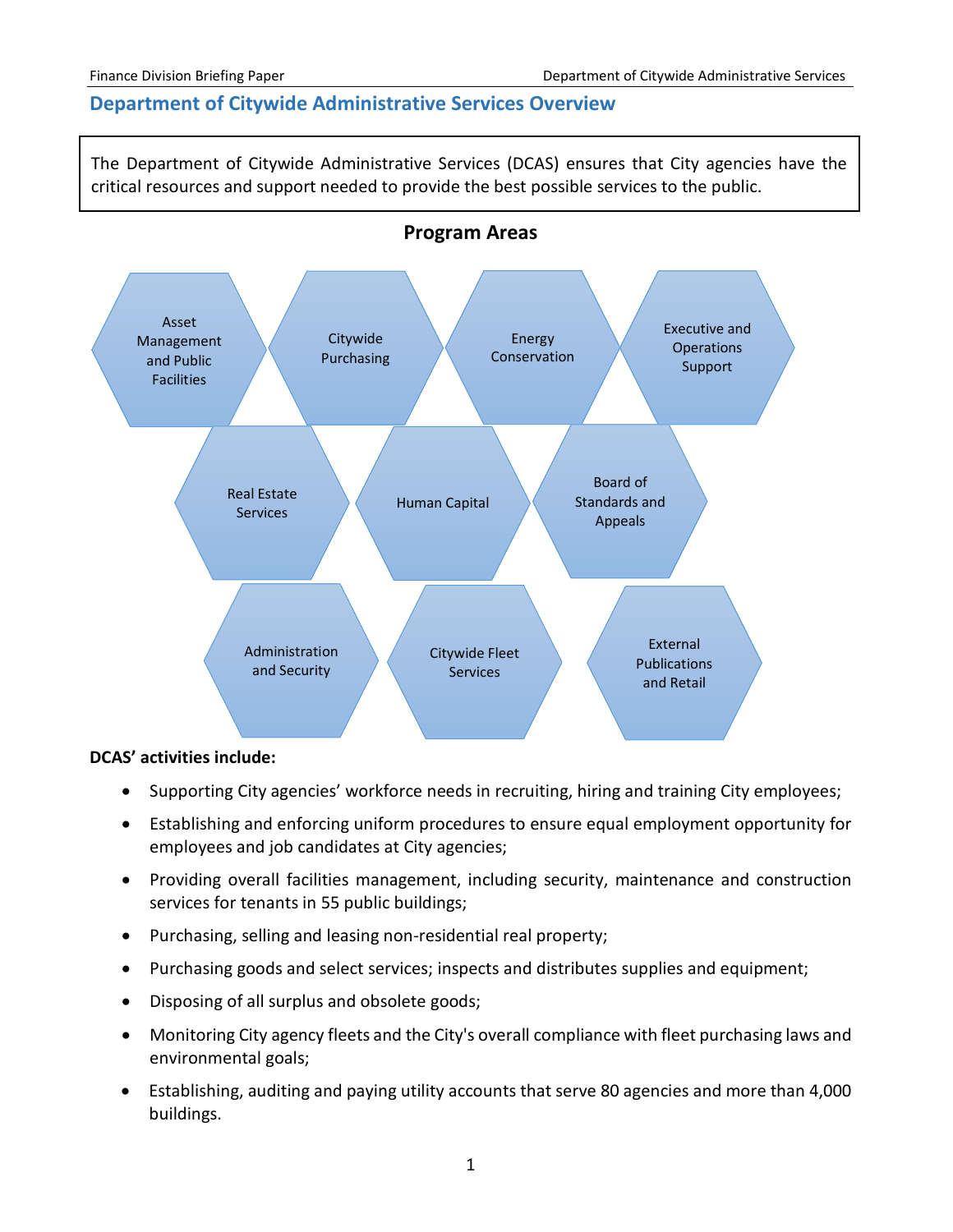# <span id="page-4-0"></span>**Fiscal 2021 Preliminary Budget Highlights**

The Department of Citywide Administrative Service's (DCAS) Fiscal 2021 Preliminary Budget totals \$1.3 billion, including \$221 million in Personal Services (PS) funding to support 2,566 Full-Time (FT) positions. Furthermore, \$737.2 million of DCAS' Fiscal 2021 Preliminary Budget is allocated for the Citywide Heat, Light and Power bill, which DCAS pays for other agencies and is discussed in more detail in the section titled "Citywide Heat, Light and Power" of this report. Approximately 59.7 percent of DCAS' budget is funded through Intra-City procurement of foods and services for other agencies, and other services provided to other city agencies. Approximately 28.6 percent of DCAS' budget is City tax-levy funding, with the majority of remaining funding coming from State and Other Categorical sources. DCAS' budget is subdivided into 20 Units of Appropriation (U/As), a Personal Services and Other than Personal Services (OTPS) U/A for each of the Department's [1](#page-4-1)0 program areas.<sup>1</sup>



 $\overline{a}$ 



The Department of Citywide Administrative Service's Fiscal 2021 Preliminary Budget is \$14.5 million more than its Fiscal 2020 Adopted Budget of \$1.3 billion. This is mainly due to increases in funding associated with oversight of PlaNYC, the City's resiliency and sustainability revitalization project, since the Fiscal 2020 Executive Budget allocated \$12 million in Fiscal 2021 to ramp-up new energy management initiatives, discussed later on in this report.

# **Highlights of DCAS' Fiscal 2021 Preliminary Budget**

• **New Needs.** Since Adoption of the Fiscal 2020 Plan, the Department of Citywide Administrative Services has identified \$9.2 million in new needs for Fiscal 2020, primarily allocated to façade design and remediation work around the City.

<span id="page-4-1"></span><sup>&</sup>lt;sup>1</sup> Units of Appropriation are the subdivisions of the City Expense Budget that the City Council votes upon.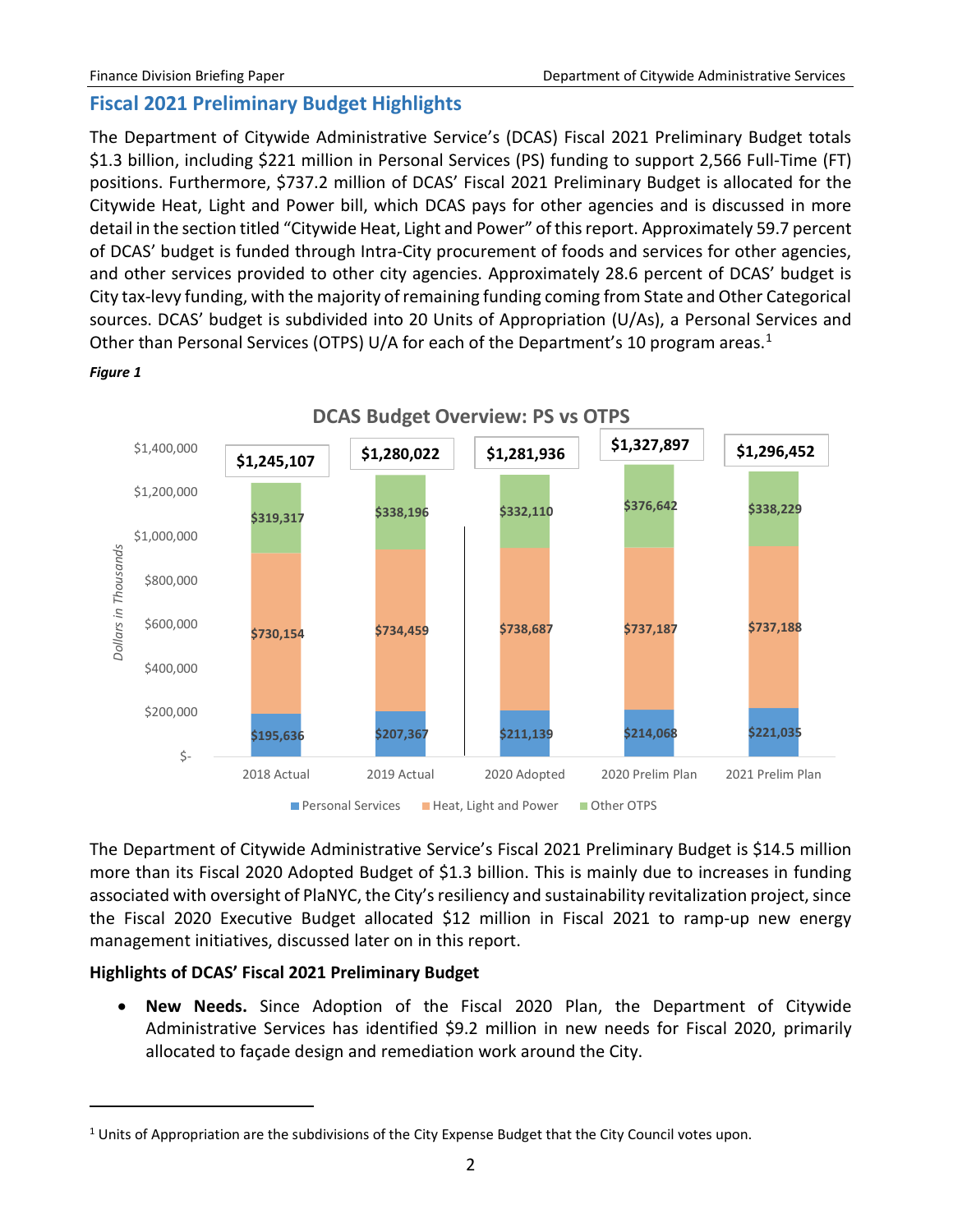- **Citywide Savings Program.** The Department of Citywide Administrative Services will generate budgetary savings of \$5.7 million in Fiscal 2020 and \$7.4 million in Fiscal 2021 as part of the Citywide Savings Program introduced in the November 2019 Plan and the Fiscal 2021 Preliminary Financial Plan. Savings include incentive payments for energy conservation measures from the New York State Energy Research and Development Authority (NYSERDA), PS savings due to delays in hiring, additional vehicle auction proceeds, information technology (IT) savings, amongst others.
- **Miscellaneous Revenue.** The Fiscal 2021 Preliminary Financial Plan projects that the Department of Citywide Administrative Services will generate Miscellaneous Revenue of \$59.5 million in Fiscal 2021, including \$36.7 million from Commercial Rents.
- **Contract Budget.** The Department of Citywide Administrative Service's Fiscal 2021 Contract Budget totals \$60.6 million with 132 contracts, which accounts for 5.6 percent of the Agency's Fiscal 2021 OTPS budget.
- **Citywide Heat, Light and Power.** The Citywide Heat, Light and Power Fiscal 2021 Preliminary Budget totals \$737.2 million, accounting for 56.8 percent of DCAS' overall Fiscal 2021 Preliminary Budget.
- **Preliminary Mayor's Management Report (PMMR) Highlights.** Notable performance metrics reported by the Department of Citywide Administrative Services in the Fiscal 2020 PMMR include the following.
	- $\checkmark$  The median time from exam administration to exam results completion for DCASadministered exams varies substantially from year-to-year based on the number and type of civil service exams held. The median time was 78 days in Fiscal 2018 and 255 days in Fiscal 2019.
	- $\checkmark$  The number of City employees/participants trained in Managerial and Professional Development programs increased from 65,332 in Fiscal 2018 to 72,094 in Fiscal 2019, primarily due to the simultaneous delivery of mandated Department of Investigation (DOI) and Conflict of Interest Board (COIB) online training to City employees.
	- $\checkmark$  The number of electric vehicles in the citywide vehicle fleet increased from 2,105 in Fiscal 2018 to 2,662 in Fiscal 2019, while the percentage of hybrid or alternative fuel vehicles in the citywide fleet increased one percent, from 62 percent in Fiscal 2018 to 63 percent in Fiscal 2019.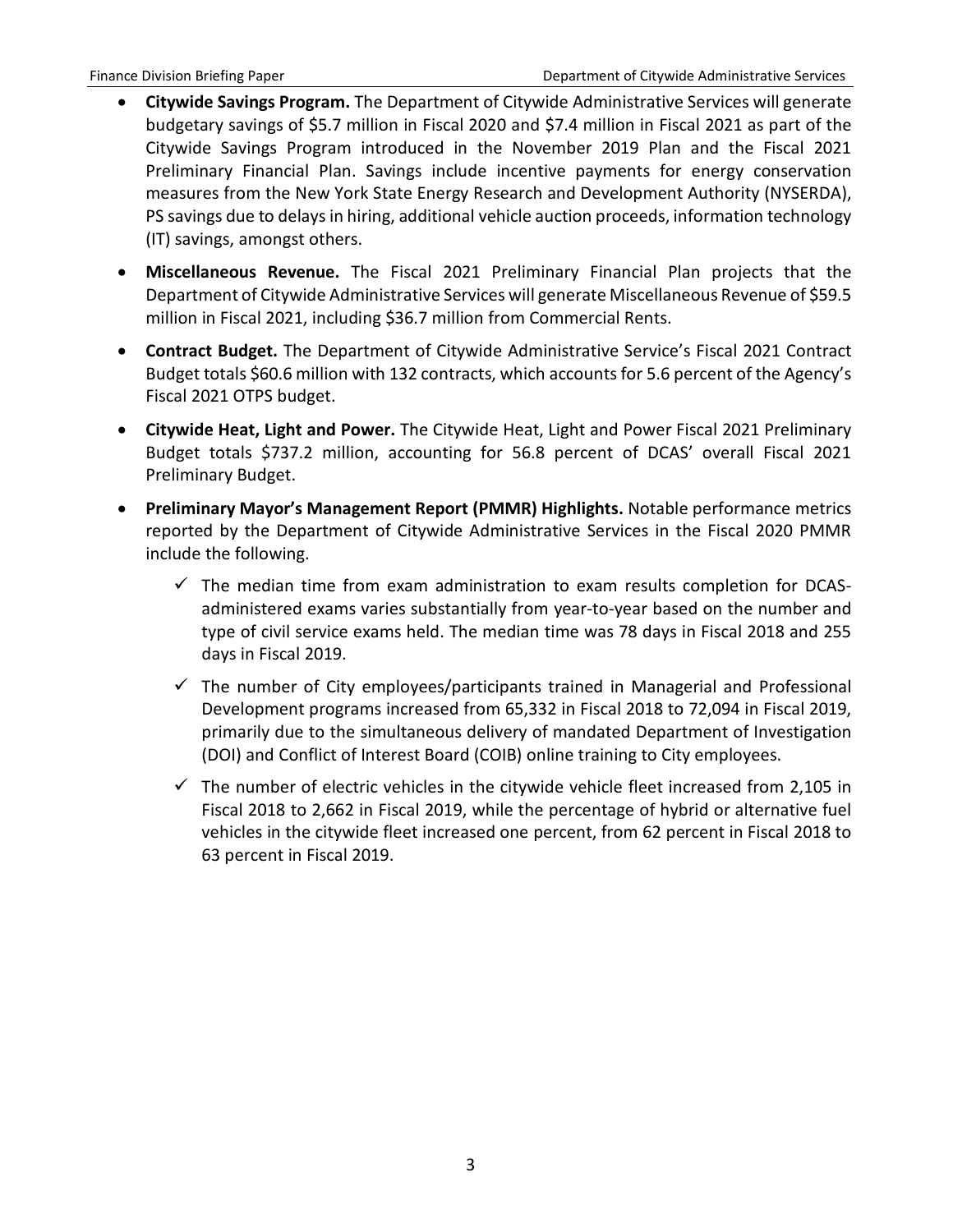# <span id="page-6-0"></span>**Financial Plan Summary**

#### *Table 1*

| <b>DCAS Expense Budget</b>                |             |             |             |                         |             |                    |
|-------------------------------------------|-------------|-------------|-------------|-------------------------|-------------|--------------------|
|                                           | <b>FY18</b> | <b>FY19</b> | <b>FY20</b> | <b>Preliminary Plan</b> |             | **Difference       |
| <b>Dollars in Thousands</b>               | Actual      | Actual      | Adopted     | <b>FY20</b>             | <b>FY21</b> | <b>FY20 - FY21</b> |
| <b>Budget by Program Area</b>             |             |             |             |                         |             |                    |
| Administration and Security               | \$38,062    | \$43,493    | \$54,006    | \$56,008                | \$30,758    | (523, 248)         |
| <b>Asset Management-Public Facilities</b> | 255,345     | 277,156     | 251,065     | 274,703                 | 260,303     | 9,238              |
| Board of Standards and Appeals            | 2,526       | 2,788       | 3,187       | 3,007                   | 3,045       | (143)              |
| Citywide Fleet Services                   | 58,144      | 57,473      | 26,523      | 42,333                  | 31,123      | 4,600              |
| <b>Energy Conservation</b>                | 778,429     | 781,050     | 818,367     | 819,230                 | 850,250     | 31,883             |
| <b>Executive and Operations Support</b>   | 31,977      | 36,302      | 37,973      | 38,263                  | 34,026      | (3,947)            |
| <b>External Publications and Retail</b>   |             |             |             |                         |             | 22                 |
| Operations                                | 2,733       | 3,218       | 3,373       | 3,373                   | 3,395       |                    |
| Human Capital                             | 36,828      | 33,385      | 35,109      | 36,078                  | 34,592      | (517)              |
| Office of Citywide Purchasing             | 41,065      | 41,755      | 38,042      | 39,418                  | 37,574      | (468)              |
| <b>Real Estate Services</b>               | 0           | 3,401       | 14,292      | 15,484                  | 11,388      | (2,905)            |
| <b>TOTAL</b>                              | \$1,245,107 | \$1,280,022 | \$1,281,936 | \$1,327,897             | \$1,296,452 | \$14,516           |
| <b>Funding</b>                            |             |             |             |                         |             |                    |
| <b>City Funds</b>                         |             |             | \$363,699   | \$383,910               | \$371,460   | \$7,760            |
| <b>Other Categorical</b>                  |             |             | 86,160      | 87,642                  | 86,149      | (11)               |
| Capital-IFA                               |             |             | 1,358       | 1,358                   | 1,373       | 15                 |
| State                                     |             |             | 59,690      | 62,382                  | 61,176      | 1,486              |
| Federal - Community Development           |             |             | 226         | 1,342                   | 0           | (226)              |
| Federal - Other                           |             |             | 2,147       | 2,147                   | 2,147       | <sup>0</sup>       |
| Intra City                                |             |             | 768,656     | 789,116                 | 774,147     | 5,491              |
| <b>TOTAL</b>                              | \$1,245,107 | \$1,280,022 | \$1,281,936 | \$1,327,897             | \$1,296,452 | \$14,516           |
| Headcount                                 |             |             |             |                         |             |                    |
| <b>Full-Time Positions - Civilian</b>     | 2,300       | 2,379       | 2,572       | 2,578                   | 2,566       | (6)                |

*\*\*The difference of Fiscal 2020 Adopted Budget compared to Fiscal 2021 Preliminary Budget.*

The Department of Citywide Administrative Service's Fiscal 2021 Preliminary Budget totals \$1.29 billion, and is \$14.5 million more than its Fiscal 2020 Adopted Budget of \$1.28 billion. This increase is primarily brought about by funding increases associated with PlaNYC project oversight costs, which is the City's resiliency and revitalization project. In the Fiscal 2020 Executive Budget, \$12 million was allocated in Fiscal 2021 and \$13.9 million baselined beginning in Fiscal 2022, in order to increase energy savings initiatives. Among them, these savings initiatives include reducing Greenhouse Gas Emissions (GHE) from DCAS managed buildings, and additional resources needed to support Mayor de Blasio's Green New Deal. The Green New Deal is a \$14 billion effort to reduce greenhouse gas emissions by 80 percent by 2050, and would require large existing buildings of 25,000 square feet or more to lower their energy uses and emissions. Furthermore, DCAS' Fiscal 2021 Preliminary Budget is larger than its Fiscal 2020 Adopted Budget due to increases in revenue, through additional incentive payments from the New York State Energy Research and Development Authority (NYSERDA) and revenue from energy billing audits, which are outlined later in the Citywide Savings Program section of this report. DCAS's Administration and Security program area is \$23.2 million less than its Fiscal 2020 Adopted Budget of \$54 million. This is due to the fact that funding for the Non-Public School Security Guards Reimbursement Program, funded at \$19.8 million in Fiscal 2020, has yet to be allocated in Fiscal 2021.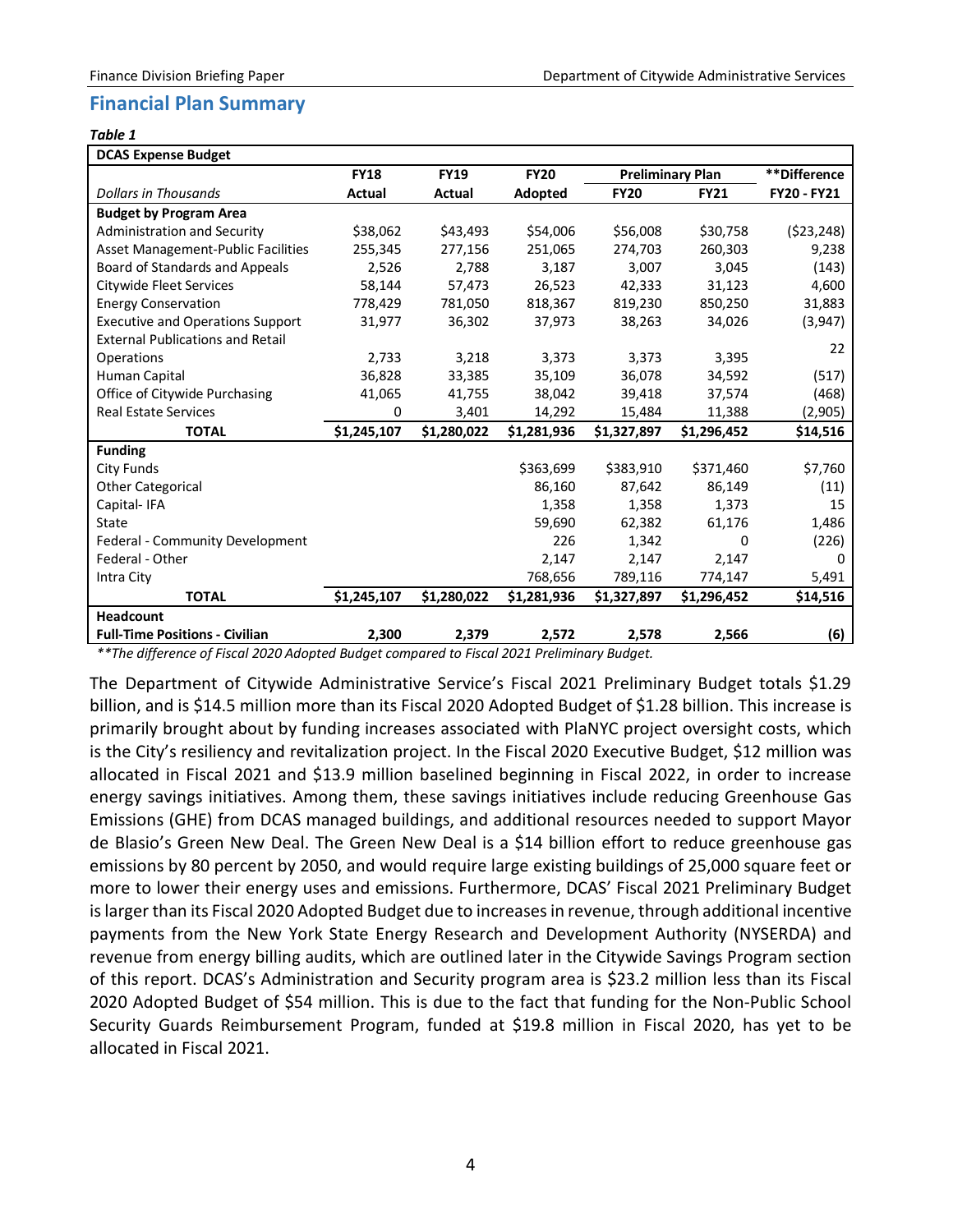The Citywide Heat, Light and Power Budget, the City Government's heat and power utilities bill, is budgeted for \$737.2 million as of the Fiscal 2021 Preliminary Budget, which represents approximately 56.8 percent of DCAS' overall Fiscal 2021 Preliminary Budget. The majority of the Citywide Heat, Light and Power Budget is funded through Intra-City transfers from other City agencies. Although Intra-City funds constitute approximately 60 percent of DCAS' Fiscal 2021 Budget, close to 81.8 percent of Intra-City funds consist of payments from other City agencies for the heat, light and power bill, while a majority of the remaining amount of Intra-City funds constitutes payments from other City agencies to the Citywide Purchasing Division for the purchase of goods and services. Other smaller portions of DCAS' Fiscal 2021 Preliminary Budget are financed through City, Other Categorical, and State funding sources, as seen in Figure 2 below.

*Figure 2*



**DCAS Fiscal 2021 Budget Funding Sources**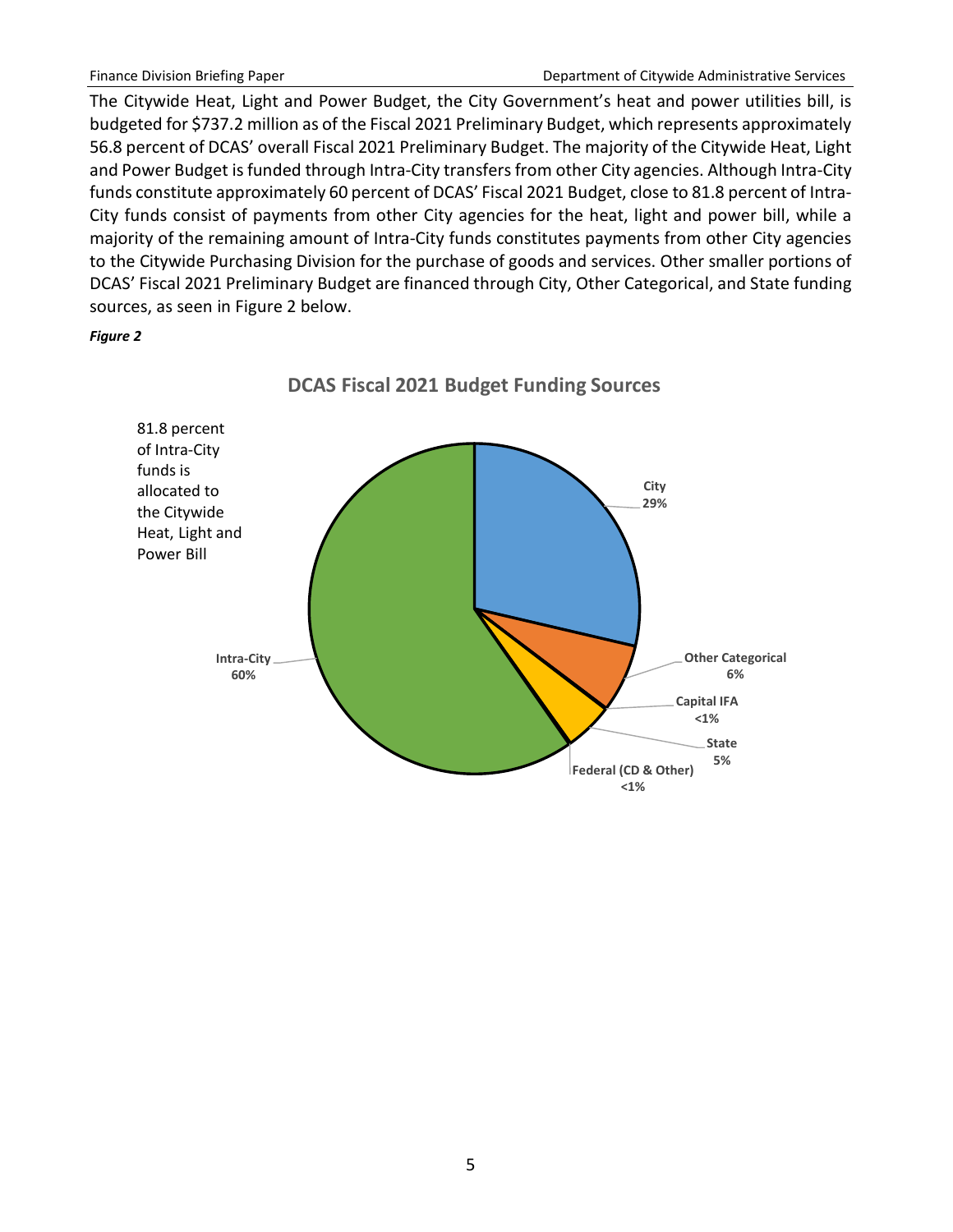# <span id="page-8-0"></span>**Headcount**

#### *Figure 3*



DCAS' Fiscal 2021 Preliminary Budget provides for 2,566 full-time positions and 242 full-time equivalent positions across its ten divisions. As of November 2019, DCAS was operating with a fulltime city-funded vacancy rate of 6.1 percent, or 156 vacant positions. The Asset Management-Public Buildings Division is DCAS' largest in terms of headcount, with 1,264 budgeted full-time positions, comprising 49.2 percent of DCAS' full-time budgeted headcount. For additional information regarding the Department's headcount, please refer to Appendix B.

# <span id="page-8-1"></span>**Contract Budget**

The New York City Charter mandates the preparation of a Contract Budget to identify expenditures for contractual services, which are defined as any technical, consultant or personnel service provided to the City by means of a contract. The Contract Budget is actually a subset of the OTPS portion of the City's Expense Budget. The Administration prepares a Contract Budget twice each fiscal year. The Fiscal 2021 Preliminary Contract Budget totals \$16.9 billion for procurement expenditures across all agencies.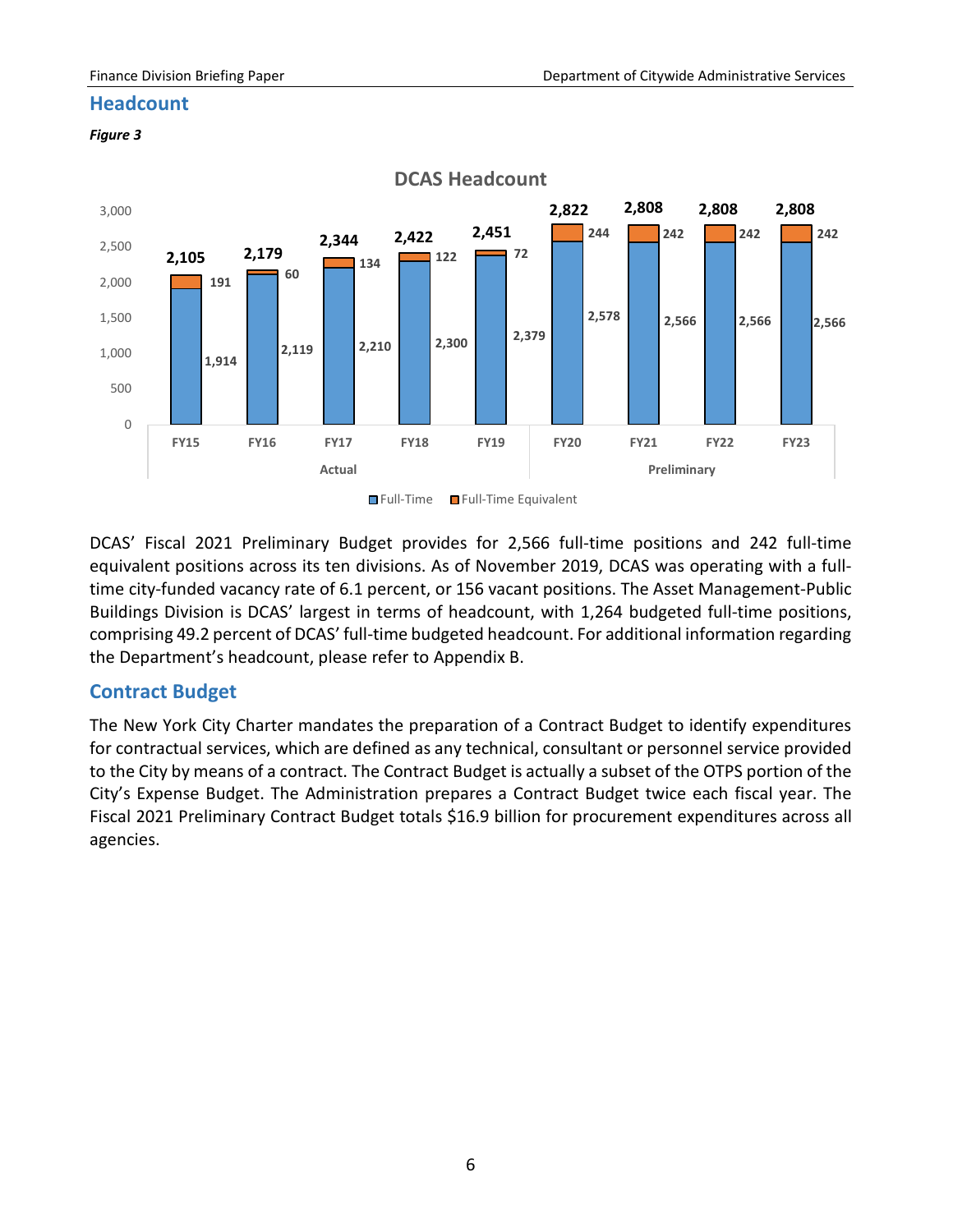



**DCAS Contract Budget**

DCAS' Fiscal 2021 Preliminary Contract Budget totals \$60.6 million for 130 contracts accounting for 5.6 percent of the Department's Fiscal 2021 OTPS budget. However, when the \$737.2 million for the Citywide Heat, Light and Power Budget is excluded, DCAS' Contract Budget accounts for a much larger portion of its Fiscal 2021 budget, totaling 17.9 percent. Contracts for Security Services and General Maintenance and Repair collectively make up 48.3 percent of DCAS' overall Contract Budget, representing the Agency's work in maintaining and providing security for a large building stock. DCAS' Fiscal 2021 Contract Budget is \$31.9 million less than its Fiscal 2020 Adopted Budget, in large part due to funding for the Non-Public School Private Security Guards Reimbursement Program that has not yet been allocated for Fiscal 2021, along with underdeveloped contract budgeting for building repairs and maintenance, funding for which often rises over the course of the fiscal year as greater needs are identified. For additional information regarding DCAS' Contract Budget, please refer to Appendix C.

# <span id="page-9-0"></span>**Miscellaneous Revenue**

DCAS generates revenue from a wide range of sources that include Board of Standards and Appeals (BSA) filing fees, payments for the administration of civil service exams, revenue from the sale of city vehicles and vehicle parts, procurement card rebates, commercial rent payments from the rental of city properties to private entities, and occasionally revenues from the sale of city property. Miscellaneous revenue generated by DCAS contributes to the City's General Fund and therefore is not a dedicated funding source for the Department.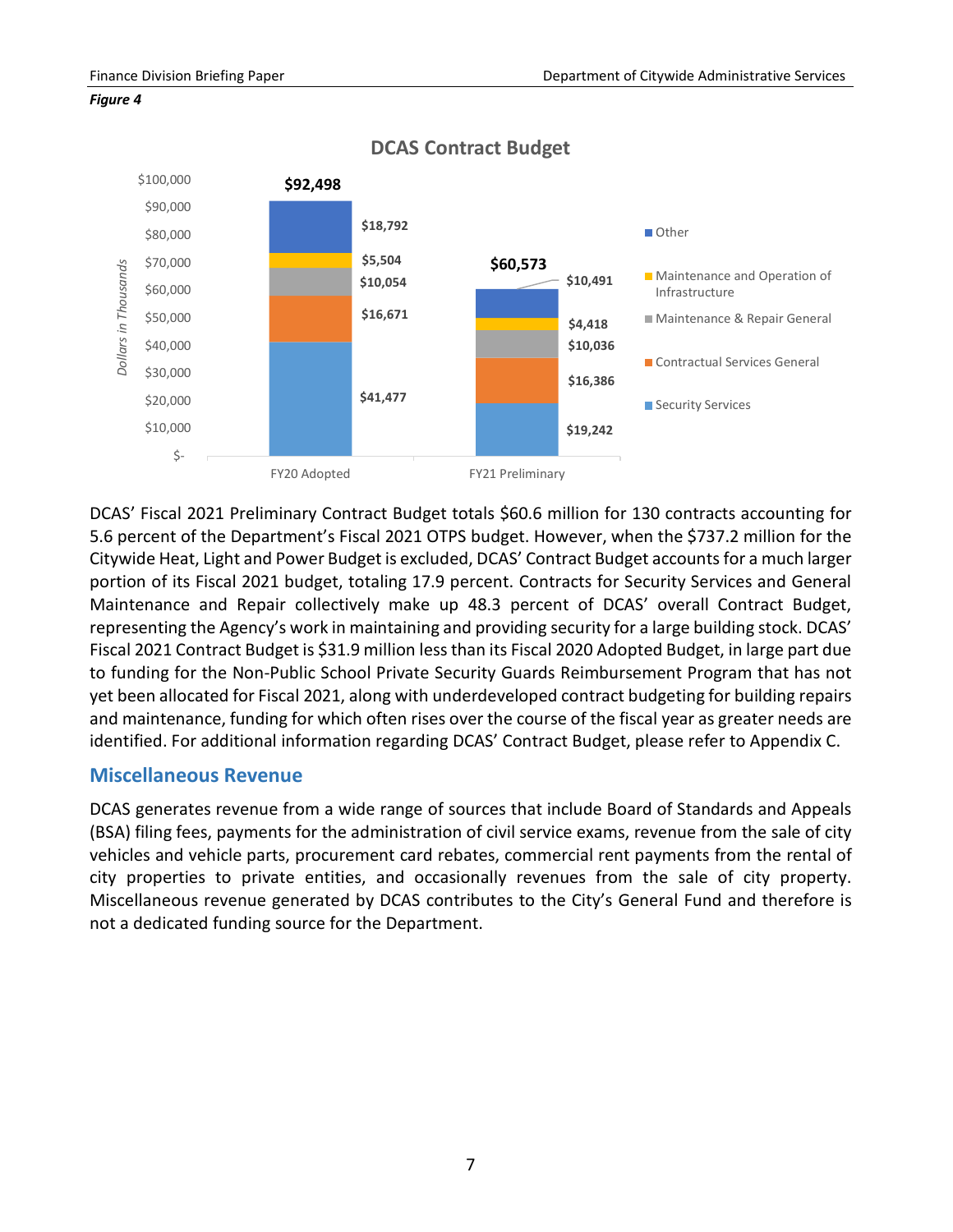#### *Figure 5*



The Fiscal 2021 Preliminary Plan estimates that DCAS will generate miscellaneous revenue of \$59.5 million in Fiscal 2021. DCAS' annual miscellaneous revenue generation can vary substantially from year to year due to one-time sales of property and equipment and other non-recurring payments. Excluding property sales and other non-recurring payments, commercial rents account for the majority of DCAS' annual miscellaneous revenue, and is expected to generate \$36.6 million in Fiscal 2021, or 61.7 percent of DCAS' miscellaneous revenue for Fiscal 2021. The \$6.3 million decrease in commercial rents between Fiscal 2020 and Fiscal 2021 is due to a reduction in rent payment from the Grand Hyatt Hotel, as the Grand Hyatt Hotel transitions to paying Full Tax Equivalency to the Department of Finance (DOF), beginning in May 2020. The Fiscal 2021 payment from the Grand Hyatt Hotel to DCAS will only reflect payments from the period of January through April 2020. For additional information regarding DCAS' miscellaneous revenue streams, please refer to Appendix D.

# **Financial Plan Actions**

• **Citywide Savings.** In the Fiscal 2021 Preliminary Plan, DCAS will generate budgetary savings of \$873,000 in both Fiscal 2020 and Fiscal 2021 through the recognition of additional revenue from the auctioning of relinquished City-owned vehicles.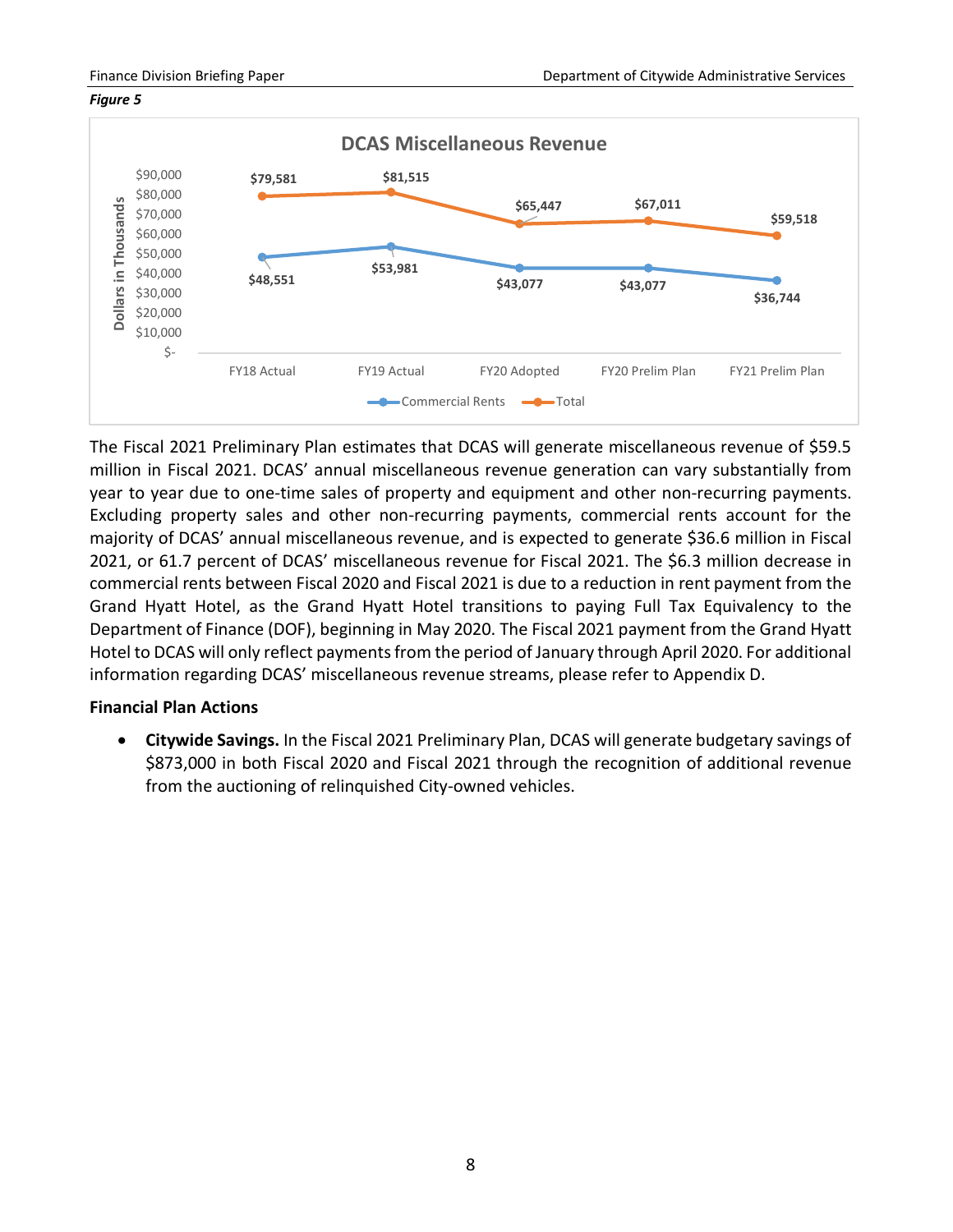# <span id="page-11-0"></span>**Citywide Heat, Light, and Power**

Budgeted at \$737.2 million in Fiscal 2021, the Citywide Heat, Light and Power (HLP) Budget makes up 56.8 percent of DCAS' Fiscal 2021 Preliminary Budget. HLP expenditures represent all City Agencies' (and some non-City Agencies') spending on electricity, natural gas heating, and steam heating. DCAS pays the collective City HLP bill, and is compensated primarily through Intra-City transfers from these agencies. DCAS also pays for the Health and Hospitals (H+H) Corporation's HLP expenses, although these transfers from H+H are considered to be other categorical funds, as H+H is technically not a City Agency. City funding of the HLP bill primarily represents DCAS paying of its own heat, light and power expenses.



*Figure 6*

The chart above shows actual expenditures on HLP from Fiscal 2015 – Fiscal 2019, as well as planned HLP expenditures for the current and upcoming fiscal year (Fiscal 2020 and Fiscal 2021). Expenditures can vary from year to year based both on changes in energy consumption, as well as variables that are outside of the City's control, such as market energy prices and changes in weather patterns. Of the total \$633.9 million in Intra-City funds allocated to the Heat, Light and Power Budget in Fiscal 2021, the Department of Education (DOE) is the agency that has the largest amount allocated to HLP, totaling \$243.3 million, with the Department of Environmental Protection totaling \$96.9 million, \$40.3 million for the Department of Cultural Affairs (DCA), among other City agencies. For additional information regarding the Citywide Heat, Light and Power Budget, please refer to Appendix E. For additional information regarding an agency breakdown of the City's Heat, Light and Power Budget for Fiscal 2021, please refer to Appendix E2.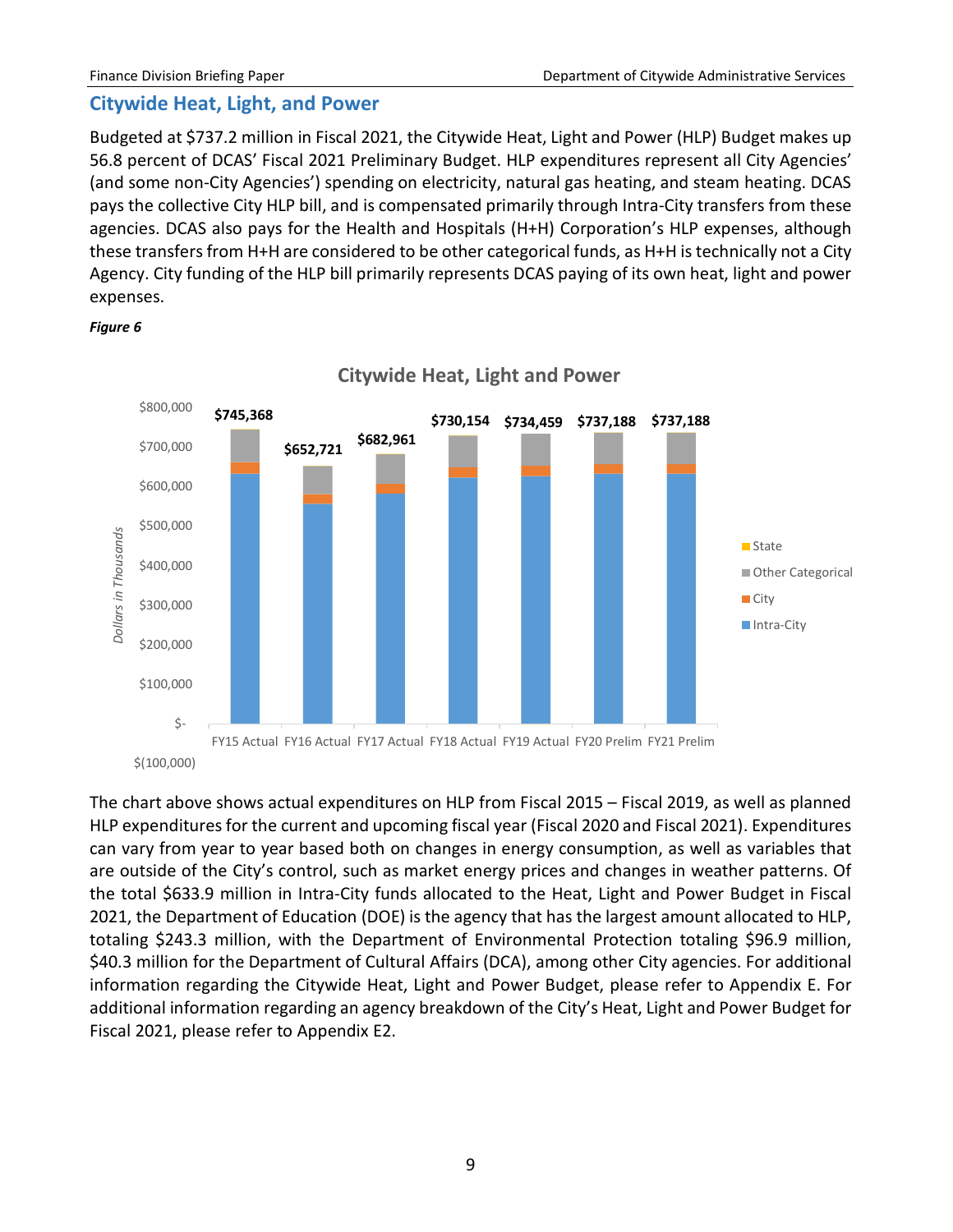# <span id="page-12-0"></span>**Citywide Savings Program**

The Citywide Savings Program is the City's strategy to find savings in the Expense Budget through hiring delays, debt service payment re-estimates, operational efficiencies, amongst other means. Since Adoption of the Fiscal 2020 Budget, DCAS will generate budgetary savings of \$5.7 million in Fiscal 2020 and \$7.4 million in Fiscal 2021. Highlights of significant savings initiatives include the following.

- **Incentive Payments for Energy Conservation Measures.** DCAS will generate savings of \$1.2 million in Fiscal 2020 and \$1.6 million in Fiscal 2021 through incentive payments that the Department will receive from the NYSERDA for implementing energy conservation measures in existing DCAS facilities;
- **Savings from Energy Billing Audits.** DCAS will generate savings of \$1.5 million in both Fiscal 2020 and Fiscal 2021, as the agency will receive billing credits from utility companies for both fiscal years. Although DCAS has stated that it cannot be known ahead of time which utility companies will billing errors that will result in credits after DCAS identifies the problems, DCAS estimates that the New York Power Authority (NYPA), Con Edison and National Grid will be the utility companies that will pay billing audits that will generate savings for the Department;
- **PS Savings.** DCAS will generate budgetary savings of \$652,000 in Fiscal 2020 and \$610,000 in Fiscal 2021 as the agency realizes PS savings tied to vacant positions and delays in hiring in the Department's Energy Conservation and Board of Standards and Appeals divisions;
- **IT Consultant Savings.** DCAS will generate one-time savings of \$71,000 in Fiscal 2020 through delays in hiring consultants for the Department; and
- **Project Pre-Scoping Savings.** DCAS will generate one-time savings of \$2.7 million in Fiscal 2021 due to funding adjustments tied to changes in timelines in project pre-scoping implementation.

While savings are reported by individual agency, there is also a section covering "Citywide Initiatives". These savings are not direct savings in DCAS' budget, but DCAS does play a critical role in the execution of some of these Citywide Initiatives. Below is a list of DCAS' savings initiatives since Adoption of the Fiscal 2020 Budget.

- **Fleet Size Reduction Salvage Revenue.** In the Fiscal 2020 Executive Budget Citywide Savings Program, it was announced that DCAS and the Office of Management and Budget (OMB) would conduct a review of current vehicle types in use to ensure that the most cost-effective and fuel-efficient vehicles are utilized based on operational necessity. As such, the Fiscal 2021 Preliminary Budget includes budgetary savings of \$806,000 in both Fiscal 2020 and Fiscal 2021 through the generation of additional salvage revenue associated with the Fleet Size Reduction Program, as part of the Mayor's Executive Order 41 of 2019; and
- **Contract Auditing.** As part of the Citywide Savings Initiatives, DCAS will review vendor charges for citywide contracts and recoup payments. Although the savings initiative has a baselined savings of \$180,000 beginning in Fiscal 2021, it is currently offset by the PS budget increase totaling \$180,000 which will be used to hire staff for the unit that will create and implement contract auditing citywide. As such, DCAS has stated that the Department and the Office of Management and Budget (OMB) would reflect savings related to contract auditing as they are achieved over the course of the fiscal years.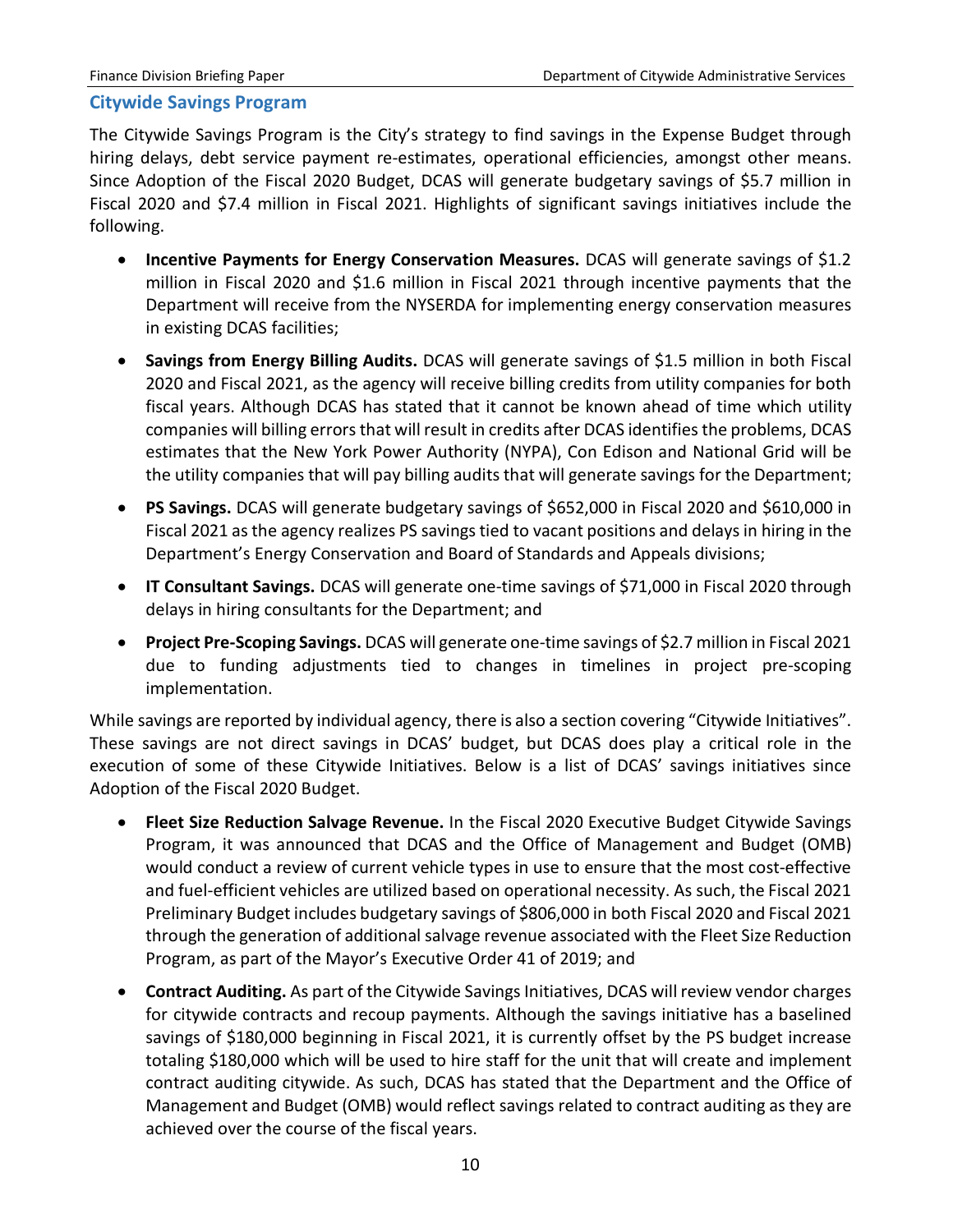#### **Budget Issues**

#### <span id="page-13-0"></span>**Provisional Reduction Program**

The City Charter requires the Commissioner of the Department of Administrative Services to report quarterly to the Mayor, City Council, the City Civil Service Commission and the Equal Employment Practices Commission on the number of provisionally appointed City employees (known as Provisionals), the length of their provisional services, and the steps taken by the City to reduce these numbers and the length of their service.

As of the most recent quarterly report, issued on December 31, 2019, the total count of Provisionals decreased by 89 positions, from 15,202 to 15,113. The number of Provisionals without a permanent title (10,764) decreased by 113, while the number of Provisionals with a permanent title (4,349) increased by 24, resulting in a net decrease of 89 provisional positions. Provisionals without a permanent title constitute 71 percent of the total, while Provisionals with a permanent title represent 29 percent of the total. While the overall number of Provisionals has remained relatively steady over the past several fiscal years, their share of the overall City workforce has been in decline. The primary obstacles in reducing the number of Provisionals has been the creation of new civil service titles (which require new exams prior to hiring civil servants to these positions) and the fact that a number of civil service exams have not yet been automated, which lengthens the process of hiring new civil servants. According to the Preliminary Mayor's Management Report (PMMR), the number of applications received for all DCAS civil service exams decreased by 25,100, or 18.7 percent, between Fiscal 2018 and Fiscal 2019, primarily due to exams open for filing that normally attract smaller applicant pools.

Approximately 70 percent of civil service exams have been automated. In the Fiscal 2019 Preliminary Plan, new needs of \$2.9 million in Fiscal 2018 and \$480,000 in Fiscal 2019 were added to DCAS' budget to continue to increase this percentage. Civil service list applicants are able to know whether or not they have passed an exam immediately when an exam is automated, as opposed to having to wait 9- 12 months when the exams are graded manually. According to the PMMR, during the first four months of Fiscal 2020, DCAS administered 72 civil service exams, of the 185 planned for the entire fiscal year, with the median time to view exam results increased from 231 days to 277 days during the same period, due to the process of manually rating Education and Experience exams administered during this time. DCAS estimates that automating an exam will reduce the time from exam administration to list establishment by at least three months. DCAS is prioritizing the order of the exams it automates based on the number of acting Provisionals serving in a specific job function, the relative agency demand for specific civil service positions, and the length and scale of those exams.

#### <span id="page-13-1"></span>**80 x 50 Initiative**

A subset of the Mayor's OneNYC Plan, the 80 x 50 initiative, is the City's strategy to reduce the City's greenhouse gas (GHG) emissions by 80 percent by 2050, relative to 2005 levels. The plan was enacted into City law with Local Law 44 of 2014, which committed the City to this target.

There are a number of programs that fall under the umbrella of the 80 x 50 initiative, including the Retrofit Accelerator, a program that assists property owners complete energy and water upgrades to their buildings free of charge; CoolRoofs, a program that offers building owners a low to no cost energy saving reflective roof options (which cut energy usage); and the NYC Carbon Challenge, in which several large institutions voluntarily agree to reduce their GHG emissions by 30 percent or more over a 10 year period.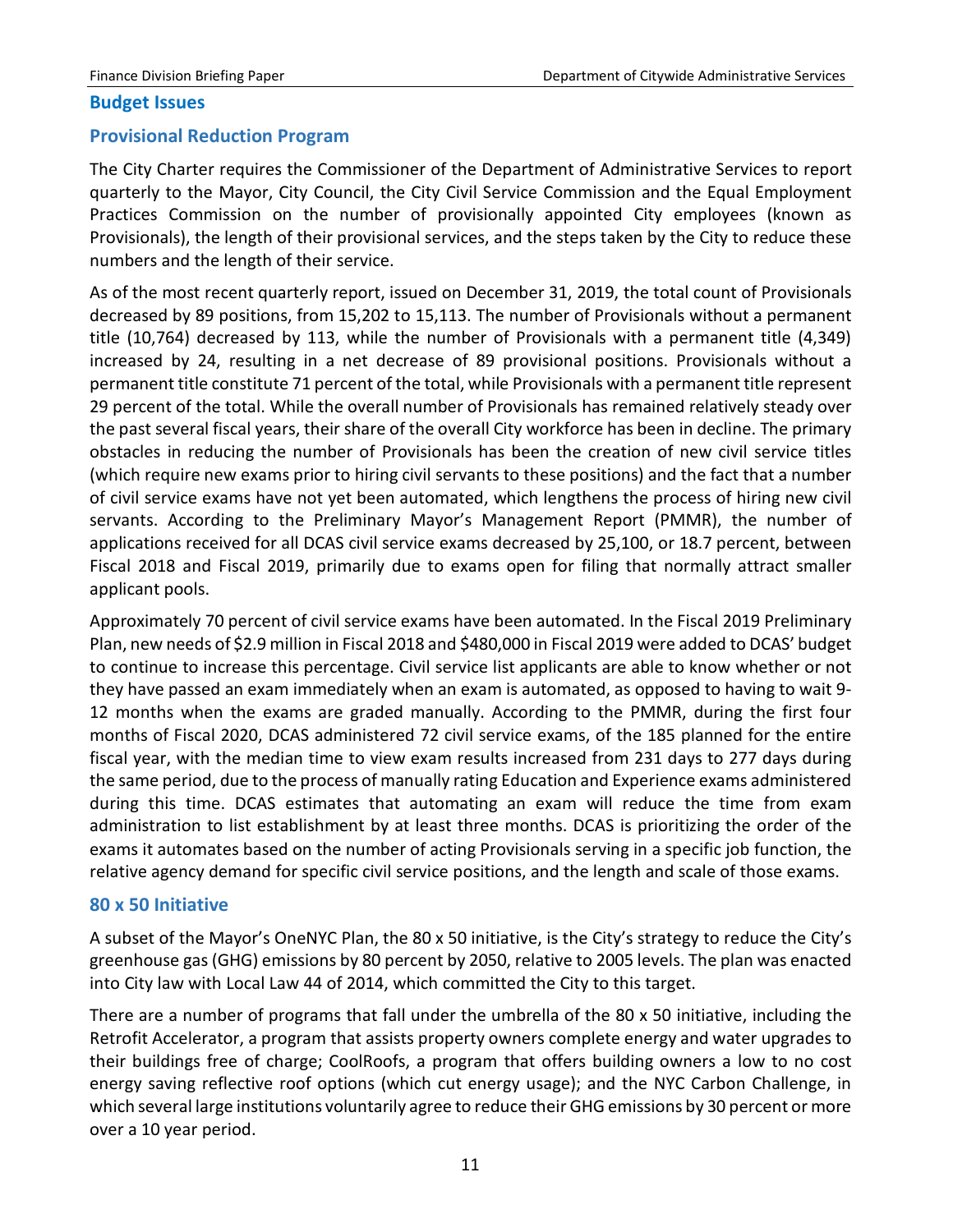One major program of the 80 x 50 initiative is the "One City, Built to Last" program, which aims to drastically reduce GHG emissions from City Buildings.<sup>[2](#page-14-1)</sup> Below are the two major targets of this program.

- 1. To install 100 Megawatts (MW) of solar energy capacity on City Buildings by 2025; and
- 2. To reduce GHG emissions from City-owned buildings by 35 percent by 2025 relative, to Fiscal 2006 levels, through the retrofit of City-buildings to improve energy consumption efficiency.

DCAS has invested approximately \$600 million in building retrofits over the past several fiscal years, which has led to a cumulative estimated reduction in GHG emissions from all energy projects of 222,744 metric tons in Fiscal 2019, an increase of 45,105 metric tons reduced since Fiscal 2018. Although DCAS' goal is to install 100 MW in solar energy capacity on City Buildings by 2025, the number of cumulative installed solar capacity has remained the same since Fiscal 2018, at 10.5 MW. According to DCAS, the City's growth of the program over the past two years was halted while the Department engaged the labor community in order to address the topic in a more meaningful way, and the Department has mentioned that it will continue to work with the labor community to addresses systemic constraints. Nonetheless, DCAS has over 30 MW of projects under development for completion over the next two years, which puts the Department back on track to reach the 100 MW installation goal by 2025. DCAS has allocated \$1.5 billion in Fiscal 2020 – 2024 Preliminary Capital Commitment Plan to complete these investments, which is discussed in greater detail in the *"Preliminary Capital Commitment Plan"* section of this report.

# <span id="page-14-0"></span>**Private School Security Guards Program**

 $\overline{a}$ 

Local Law 2 of 2016, passed by the Council in December 2015, requires the City to provide nonpublic schools with 300 or more students with unarmed private security guards, with the number of eligible security guards per school to be a function of the number of students per school. The program is administered by DCAS, which reimburses nonpublic schools the salaries of security guards hired. The program has entered its fourth year of operation, and its current Fiscal 2020 budget totals \$19.8 million, the maximum legal amount allowed, as outlined in Local Law 2 of 2016. In a Term and Condition report submitted by the Department in November 2019, DCAS stated that for Fiscal 2019, the total number of guards associated with the 192 schools in the program for that year was 333, with reimbursements for 150 schools totaling \$9.4 million from July 1, 2018 – June [3](#page-14-2)0, 2019.<sup>3</sup> In Fiscal 2019, DCAS stated that participating schools would only be eligible for reimbursement for a maximum of 48 hours per week. However, on April 11, 2018, participating schools were notified that they could submit a request for additional reimbursement hours. As a result, a total of 31 schools received additional hours that increased their weekly hourly cap from 48 hours to 60 hours as of January 1, 2019. Due to underspending in previous fiscal years, it was determined by DCAS that there would no

<span id="page-14-1"></span><sup>&</sup>lt;sup>2</sup> City Government GHG emissions make up less than ten percent of overall City GHG emissions. However, for both the City Government and the City as a whole, building electricity and heating systems account for approximately 2/3rds of GHG emissions, making the reduction of emissions from this source critical to the 80 x 50 plan.

<span id="page-14-2"></span> $3$  For additional information on the Term and Condition report regarding the Private Security Guards Reimbursement Program, please refer to the online report here: [https://council.nyc.gov/budget/wp](https://council.nyc.gov/budget/wp-content/uploads/sites/54/2019/12/Department-of-Citywide-Administrative-Services-School-Safety-Guard-Reimbursement-Report.pdf)[content/uploads/sites/54/2019/12/Department-of-Citywide-Administrative-Services-School-Safety-Guard-](https://council.nyc.gov/budget/wp-content/uploads/sites/54/2019/12/Department-of-Citywide-Administrative-Services-School-Safety-Guard-Reimbursement-Report.pdf)[Reimbursement-Report.pdf](https://council.nyc.gov/budget/wp-content/uploads/sites/54/2019/12/Department-of-Citywide-Administrative-Services-School-Safety-Guard-Reimbursement-Report.pdf)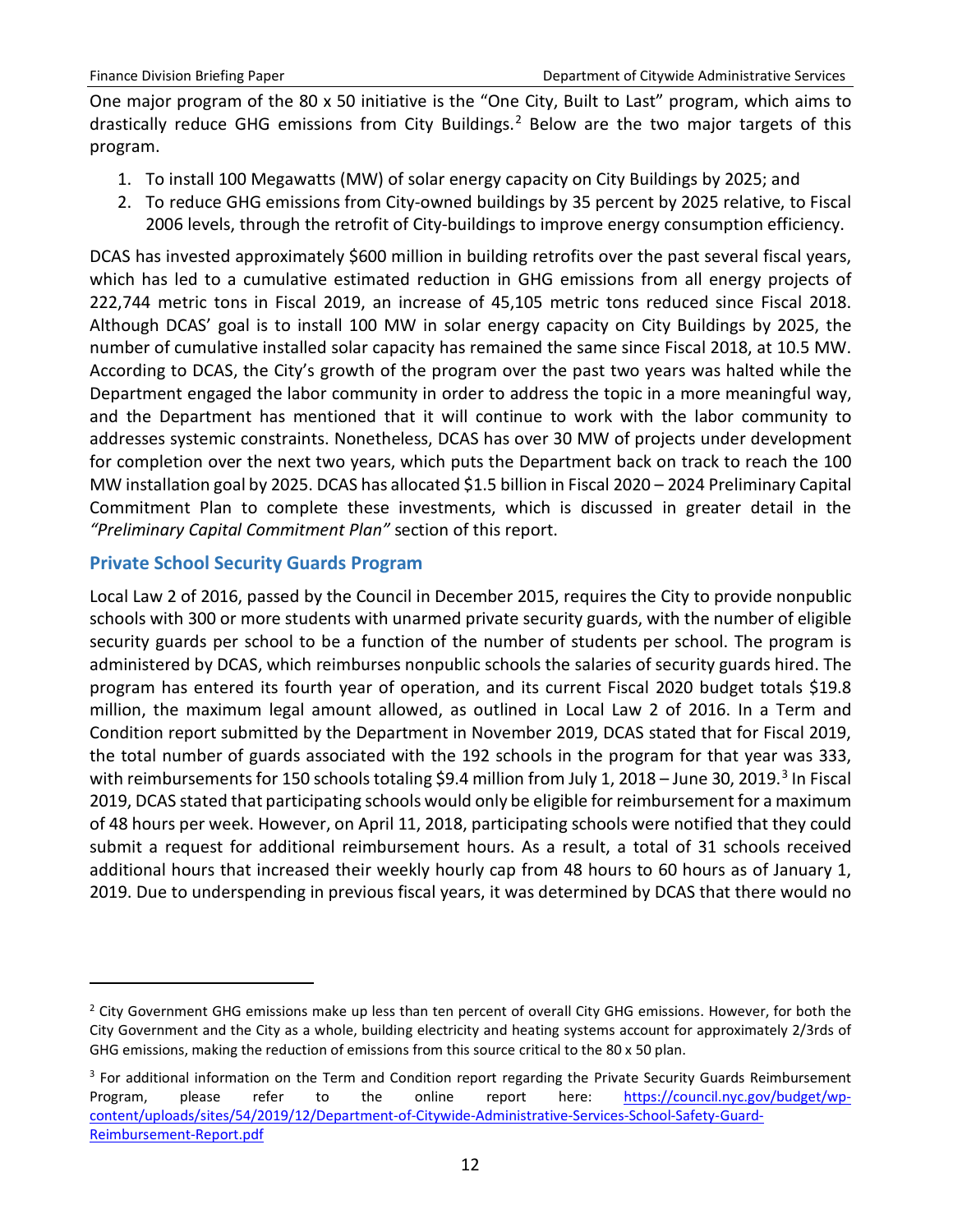longer be a weekly limit on the maximum hours reimbursed, and stated that all hours of guard services would be eligible for reimbursement, as long as the following criteria were met.

- 1) Security services were provided for school-related instruction of school-related events, such as after school programs and athletic events;
- 2) Conducted during operating hours and approved afterschool activities requests after 6pm or weekends; and
- 3) An overtime cap of 15 percent of "straight time" cost was not exceeded.

According to an article in the New York Post, the program has awarded \$14 million in private security guards reimbursements for the current fiscal year, as of January 2020. [4](#page-15-1) However, in lieu of recent rises in anti-Semitic related hate crimes in New York City, it is expected that participation in the program will rise for the current fiscal year. It should be noted that funding for this program has yet to be included in DCAS' Fiscal 2021 budget.

# <span id="page-15-0"></span>**Program Areas**

 $\overline{a}$ 

The Department of Citywide Administrative Services is organizationally split into the following Program Areas. The chart below provides a breakdown of each program area's Fiscal 2021 Budget, excluding funding related to the Citywide Heat, Light and Power Bill.

- Division of Administration and Security.
- Division of Asset Management Public Facilities.
- Division of Citywide Fleet Services.
- Division of Energy Management (Energy Conservation).
- Division of Executive and Operations Support.
- Division of External Publications and Retail Operations.
- Division of Human Capital.
- Division of Citywide Purchasing.
- Board of Standards and Appeals.
- Division of Real Estate Services.

<span id="page-15-1"></span><sup>4</sup> *"De Blasio's plan to protect yeshivas falls short: critics". https://nypost.com/2020/01/02/de-blasios-plan-to-protectyeshivas-falls-short-critics/*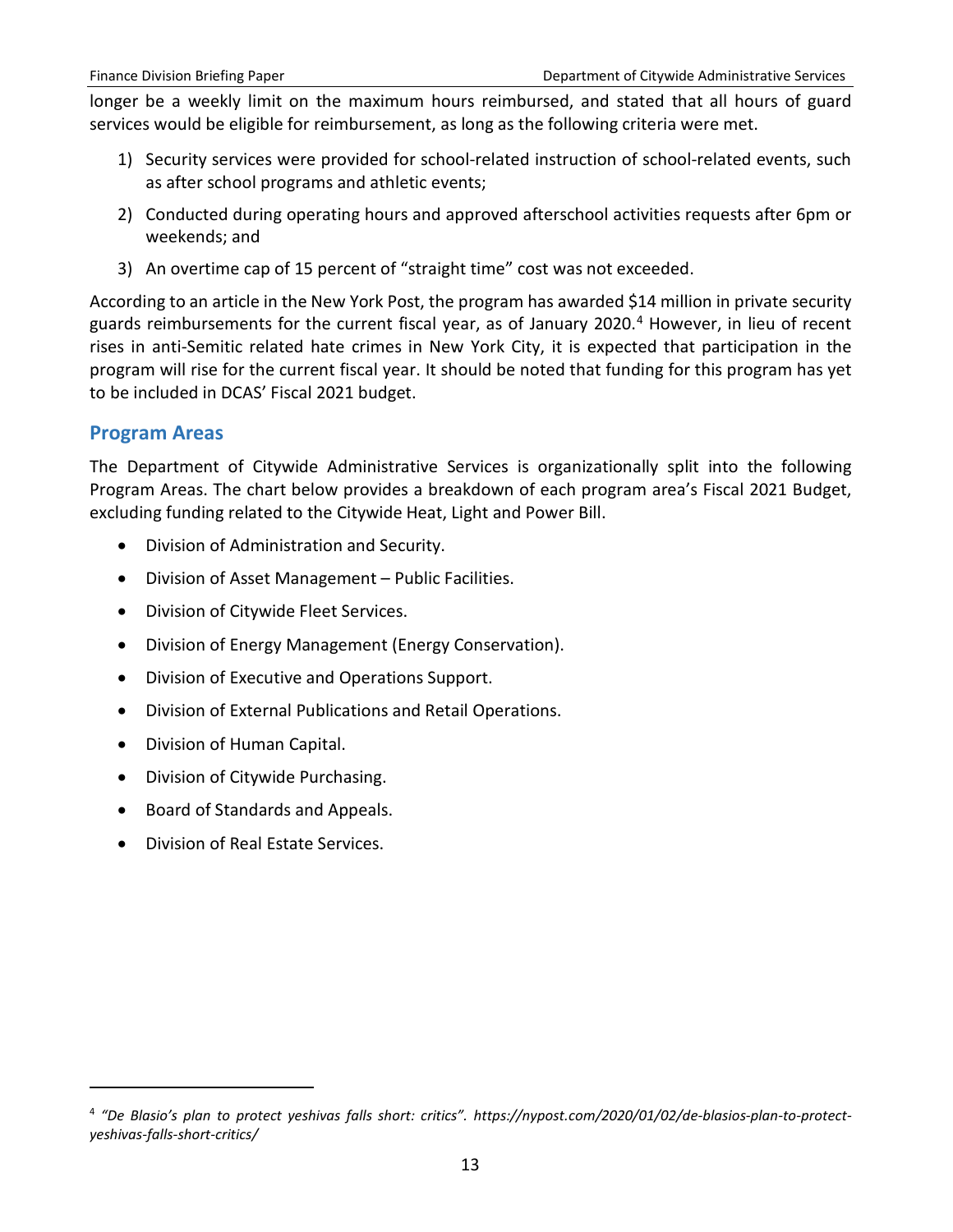*Figure 7*

# **DCAS FY21 Budget by Program Area (exl. Heat, Light & Power)**





# <span id="page-16-0"></span>**Division of Administration and Security**

The Division of Administration and Security supports payroll and timekeeping, general administrative functions, and the agency's personnel and disciplinary units. In addition, the Division is charged with affirmative claims, which seeks compensation for automobile accidents involving city-owned vehicles. The Division also oversees security at various city-owned buildings.



*Figure 8*

The Division of Administration and Security's proposed budget for Fiscal 2021 totals \$30.8 million, including \$14.5 million in Personal Services funding to support 216 full-time positions. The Division accounts for 2.4 percent of DCAS' overall budget and 8.4 percent of DCAS' full-time headcount for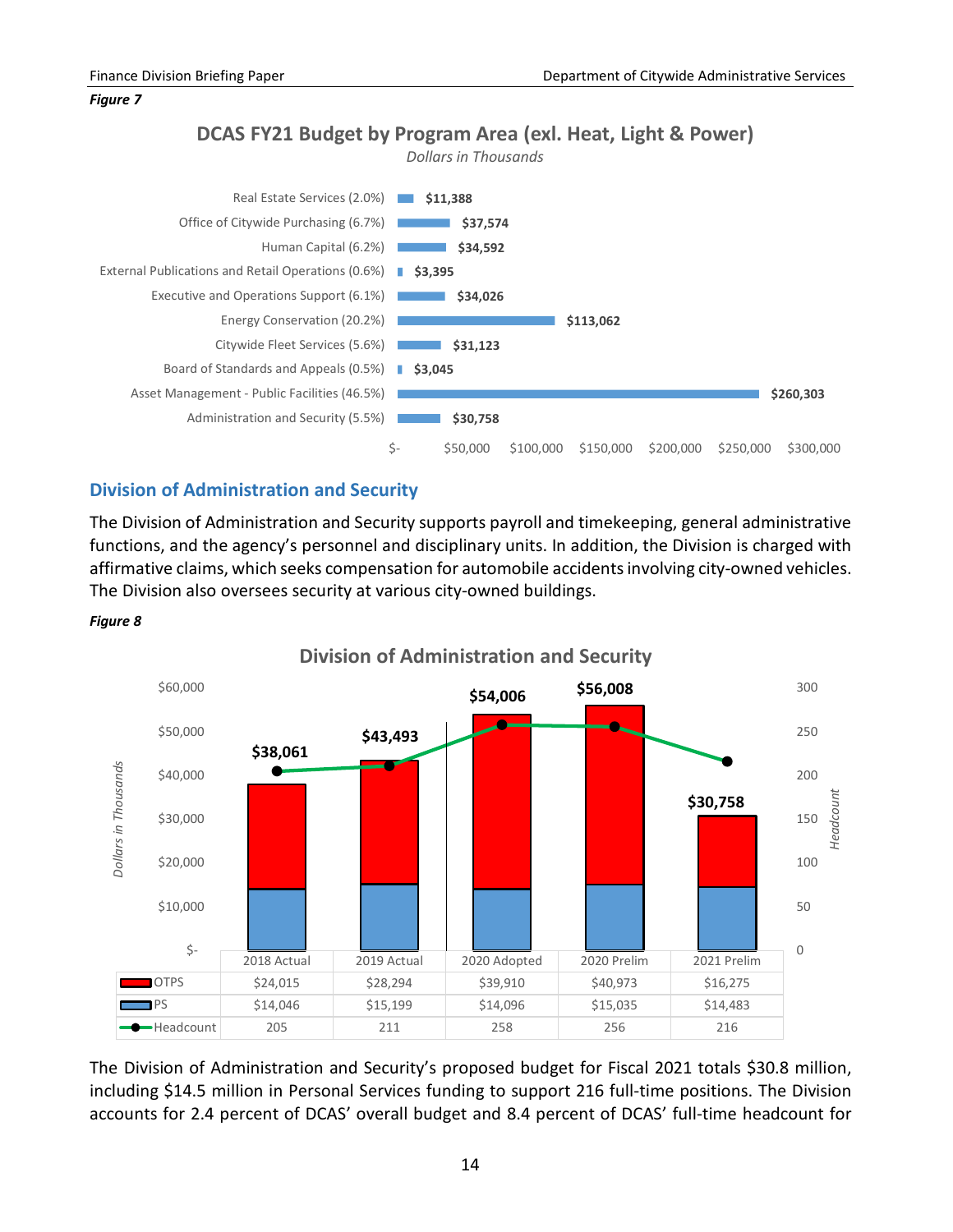Fiscal 2021. The Division of Administration and Security's proposed Fiscal 2021 Preliminary Budget is \$23.2 million less than its Fiscal 2020 Adopted Budget of \$54 million. This is primarily due to the fact that funding for the private school security guards reimbursement program has yet to be included in the DCAS' Fiscal 2021 budget. The Division's Fiscal 2021 full-time headcount is 42 positions less than its Fiscal 2020 Adopted budgeted headcount of 258 positions. This is primarily due to the fact that in the Fiscal 2020 Adopted Budget, \$2.5 million, along with 40 positions, were allocated to provide for additional security services for the Bronx District Attorney's (DA) Office for Fiscal 2020 alone, and this funding has not been allocated in the Division's Fiscal 2021 Preliminary Budget. Please refer to the "Private Security Guards Reimbursement Program" section of this report for more information. Please refer to Appendix F1 for more details regarding the Division of Administration and Security's budget.

# **Financial Plan Actions**

• **Collective Bargaining Adjustments.** In the November 2019 Plan, \$233,533 was added in Fiscal 2020 and \$378,725 baselined beginning in Fiscal 2021 for costs associated with collective bargaining agreements at the Division with Local 237 and the Civil Service Bar Association (CSBA), representing City government workers and attorneys.

### **PMMR Performance Measures:**



*Figure 9*

Being responsible for security at City-owned buildings, the Division of Administration and Security reports the number of workplace injuries and accidents involving the public in DCAS-managed properties. For additional information regarding the Division's Fiscal 2020 PMMR indicators, please refer to Appendix G1.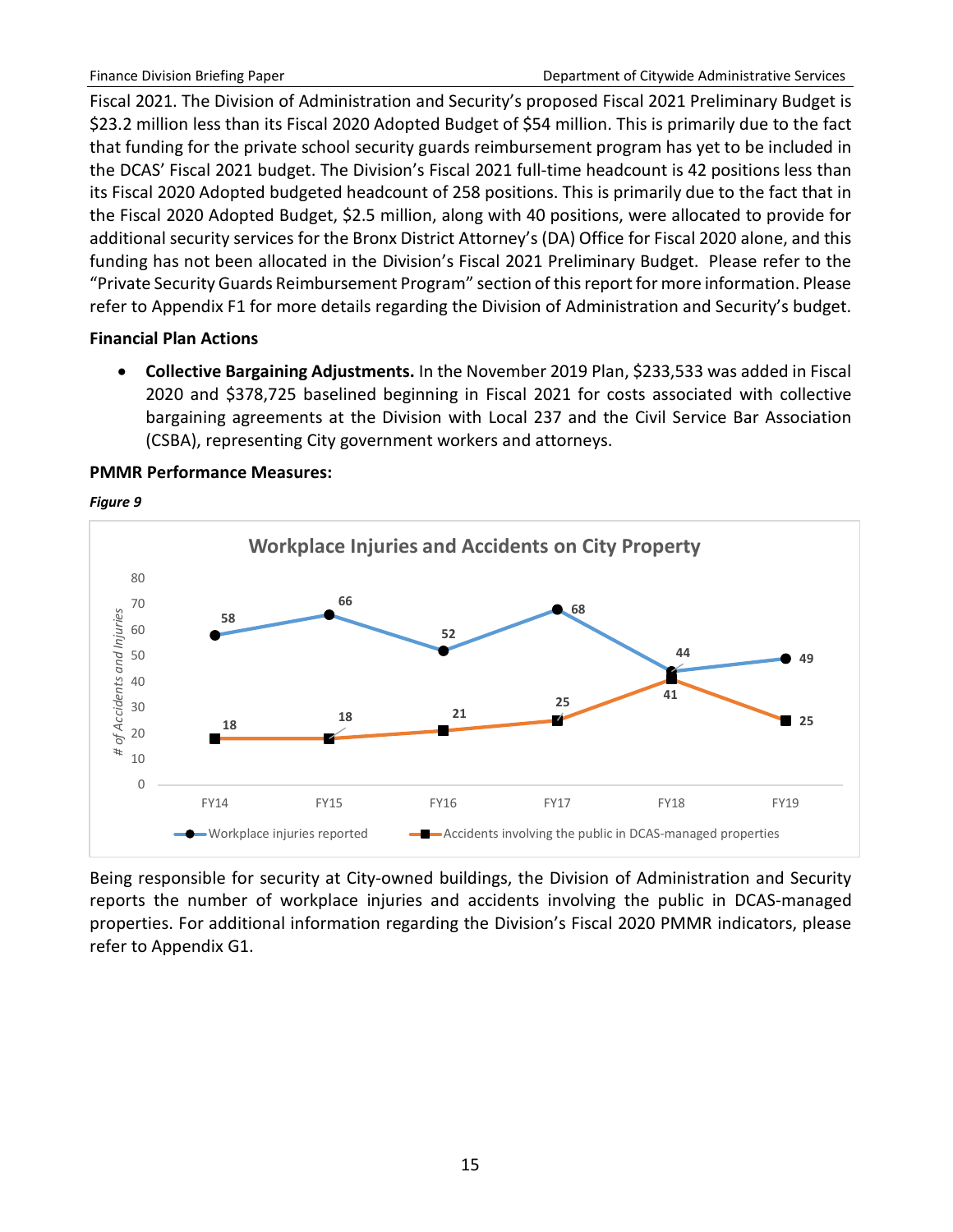## <span id="page-18-0"></span>**Division of Asset Management – Public Facilities**

The Division of Asset Management is responsible for providing safe, clean and efficient office space for the City's workforce. The Division also manages and maintains the 55 DCAS-owned and operated buildings, which includes courts, and also houses DCAS' Capital Construction Group.





The Division of Asset Management's proposed budget for Fiscal 2021 totals \$260.3 million, including \$103.4 million in Personal Services funding to support 1,264 full-time positions. The Division accounts for 20 percent of DCAS' overall budget and 49.3 percent of DCAS' full-time headcount for Fiscal 2021. The Division of Asset Management's proposed Fiscal 2021 budget is \$9.2 million more than its Fiscal 2020 Adopted budget of \$251.1 million. This increase is primarily due to increases in funding associated with court-related maintenance work and an increase in State funding of \$1.5 million, which is largely dedicated to paying for the cleaning and other related maintenance work of State Courts and due to costs associated with collective bargaining agreements at the Division. For additional information regarding the Division of Asset Management's budget, please refer to Appendix F2.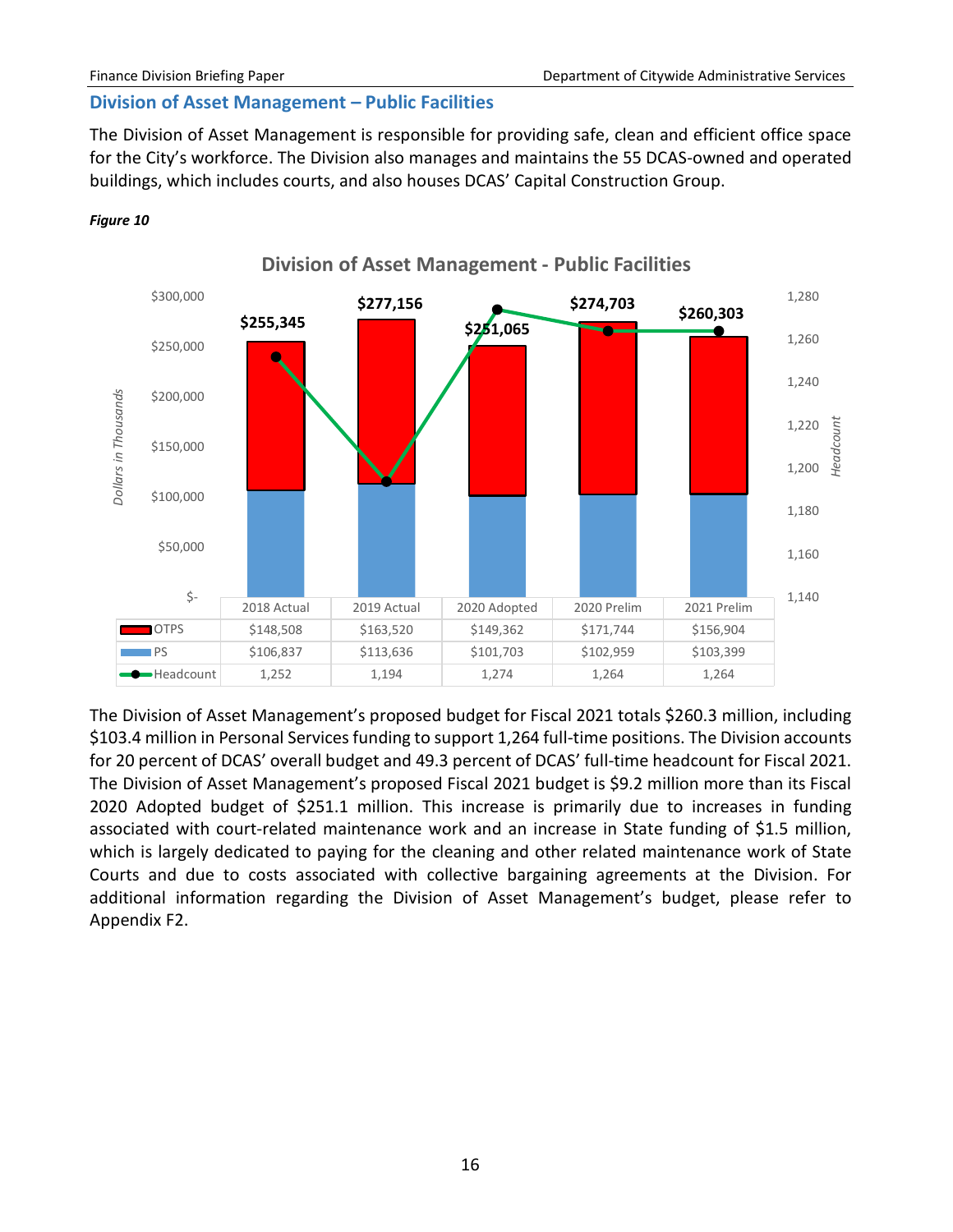#### **Financial Plan Actions**

- **Building Life Safety Measures.** In the Fiscal 2021 Preliminary Plan, there is a one-time new need of \$9.2 million in Fiscal 2020. Of the total \$9.2 million allocated in Fiscal 2020, \$7.5 million was allocated to provide for façade design and remediation work around the City, while \$500,000 was allocated for the maintenance of elevator systems, and the remaining \$700,000 allocated to prevailing wage increases for contractual fire safety and contractual guard staff.
- **Collective Bargaining Adjustments.** In the November 2019 Plan, \$717,618 was added in Fiscal 2020 and \$1.2 million was baselined beginning in Fiscal 2021 for costs associated with collective bargaining agreements at the Division with Local 983, Local 237, and Local 246, which represent NYC government employees and mechanics.
- **Enhanced Space Management.** In the Fiscal 2021 Preliminary Plan, DCAS added \$4.2 million in Fiscal 2020 as a restoration to reflect allocated savings in other City agency budgets, as part of the Citywide Savings Enhanced Space Management Initiative. In the Fiscal 2020 Executive Plan, DCAS included projected savings of \$5 million in Fiscal 2020. The Program, which is managed by the Division of Asset Management, would establish a more thorough review process of all City agencies present and future space requests, with the aim of using the spaces the City owns and rents in a more efficient and less costly manner.
- **Lease Auditing.** In the Fiscal 2021 Preliminary Plan, DCAS adds \$612,000 in Fiscal 2020 as a restoration to reflect allocated savings in other City agency budgets, as part of the Citywide Savings Lease Auditing Initiative. In the Fiscal 2020 Executive Plan, DCAS included projected savings of \$2.9 million in Fiscal 2020. The Program, which is managed by the Division of Real Estate Services conducted lease audits that would have resulted in recoupments that were previously reflected as cost avoidance.
- **Lease Adjustment.** In the Fiscal 2021 Preliminary Plan, DCAS has baselined \$473,000 beginning in Fiscal 2021 for lease adjustments with State funding that was previously funded with City funds.
- **Energy Savings.** In the Fiscal 2021 Preliminary Plan, DCAS will generate one-time budgetary savings of \$150,000 in Fiscal 2020 for reducing energy usage during periods of peak usage.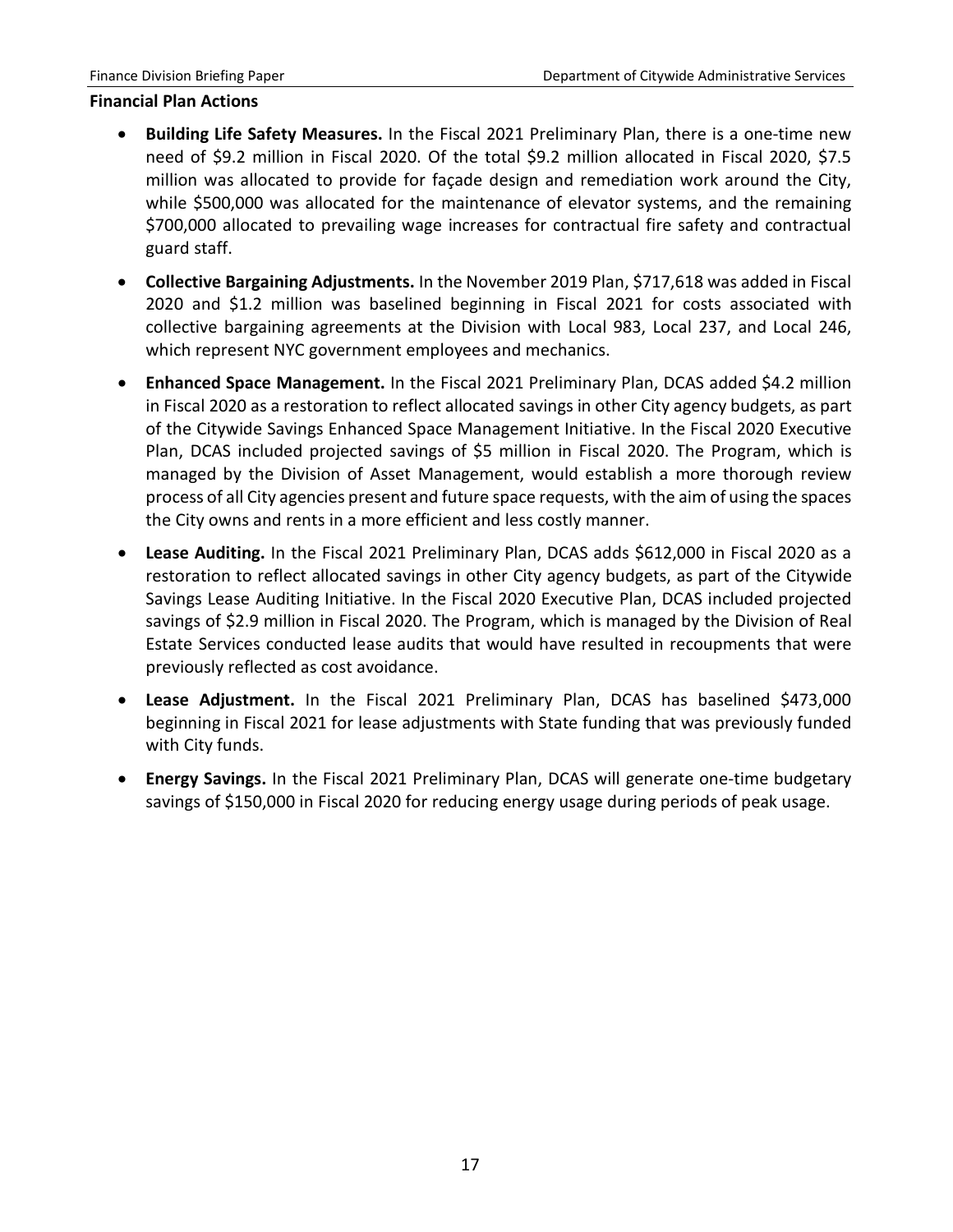#### **PMMR Performance Measures**

#### *Figure 12*



Between Fiscal 2014 and Fiscal 2017, the Asset Management Division managed to significantly reduce the amount of time required to address minor repairs in City-owned office buildings. However, in Fiscal 2018, the average amount of time to address these repairs expanded significantly, from 3.5 days to 5.3 days. According to the PMMR, the average time to complete in-house trade shop work orders for minor repairs for the first four months of Fiscal 2020 was 4.2 days, which is closer to the agency's target of four days. During the same time period, the percentage of in-house trade shop work orders completed within 30 days increased by 11 percent, from 69 percent in Fiscal 2014 to 80 percent in Fiscal 2019. For additional information on the Asset Management's Division Fiscal 2020 PMMR indicators, please refer to Appendix G2.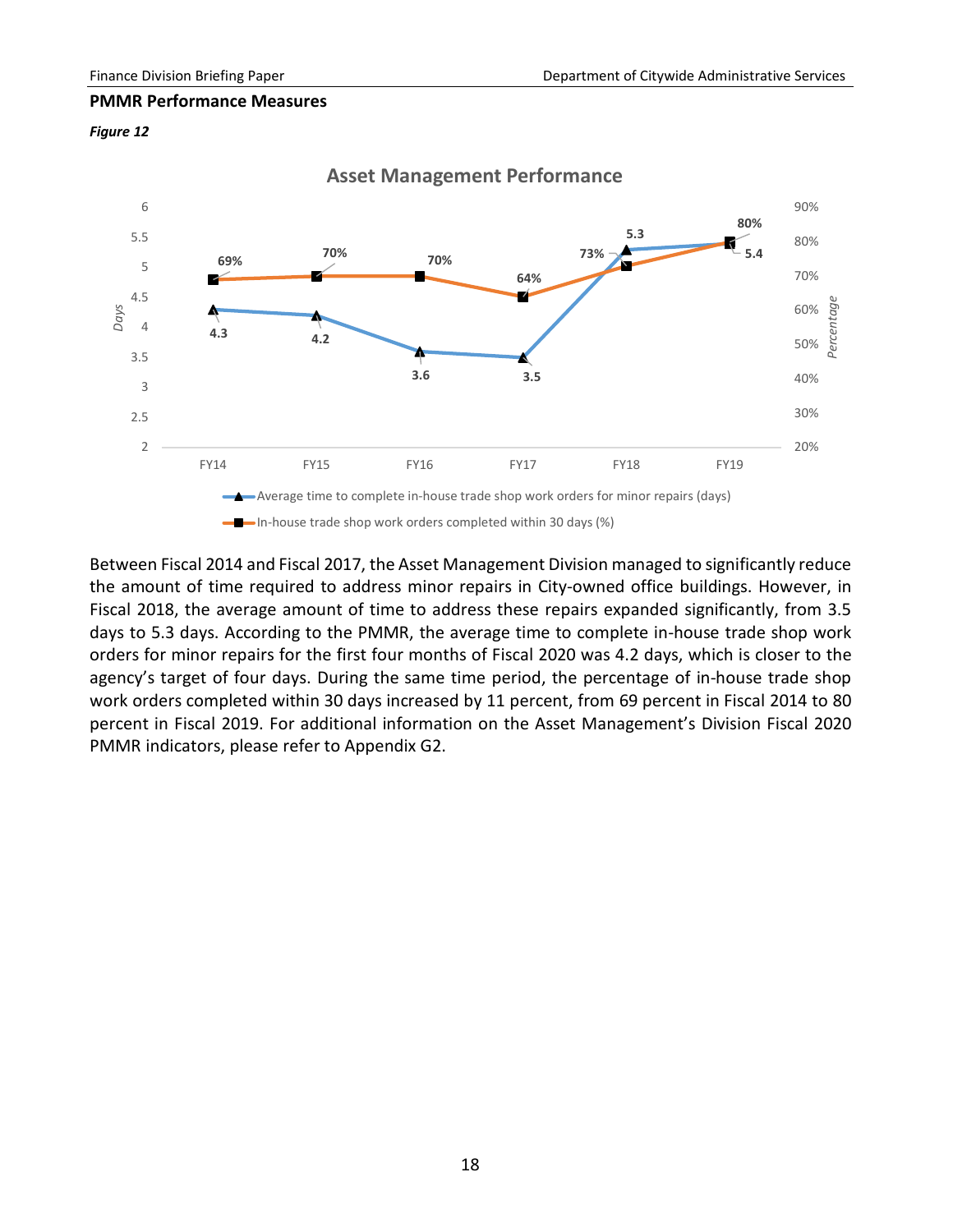# <span id="page-21-0"></span>**Division of Citywide Fleet Services**

The Division of Citywide Fleet Service manages the acquisition, maintenance and disposition of New York City's municipal fleet.

#### *Figure 13*



The Division of Citywide Fleet Services' proposed budget for Fiscal 2021 totals \$31.1 million, including \$3.1 million in Personal Services funding to support 35 full-time positions. The Division accounts for 2.4 percent of DCAS' overall budget and 1.4 percent of DCAS' full-time headcount in Fiscal 2021. The Division of Citywide Fleet Services' Fiscal 2021 budget is \$4.6 million more than its Fiscal 2020 Adopted Budget of \$26.5 million. This difference is primarily brought about by increases in Intra-City transfers from other City agencies for expenses on fuel and auto parts for vehicles in use in the Citywide Fleet. Intra-City transfers from other City agencies account for 65.4 percent of the Division's budget for Fiscal 2021. For additional information regarding the budget of the Division of Citywide Fleet Services, please refer to Appendix F3.

# **Financial Plan Actions**

- **Vehicle Parts and Maintenance.** In the November 2019 Plan, an additional \$9.7 million was added in Fiscal 2020 and a baselined increase of \$6 million beginning in Fiscal 2021 was included in DCAS' Intra-City budget for vehicle parts and vehicle maintenance.
- **Vehicle Fuel.** In the November 2019 Plan, an additional \$1 million was added to DCAS' Fiscal 2020 budget for the WEX Gas card program, which City agencies use to fill up City vehicles with gasoline.
- **Collective Bargaining Adjustments.** In the November 2019 Plan, \$21,492 was added in Fiscal 2020 and \$25,198 baselined beginning in Fiscal 2021 for costs associated with collective bargaining agreements at the Division with Local 246, representing mechanics.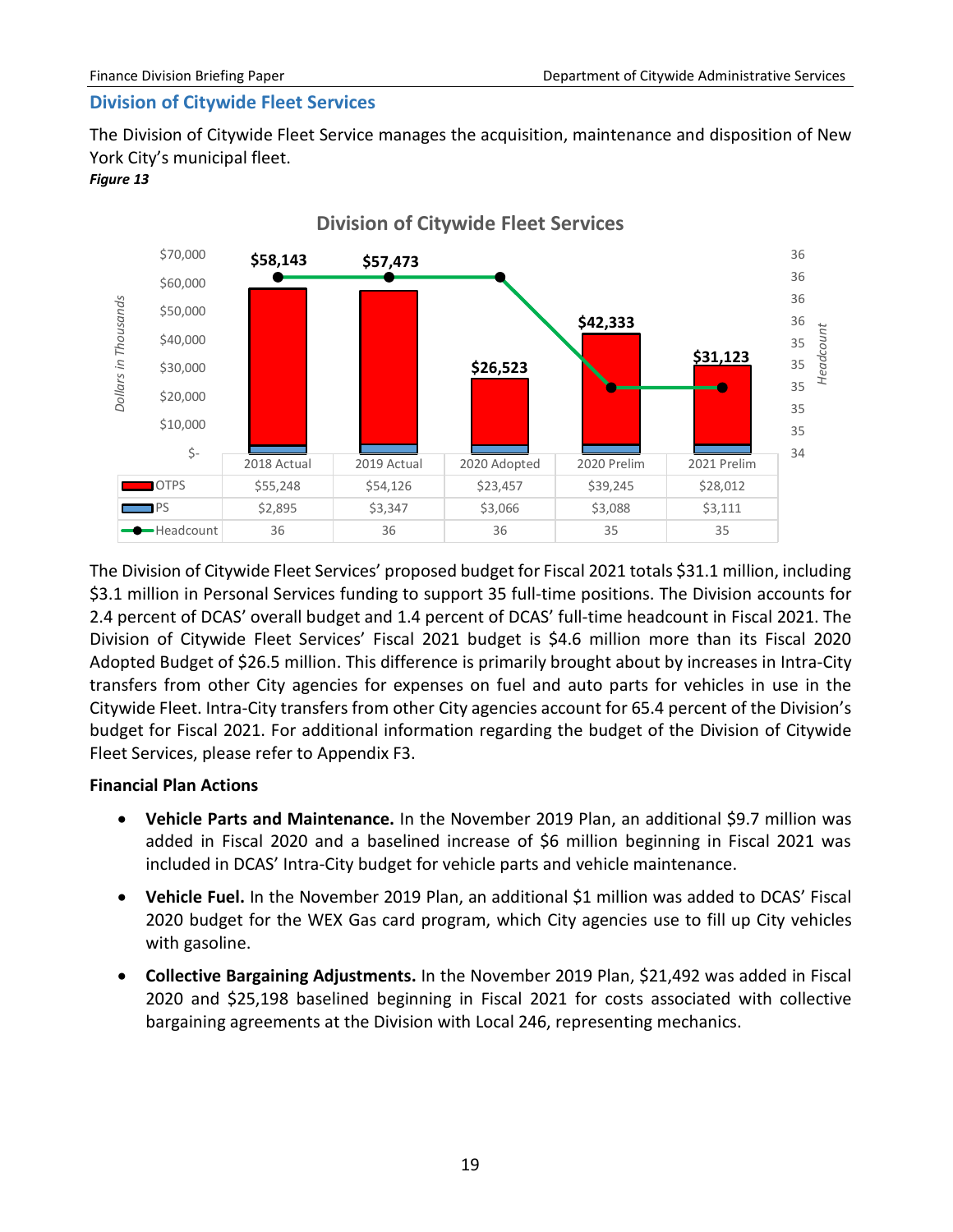#### **PMMR Performance Measures**





As part of the Clean Fleet Initiative, itself a subset of the 80 x 50 program (please see the section "80 x 50 Initiative" of this report for more information), the Division of Citywide Fleet Services has a target of achieving a 50 percent reduction in greenhouse gas emissions from citywide fleet operations by 2050, relative to 2005 levels. The increase of electric vehicles in the citywide fleet increase between Fiscal 2018 and Fiscal 2019 is in line with the goals of the City's Clean Fleet Initiative, which aims to have at least 4,000 on-road electric vehicles in use by 2025. The chart above shows that the Division is steadily increasing the number of electric vehicles in the citywide fleet and is on track to meet its target by 2025. For additional information regarding the Citywide Fleet Services' Division Fiscal 2020 PMMR indicators, please refer to Appendix G3.

# <span id="page-22-0"></span>**Division of Energy Conservation**

The Division of Energy Management (Energy Conservation) manages energy efficiency projects and programs, develops the Citywide Heat, Light and power Budget, and monitors energy usage and costs of City agencies. Funding for energy bills for all Mayoral agencies, the Health and Hospitals Corporation, the City University of New York, and 34 cultural institutions are reflected in this program area.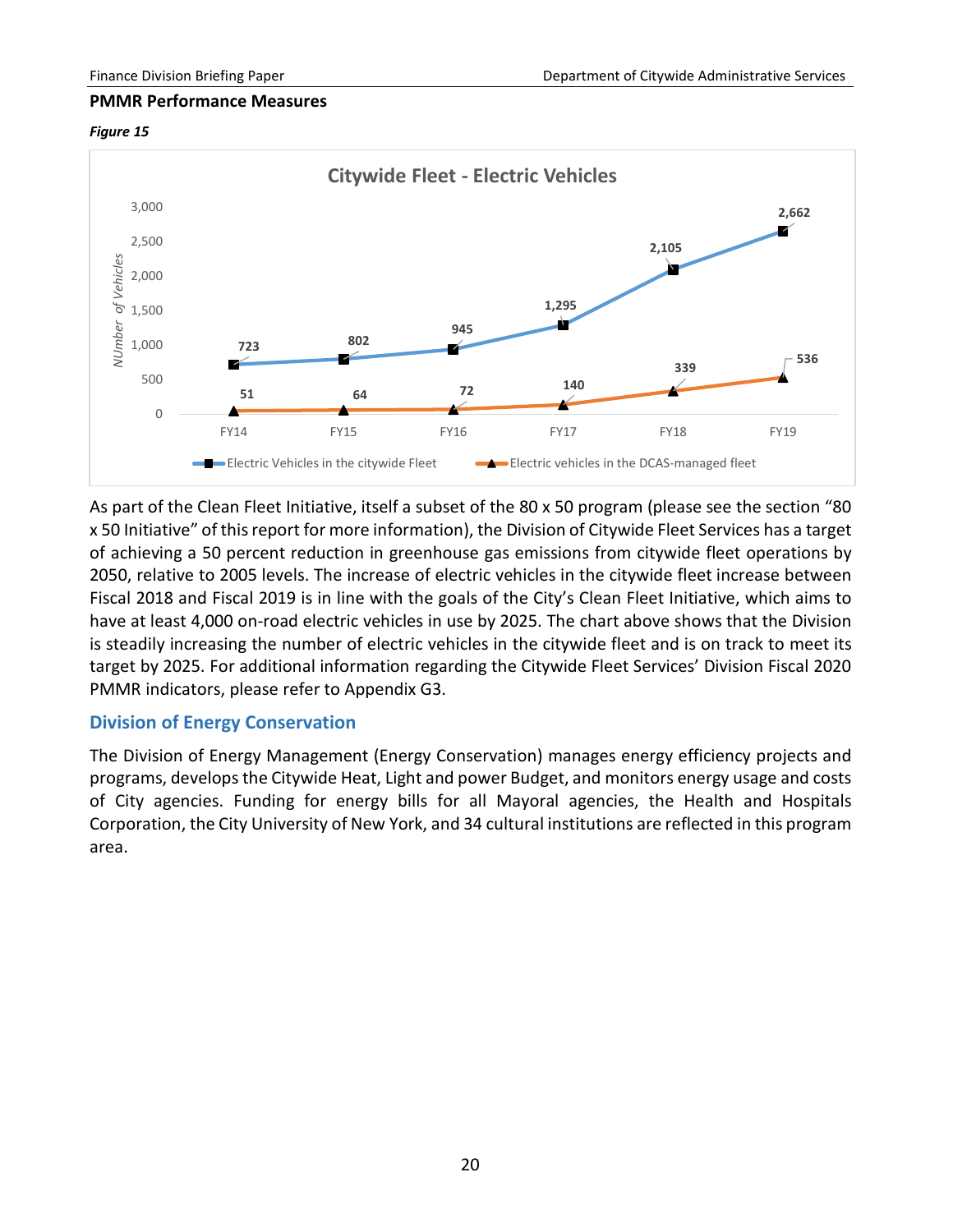

#### *Figure 16*

**Division of Energy Management (Energy Conservation)**

The Division of Energy Management's proposed budget for Fiscal 2021 totals \$850.2 million, including \$16.9 million in Personal Services funding to support 130 full-time positions. The Division is DCAS' largest in terms of funding, accounting for 65.6 percent of DCAS' overall budget for Fiscal 2021. However, the City's Heat, Light and Power Budget makes up 86.7 percent, or \$737.2 million of the Division's budget for Fiscal 2021.

The Division of Energy Management's Fiscal 2021 budget is \$31.8 million more than its Fiscal 2020 Adopted Budget of \$818.4 million. This increase is primarily brought about by funding increases associated with PlaNYC project oversight costs, which is the City's resiliency and revitalization project. In the Fiscal 2020 Executive Budget, \$12 million was allocated in Fiscal 2021 and \$13.9 million baselined beginning in Fiscal 2022, in order to increase energy savings initiatives. Among them, these savings initiatives include reducing Greenhouse Gas Emissions (GGE) from DCAS managed buildings, and additional resources needed to support Mayor de Blasio's Green New Deal. The Green New Deal is a \$14 billion effort to reduce greenhouse gas emissions by 80 percent by 2050, and would require large existing buildings of 25,000 square feet or more to lower their energy uses and emissions. This funding also lead to increases in headcount, of more than 30 new positions for beginning in Fiscal 2021. The new staff would perform strategic planning with partner agencies, help source and deliver large volumes of expense and capital funded projects, and help pursue available incentives for project delivery.

OnceNYC, Mayor DeBlasio's overarching sustainability plan for New York City, includes several subprograms that DCAS is heavily involved in, most notably the 80 x 50 plan to reduce City Greenhouse Gas Emissions by 80 percent by 2050, relative to 2005 levels (please refer to the "80 x 50 Initiative" section of this report for more information). DCAS' contribution to 80 x 50 is primarily through its One City, Built to Last initiative, which aims to reduce Greenhouse Gas Emissions from City-owned buildings by 30 percent by 2025, relative to 2005 levels through building retrofits and other energy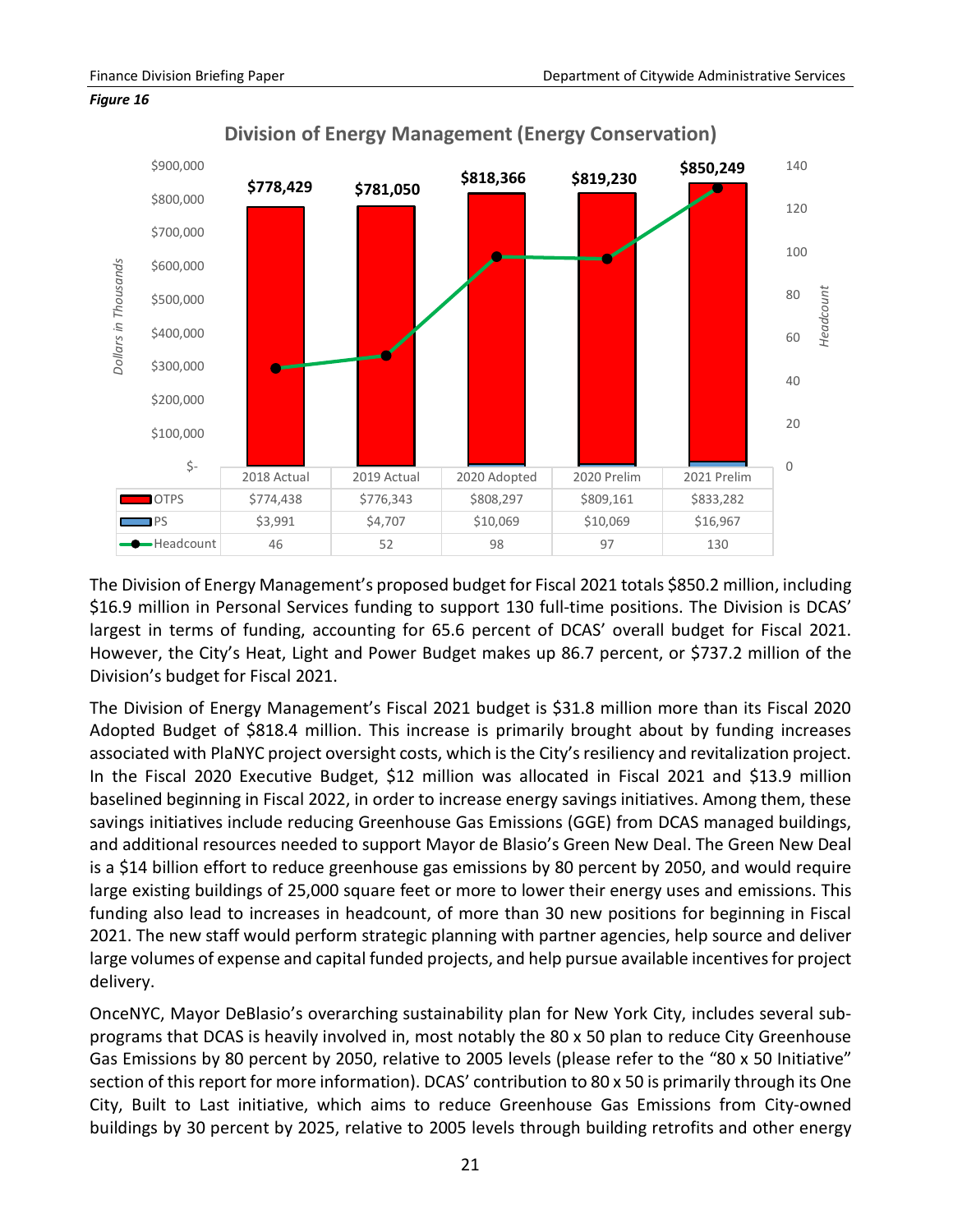efficiency measures on City government buildings. For additional information on the Division of Energy Management's budget, please refer to Appendix F4.

# **Financial Plan Actions**

- **Enhanced Bidding.** In the Fiscal 2021 Preliminary Plan, DCAS added \$10 million in Fiscal 2020 as a restoration of funding associated with the Citywide Savings Enhanced Bidding Initiative. According to DCAS, it is expected that enhanced bidding functionality will be included in the Procurement and Sourcing Solutions Portal (PASSPort) Release 4, which is expected to be released in early 2021. As such, this funding adjustment is made to reflect this updated timeline. This initiative, first introduced in the Fiscal 2018 Preliminary Citywide Savings Program, intended to generate budgetary savings by allowing vendors to enter an auction process to bid for City procurement contracts and bulk sales.
- **Citywide Savings Program.** Since Adoption of the Fiscal 2020 Budget, the division will generate budgetary savings \$4.2 million in Fiscal 2020 and \$6.3 million in Fiscal 2021. Savings associated with the Energy Management Division include the following.
	- o **Incentive Payments for Energy Conservation Measures.** DCAS will generate budgetary savings of \$1.2 million in Fiscal 2020 and \$1.6 million in Fiscal 2021 through incentive payments that the Department will receive from the New York State Energy Research and Development Authority (NYSERDA) for implementing energy conservation measures at existing DCAS facilities.
	- o **Savings from Energy Billing Audits.** DCAS will generate budgetary savings of \$1.5 million in both Fiscal 2020 and Fiscal 2021, as the agency will receive billing credits from utility companies for both fiscal years.
	- o **Savings from Vacancies.** DCAS will generate savings of \$451,000 in Fiscal 2020 and \$610,000 in Fiscal 2021 through vacant positions at the Division of Energy Management. As of January 2020, the Division has a vacancy rate of 38 percent, equivalent to 37 vacant positions.
	- o **Expense to Capital Swap.** DCAS will generate one-time savings of \$545,000 in Fiscal 2020 as certain projects related to building equipment and systems will now be covered by capital funds in DCAS's capital budget.
	- o **Maintenance Savings.** DCAS will generate one-time savings of \$500,000 in Fiscal 2020 due to delays in implementing upgrades to the Department of Parks and Recreation's (DPR) computerized maintenance management system.
	- o **Project Pre-Scoping Savings.** DCAS will generate one-time budgetary savings of \$2.7 million in Fiscal 2021 due to funding adjustments tied to changes in timelines in project pre-scoping implementation.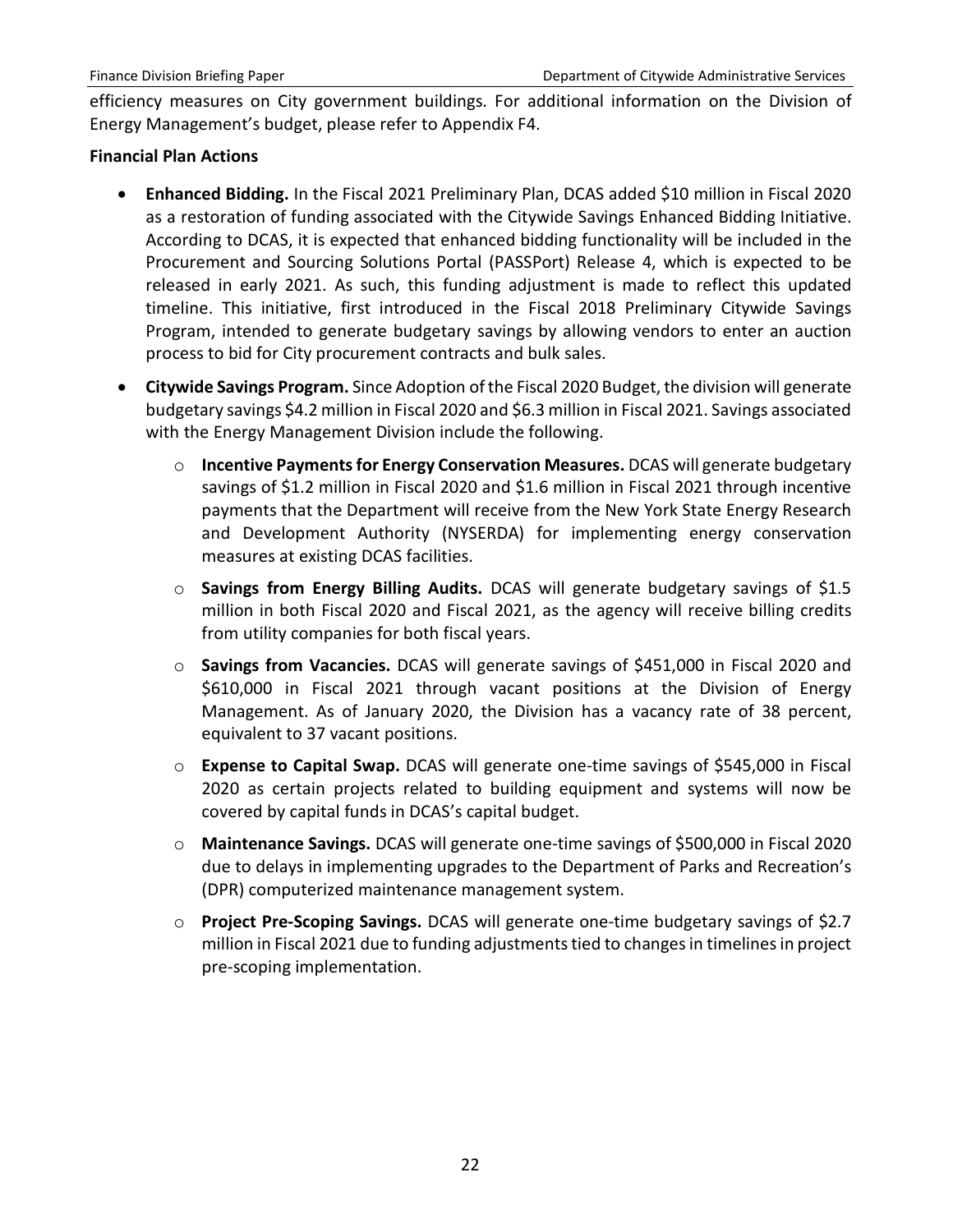#### **PMMR Performance Measures**

#### *Figure 18*

 $\overline{a}$ 



Figures 18 and 19 above highlight the Energy Management Division's efforts to reduce the City's greenhouse gas emissions and energy use. The increase in the amount of greenhouse gas emissions reductions, from 177,639 metric tons in Fiscal 2018 to 222,744 metric tons in Fiscal 2019 is a step in the right direction to reduce energy consumption and lower greenhouse gas emissions, as per the 80 x [5](#page-25-0)0 plan.<sup>5</sup> For additional information related to the Energy Management Division's Fiscal 2020 PMMR indicators, please refer to Appendix G4.

<span id="page-25-0"></span><sup>5</sup> Please refer to the "80 x 50 Initiative" section of this report for additional information on this matter.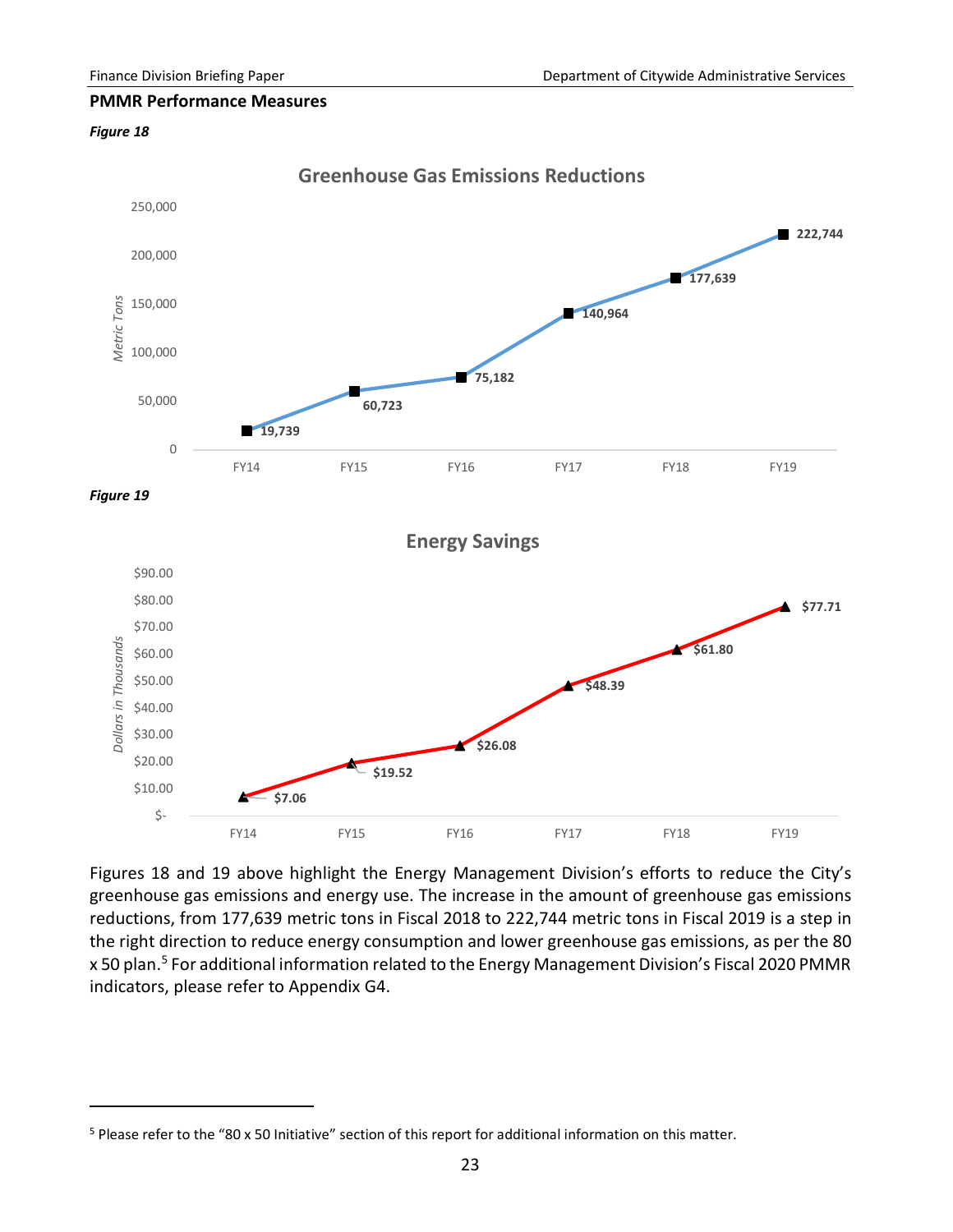# <span id="page-26-0"></span>**Division of Executive and Operations Support**

The Division of Executive and Operations Support includes the Office of the Commissioner, the Office of the General Counsel, and the Division of Fiscal Management and Operations. Also included are Internal Audit, Engineering Audit, Central Messenger Service, the Office of Special Projects, Management and Information Systems, the Office of Fleet Transportation, and the Citywide Equal Employment Opportunity (EEO) Office.





The Division of Executive and Operations Support's proposed budget for Fiscal 2021 totals \$34 million, including \$29.3 million in Personal Services funding to support 269 full-time positions. The Division accounts for 2.6 percent of DCAS' overall budget and 10.5 percent of DCAS' full-time headcount in Fiscal 2021. The Division's Fiscal 2021 Preliminary Budget is \$3.9 million less than its Fiscal 2020 Adopted Budget of \$37.9 million. This is primarily attributed to underdeveloped contract budgeting in the Division's information technology (IT) contracts. It is estimated that funding for these projects may increase over the course of the fiscal year as greater needs are identified. Decreases in the Division's Fiscal 2021 Preliminary Budget can be attributed to DCAS' Citywide Savings Program, discussed below. For additional information regarding the Division of Executive and Operations Support's budget, please refer to Appendix F5.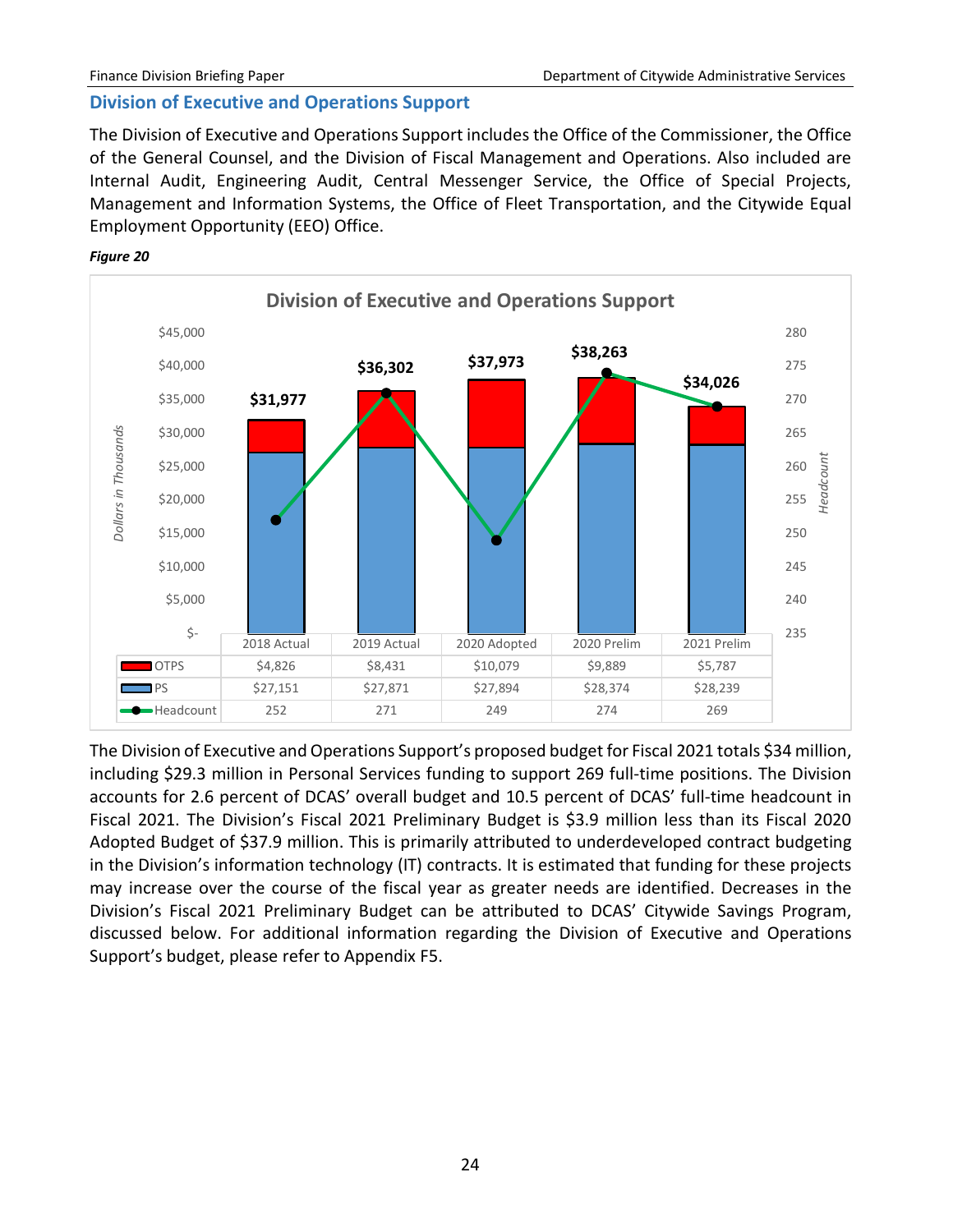#### **Financial Plan Actions**

- **Collective Bargaining Adjustments.** In the November 2019 Plan, \$130,784 was added in Fiscal 2020 and \$144,012 baselined beginning in Fiscal 2021 for costs associated with collective bargaining agreements with the Civil Service Bar Association (CSBA).
- **Citywide Savings Program.** Since Adoption of the Fiscal 2020 Adopted Budget, the Division will generate savings of \$301,000 in Fiscal 2020 and \$199,000 in Fiscal 2021. Savings associated with the Division of Executive and Operations Support include the following.
	- o **Training and Maintenance Savings.** DCAS will generate savings of \$195,000 in both Fiscal 2020 and Fiscal 2021 as the agency used existing staff to provide in-house trainings and eliminating service maintenance redundancy.
	- o **Warehouse Management System Savings.** DCAS will generate savings of \$35,000 in Fiscal 2020 and \$4,000 in Fiscal 2021 due to efficiencies in its warehouse management system.
	- o **IT Consultant Savings.** DCAS will generate one-time savings of \$71,000 in Fiscal 2020 through delays in hiring consultants for the Department.

# <span id="page-27-0"></span>**Division of External Publications and Retail Operations**

The Division of External Publications and Retail Operations publishes the City Record, the Green Book, the City Building Code, the City Charter, and other City publications. It designs, typesets, and prepares graphic art for the City Record publications, citywide newsletters, and projects for DCAS and other City agencies.



# *Figure 21*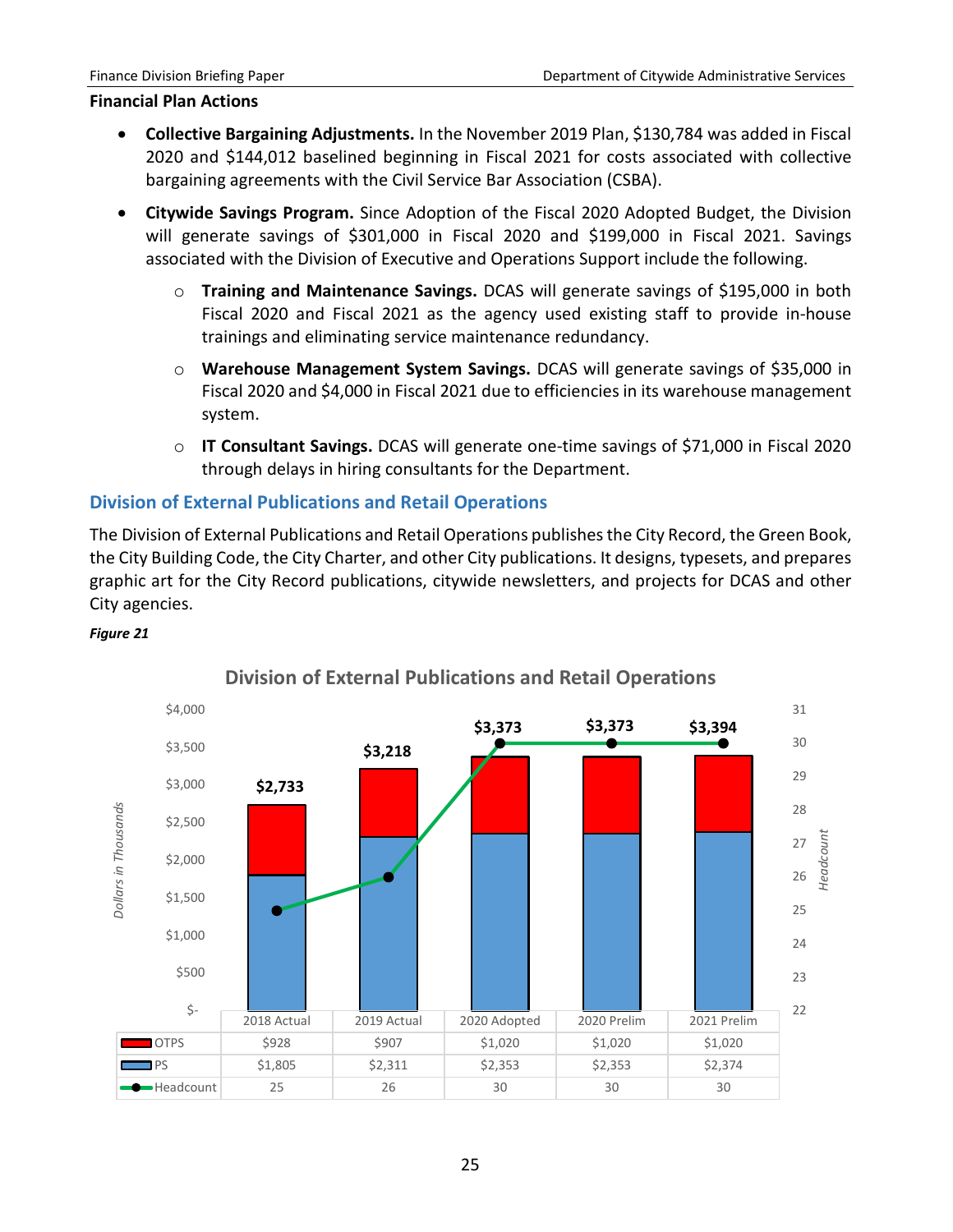The Division of External Publications and Retail Operation's proposed budget for Fiscal 2021 totals \$3.4 million, including \$2.4 million in Personal Services funding to support 30 full-time positions. The Division accounts for less than one percent of DCAS' overall budget and 1.2 percent of DCAS' full-time headcount for Fiscal 2021. For additional information on the Division's budget, please refer to Appendix F6.

# <span id="page-28-0"></span>**Division of Human Capital**

The Division of Human Capital manages the City's central personnel agency responsible for attracting the most qualified candidates for employment, consistent with the State Constitution, civil service law, and equal employment laws. The Division administers open and competitive examinations, conducts background investigations of prospective employees, classifies positions and certifies lists of eligible applicants for positions, and provides citywide recruitment and training.



*Figure 22*

The Division of Human Capital's proposed budget for Fiscal 2021 totals \$34.6 million, including \$27.9 million in Personal Services funding to support 321 full-time positions. The Division accounts for 2.7 percent of DCAS' overall budget and 12.5 percent of DCAS' full-time headcount for Fiscal 2021. For additional information on the Division of Human Capital's budget, please refer to Appendix F7.

# **Financial Plan Actions**

• **Collective Bargaining Adjustments.** In the November 2019 Plan, \$2,894 was added in Fiscal 2020 and baselined \$4,115 beginning in Fiscal 2021 for costs associated to collective bargaining agreements at the Division with the Audiovisual Aide Technicians.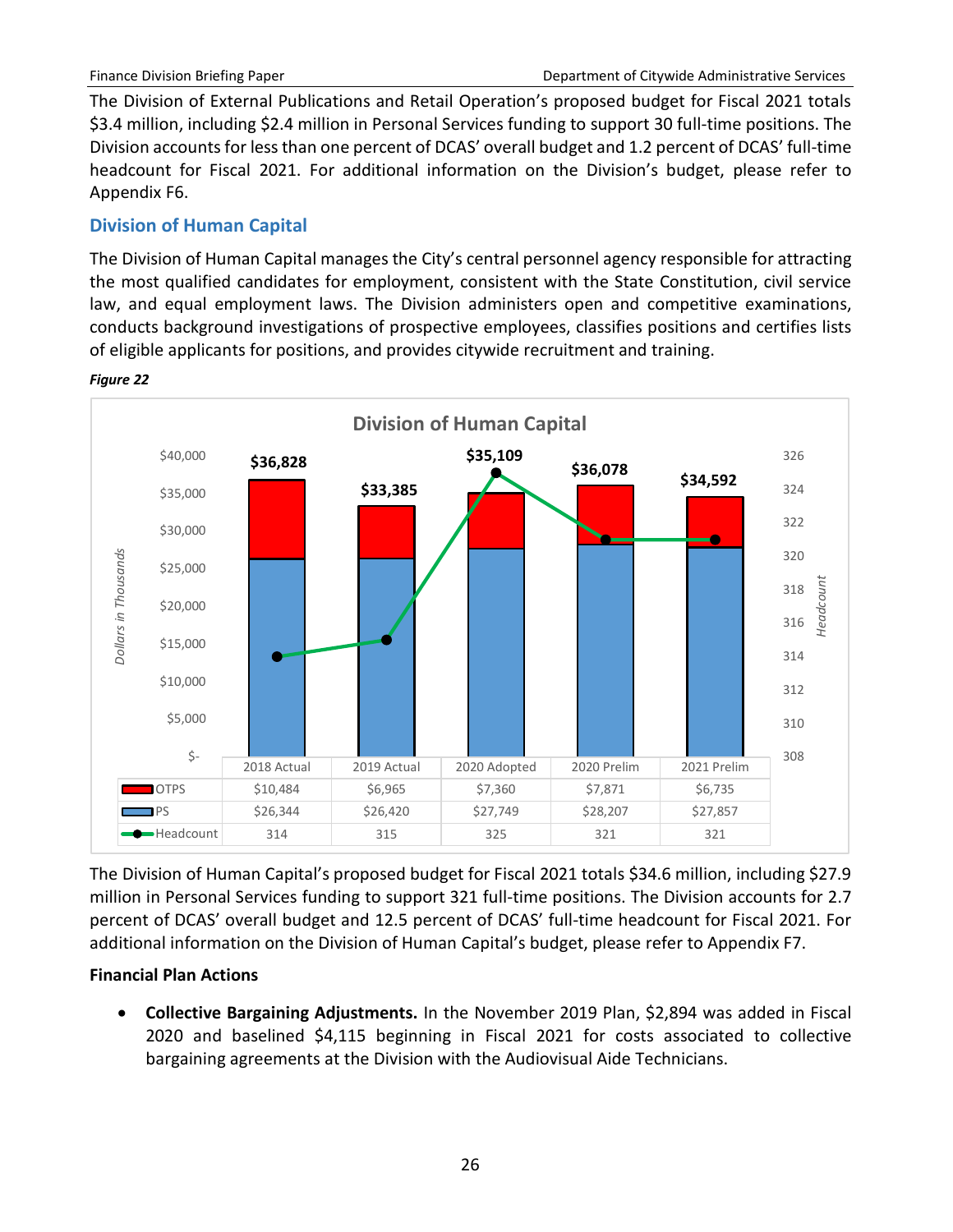#### **PMMR Performance Measures**

#### *Figure 24*



In an effort to reduce the ratio of provisional workers as a share of the City's overall workforce, DCAS is in the process of carrying out the Provisional Reduction Plan. Please refer to the *"Provisional Reduction Program"* section of this report for more information. Much of the focus on this program has been on the automation of more exams so that they can be processed more quickly. However, the PMMR indicators above highlight that the time between the administration of an exam and the publication of an exam's results has varied substantially from year to year, due to the number and types of exams administered each year, including whether or not they are automated and whether or not an exam is composed of several parts. According to the PMMR, the median time from exam administration to exam results completion for DCAS-administered exams increased from 231 days in the first four months of Fiscal 2019 to 277 days in the first four months of Fiscal 2020, due to the process of manually rating Education and Experience exams administered during this period of time. For additional information on the Human Capital's Division Fiscal 2020 PMMR indicators, please refer to Appendix G5.

# <span id="page-29-0"></span>**Division of Citywide Purchasing**

The Office of Citywide Purchasing supports the purchase of goods and materials for all City agencies. The Division establishes citywide requirements for contracts, open market orders, and agency-specific orders, develops bids, prepares purchase orders, maintains purchase specifications, evaluates vendor bids, maintains a central storehouse and supplies commodities to all City agencies, performs quality inspections of purchased items, including laboratory testing and analyses and disposes of surplus city goods by auction.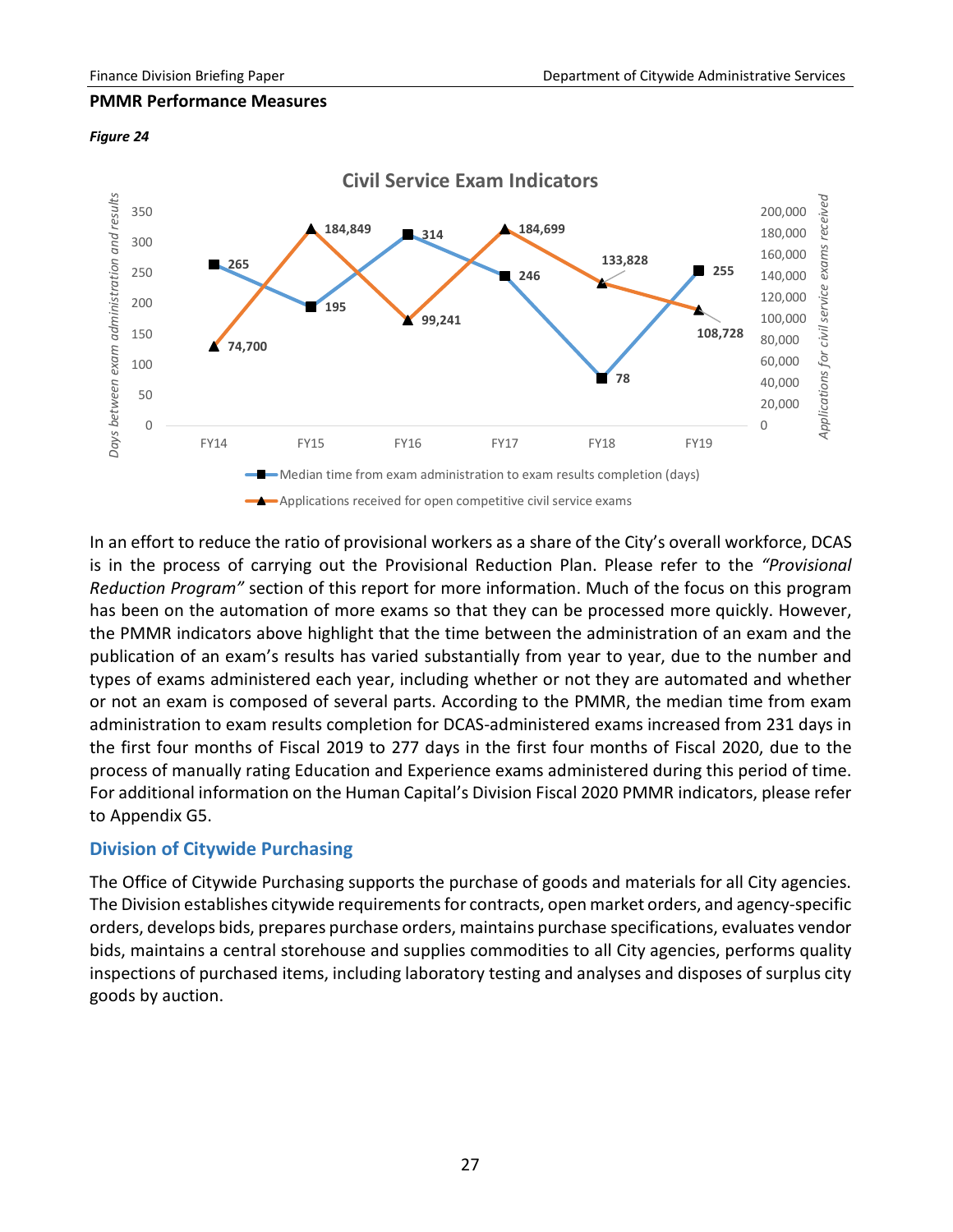

#### *Figure 25*

The Division of Citywide Purchasing's proposed budget for Fiscal 2021 totals \$37.6 million, including \$11.4 million in Personal Services funding to support 157 full-time positions. The Division accounts for 2.9 percent of DCAS' overall budget and 6.1 percent of DCAS' full-time headcount for Fiscal 2021. In the Division's Fiscal 2021 Preliminary Budget, Supplies and Materials makes up 74.6 percent (or \$19.5 million) of the Division of Citywide Purchasing's OTPS budget, as the Division purchases supplies for re-sale to other City agencies. Consequently, 61.9 percent (or \$23.3 million) of the Division's Fiscal 2021 budget is funded by Intra-City transfers. For additional information on the Division's budget, please refer to Appendix F8.

# **Financial Plan Actions**

• **Collective Bargaining Adjustments.** In the November 2019 Plan, \$40,494 was added in Fiscal 2020 and \$69,292 baselined beginning in Fiscal 2021 for costs associated with collective bargaining agreements at the Division with Local 237.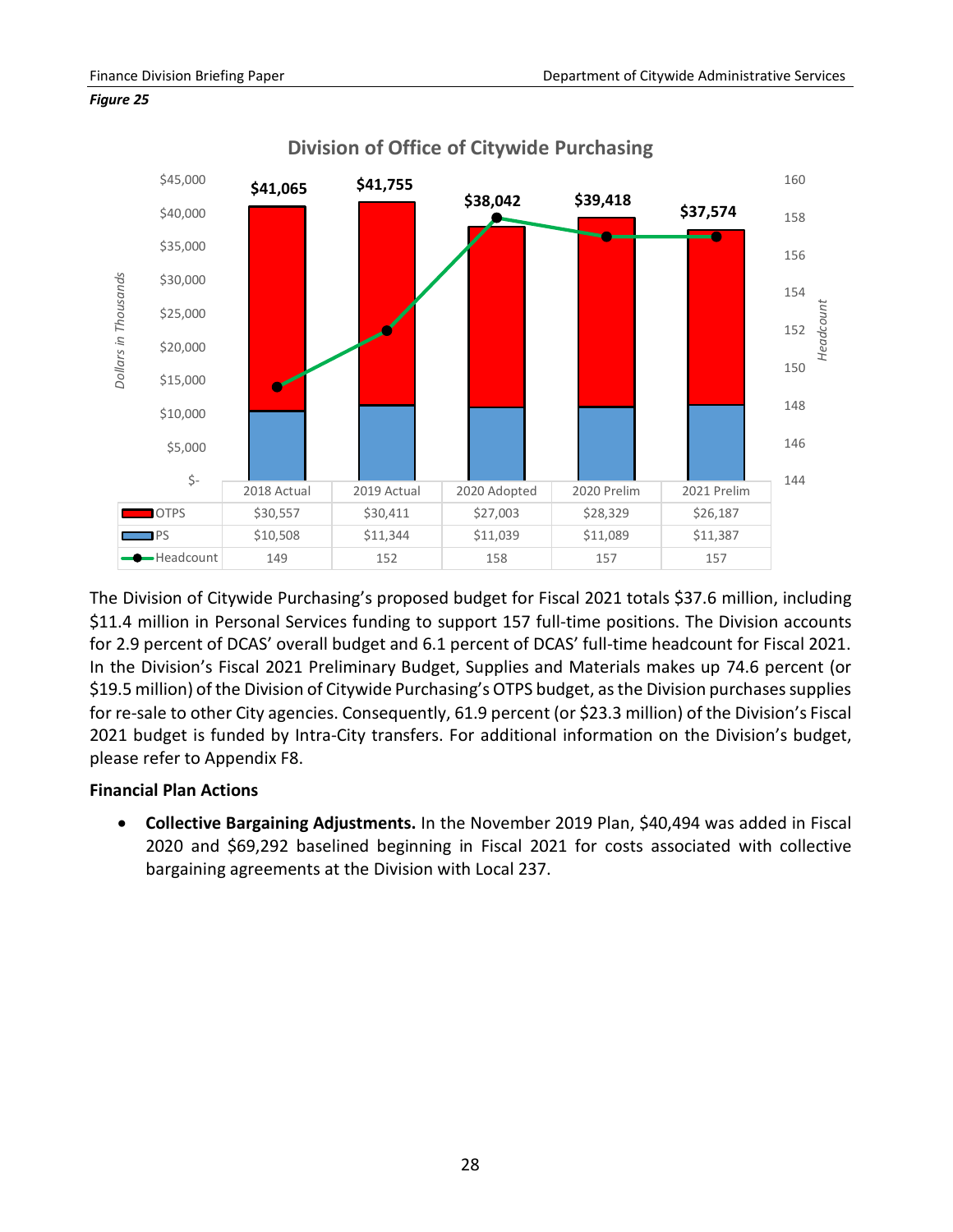### **PMMR Performance Measures**



## *Figure 27*

The value of goods and services the City purchases has grown over the past several fiscal years as the City's budget and operations have increased. Simultaneously, the average number of bidders per procurement bid has stayed relatively constant, despite an increase in procurement demand, a sign of good performance. Nonetheless, increasing competition in the bidding for City goods and services procurement contracts is necessary in order to keep costs down as the City's procurement demand increases. For additional information on the Citywide Purchasing Division's Fiscal 2020 PMMR indicators, please refer to Appendix G6.

# <span id="page-31-0"></span>**Board of Standards and Appeals**

The Board of Standards and Appeals (BSA) processes applications, and conducts hearings on appeals for zoning variances and loft conversions. While the BSA's budget is in DCAS' budget, it is an independent entity.



#### *Figure 28*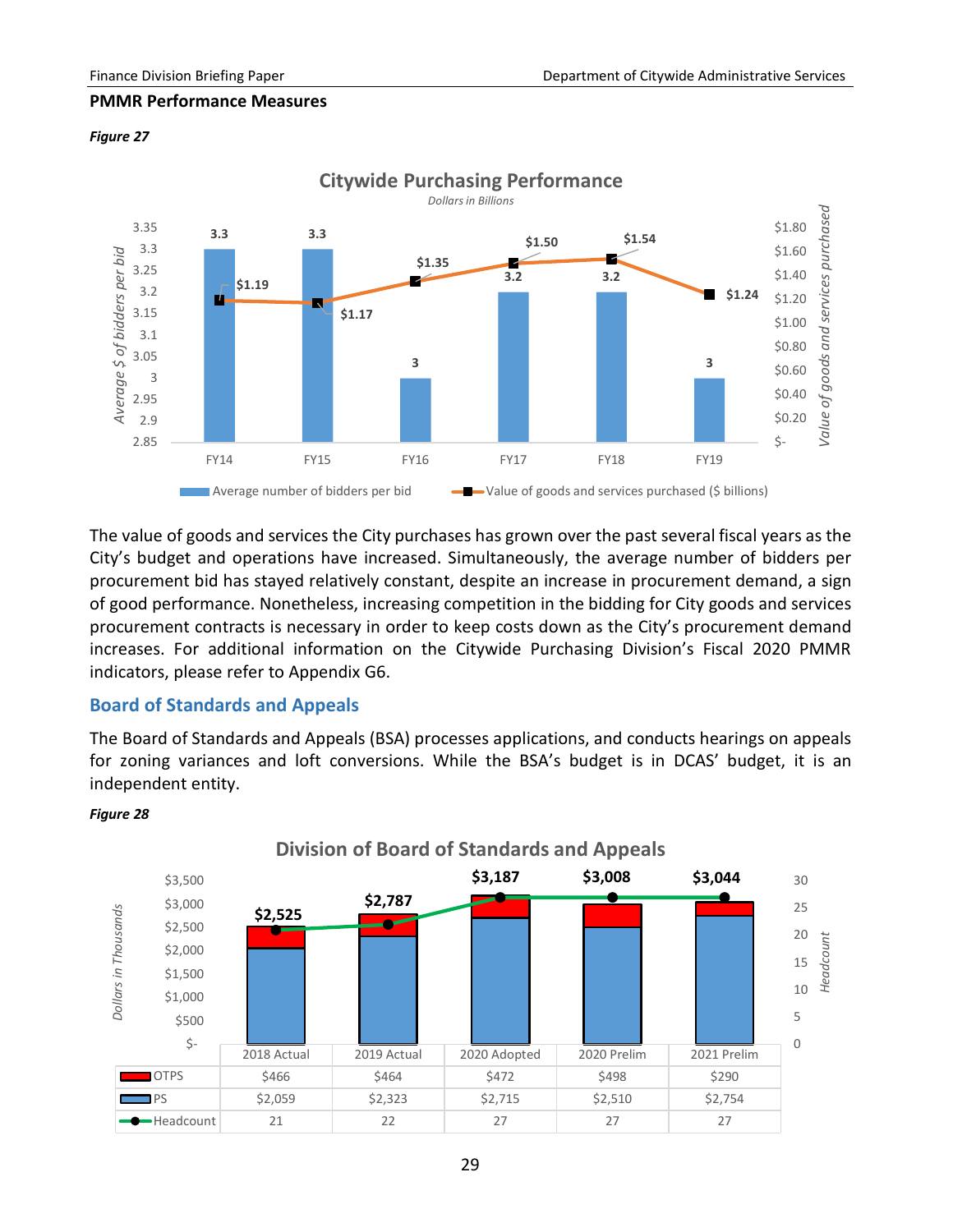The Board of Standards and Appeals' proposed budget for Fiscal 2021 totals \$3 million, including \$2.7 million in Personal Services funding to support 27 full-time positions. The Division accounts for less than one percent of DCAS' overall budget and one percent of DCAS' full-time headcount for Fiscal 2021. For additional information on the Board of Standards and Appeals' budget, please refer to Appendix F9.

# **Financial Plan Actions**

*Figure 29*

- **Collective Bargaining Adjustments.** In the November 2019 Plan, \$20,708 was added in Fiscal 2020 and \$22,864 baselined beginning in Fiscal 2021 for costs associated with collective bargaining agreements with (CSBA).
- **Citywide Savings Program.** Since Adoption of the 2020 Budget, the Division will generate onetime savings of \$201,000 in Fiscal 2020 due to vacant positions and delays in hiring at the Board of Standards and Appeals. As of January 2020, the Board has a vacancy rate of 14.8 percent, equivalent to four vacant positions.

# <span id="page-32-0"></span>**Division of Real Estate Services**

The Division of Real Estate Services was previously merged with the Division of Asset Management, and serves as the City's real estate manager, funding leased space for City agencies in private facilities as well as leasing out City-owned space for private entities. Since the Fiscal 2020 Preliminary Budget, the Office of Management and Budget (OMB) has added two new Units of Appropriation (U/As) for the Division of Real Estate Services, of which one U/A is for PS and the other for OTPS.



**Division of Real Estate Services**

The Division of Real Estate Services' proposed budget for Fiscal 2021 totals \$11.4 million, including \$10.5 million in Personal Services funding to support 117 full-time positions. The Division accounts for less than one percent of DCAS' overall budget and 4.6 percent of DCAS' full-time headcount for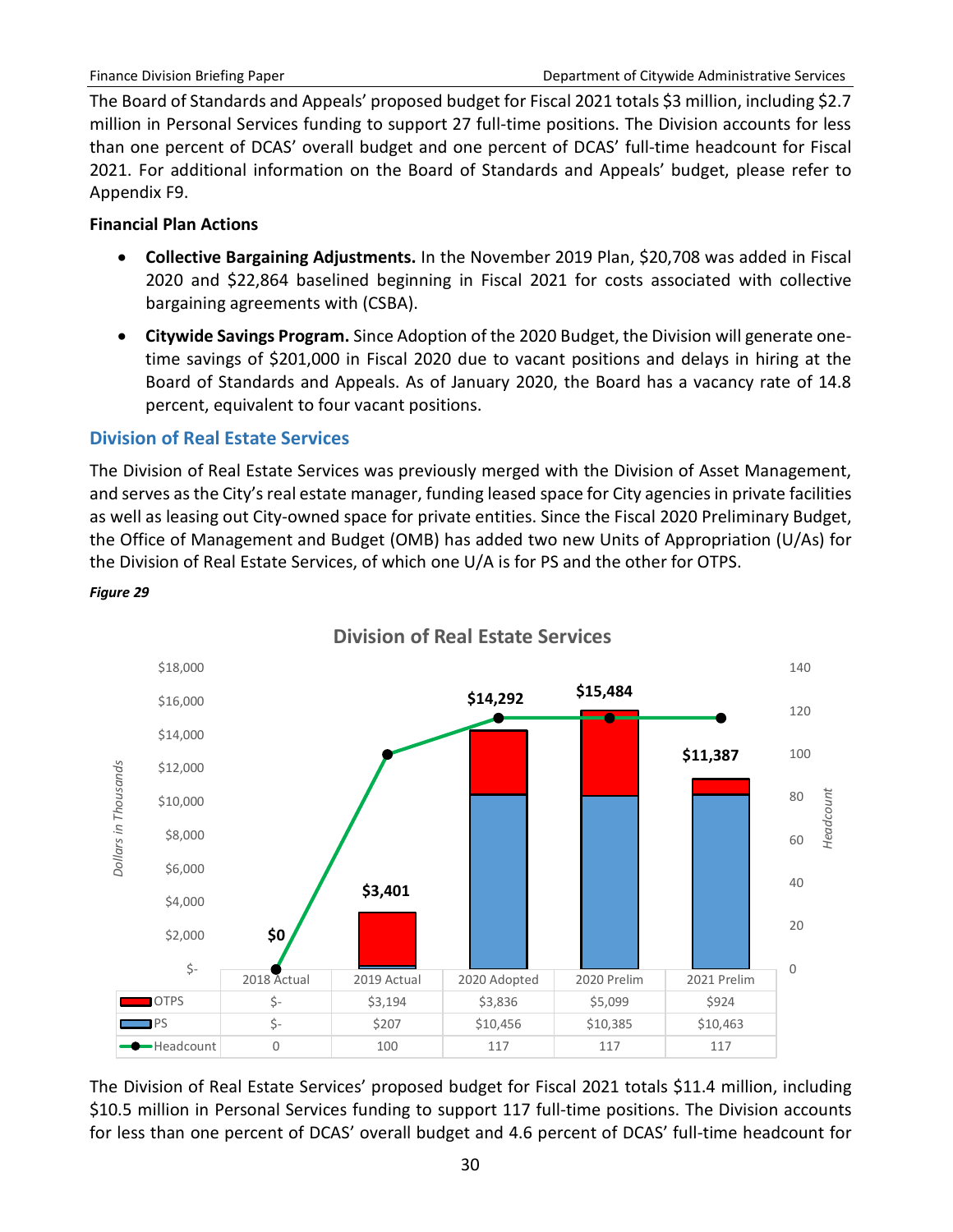Fiscal 2021. The Division's Fiscal 2021 Preliminary Budget is \$2.9 million less than its Fiscal 2020 Adopted Budget of \$14.3 million. This is primarily due to an underdeveloped contract budget for professional services, which is likely to increase over the course of the fiscal year as new needs are identified for the Division. For additional information regarding the Division of Real Estate Services' budget, please refer to Appendix F10.

# **Financial Plan Actions**

• **Collective Bargaining Adjustments.** In the November 2019 Plan, \$11,832 was added in Fiscal 2020 and \$13,064 baselined beginning in Fiscal 2021 for costs associated with collective bargaining agreements at the Division with the Civil Service Bar Association (CSBA).



### **PMMR Performance Measures**

DCAS's short-term and long-term leases have generated \$54 million in Fiscal 2019, an increase of \$5.5 million since Fiscal 2018. During the first four months of Fiscal 2020, short-term and long-term leases generated \$16.4 million in revenue, which is \$431,000 higher than the revenue generated over the same period in Fiscal 2019. Although the amount of revenue generated through leases has fluctuated over the past several years, it is still above that targeted revenue amount set by the Department, at \$43.1 million. The cost of cleaning City buildings has slowly risen since Fiscal 2014, with a plateau in Fiscal 2018 of \$3.3 per square foot. For additional information regarding the Real Estate Division's Fiscal 2020 PMMR performance indicators, please refer to Appendix G7.

# <span id="page-33-0"></span>**Capital Plan Overview**

On January 16, 2020, Mayor Bill de Blasio released the Preliminary Capital Commitment Plan for Fiscal 2020 – 2024 (the "Commitment Plan") and the Fiscal 2021 – 2024 Preliminary Capital Budget (the "Capital Budget").

The following section will provide an overview of the Preliminary Capital Commitment Plan and Capital Budget for the Department of Administrative Services (DCAS). Each one of these documents should support and be will integrated with one another to properly execute the City's capital projects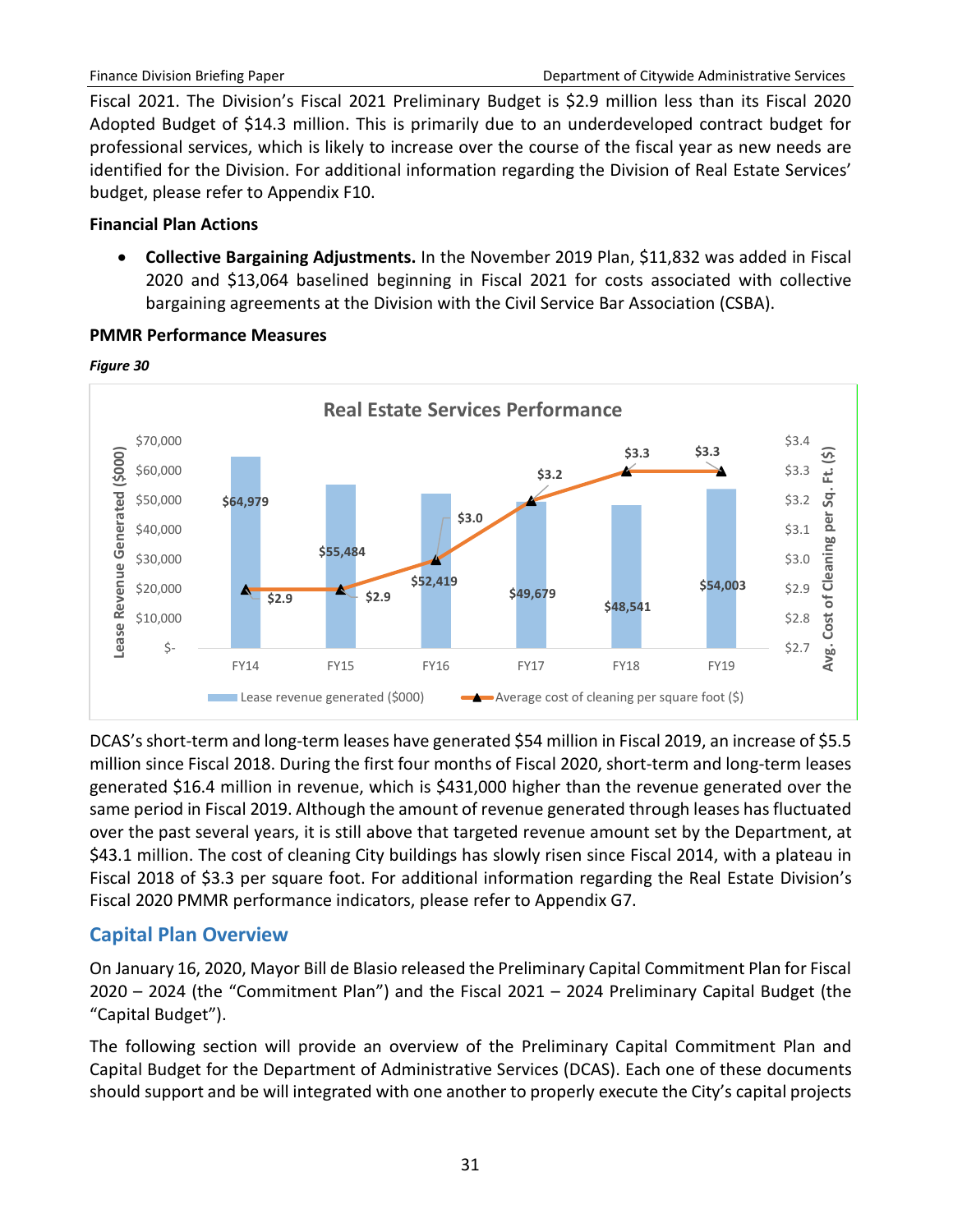as well as meet its infrastructure goals. Below we will examine to what extent this is occurring, where improvements need to be made, and the overall feasibility of DCAS' capital program.

# <span id="page-34-0"></span>**Preliminary Capital Budget for Fiscal 2020 - 2024**

The Capital Budget provides the estimated need for new appropriations for Fiscal 2020 along with projections for the subsequent three-year capital program. Appropriations represent the legal authority to spend capital dollars and are what the Council votes on at Budget Adoption.

#### *Figure 31*



**DCAS Fiscal 2020 Appropriations and FY21-FY24 Capital Budget** *Dollars in Thousands*

As shown in the chart above, the Department of Citywide Administrative Services' Fiscal 2021 Preliminary Capital Budget includes \$3.8 billion between Fiscal 2021 – 2024. This represents approximately 7.2 percent of the City's total \$56.1 billion Capital Budget for 2021 – 2024. Appropriations for Fiscal 2020 total \$2.2 billion. This includes \$1.6 billion in reauthorized prior appropriations and \$636.6 million in authorized Fiscal 2020 appropriations.

# <span id="page-34-1"></span>**Preliminary Capital Commitment Plan for Fiscal 2020 – 2024**

The City's Capital Commitment Plan details the Administration's plan to spend the appropriations voted on by the City Council at Adoption. The Commitment Plan provides project-level funding detail as well as an estimate of expenditure dates. It is through this document that we gain insight into a project's estimated cost, start date and time to completion.

DCAS' Preliminary Capital Commitment Plan includes \$4.2 billion between Fiscal 2020 – 2024. This represents approximately 6.2 percent of the City's total \$85.5 billion Preliminary Capital Commitment Plan. The Capital Commitment Plan is significantly higher than the Capital Budget, because it includes planned commitments for the current fiscal year. The amount of uncommitted appropriations from Fiscal 2020 represents the amount that will be re-appropriated or rolled into Fiscal 2021 in the Executive and Adopted Budgets.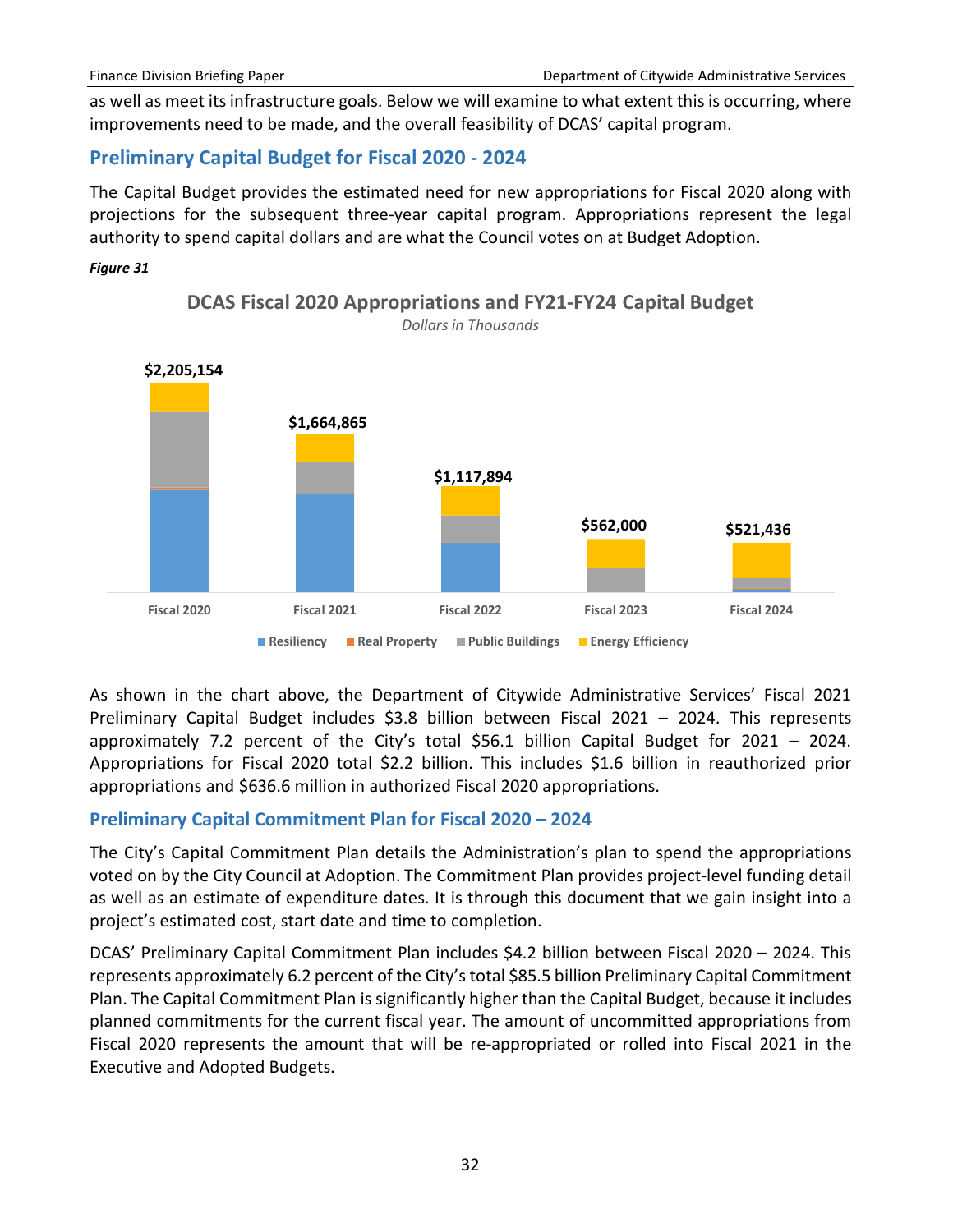$\overline{a}$ 



The Preliminary Capital Commitment Plan for the Department for Fiscal 2020 – 2024 has decreased by more than \$442.6 million, to a total of \$5.3 billion, demonstrating a 7.7 percent decrease when compared to the Department's Adopted Capital Commitment Plan. This is primarily due to decreases in capital funds that were rolled into the outyears, in order to reflect more accurate timelines of capital projects. The Capital Commitment Plan for Energy Efficiency projects decreased by \$270 million, of which \$149.9 million was moved into the outyears for projects associated with OneNYC, Mayor De Blasio's overarching sustainability plan for NYC, and the NYC Green New Deal, which aims to reduce greenhouse gas emissions by 80 percent by 2050. According to DCAS, this stretch does not impact the schedules of any specific capital project within this program area. Additionally, the Capital Commitment Plan for Public Buildings projects decreased by \$144.3 million, the majority of which was moved into the outyears, with \$62.7 million added in Fiscal 2025 and \$75.9 million added in Fiscal 2026, in order to reflect more accurate timelines of capital projects. The overall size of the Capital Commitment Plan for Real Property projects decreased by \$7.4 million, all of which was rolled into the outyears, with \$1.9 million being allocated in Fiscal 2027 and Fiscal 2028 and \$3.6 million allocated in Fiscal 2029. Lastly, the Capital Commitment Plan for Resiliency projects decreased by \$20.7 million, funding which was also moved into the outyears.

Appropriations for the Department of Citywide Administrative Services in Fiscal 2020 total \$2.2 billion across the four capital program areas, against planned commitments of \$1.1 billion for the same year.<sup>6</sup> This excess balance of \$1.1 billion in appropriations gives the Administration considerable flexibility within the capital plan. However, as the commitment of appropriations are legally bound to their budget line descriptions, this flexibility is more limited than it appears from this variance alone.

Historically, the Capital Commitment Plan has frontloaded planned commitments for capital projects in the first year or two of the plan, and included unrealistically high planned commitments. At the

<span id="page-35-0"></span> $6$  Appropriations for Fiscal 2020 are calculated by summing the available appropriations listed in the capital commitment plan with actual commitments to-date. Because commitments to-date excludes inter-fund agreements (IFA), this figure may be slightly lower than the total appropriations for Fiscal 2020. In addition, a very small portion of the difference between appropriations and planned commitments are necessary to fund IFA, which are excluded from this planned commitments figure.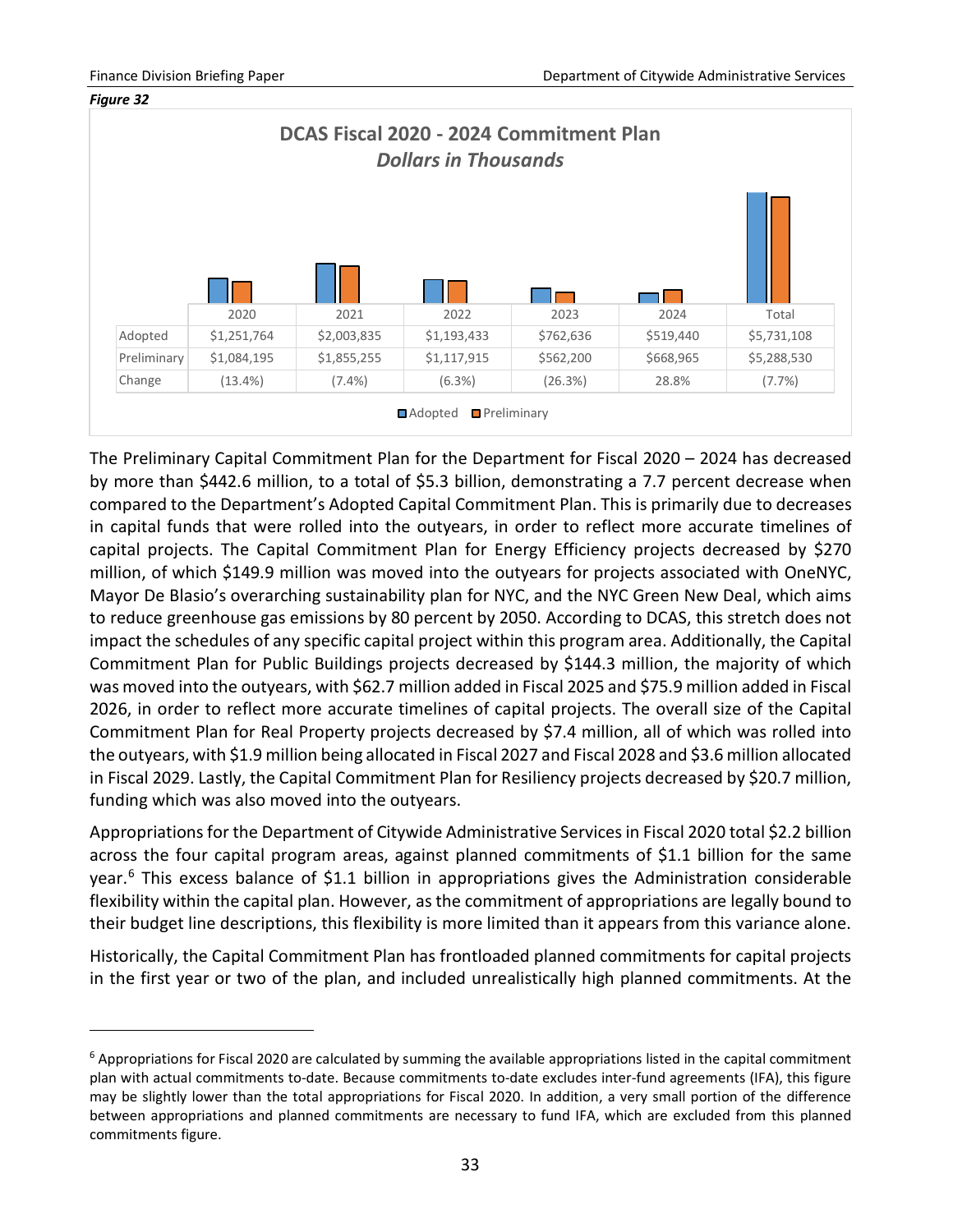Council's request, this practice has been coming to an end. Beginning with the Fiscal 2020 Executive Commitment Plan, agencies' Commitment Plans are now more accurate, reflecting more evenly distributed planned spending across all years of the plan. The Council is working with the Administration to ensure that this practice continues.

A natural result of more realistic timelines is capital projects extending beyond the Commitment Plan's five year time frame. To address this, the Administration has added Section VII, titled *"Redistribution of the City's Capital Plan"* to the Commitment Plan. What this section does is increase the transparency of the Commitment Plan by showing the distribution of funding beyond the required five years to ten years (Fiscal 2020 – 2029). This extension allows the Council and the public to better differentiate between movement beyond the years of the Commitment Plan and a simple elimination of funding. Although DCAS's Capital Plan is subdivided into four separate project categories (discussed in greater detail in the *"DCAS Capital Plan Structure"* section of this report, it is difficult to obtain capital funding information for the Resiliency and Energy Efficiency categories in Section VII, as these two categories are bundled within other categories and are not broken out by individual budget line title. However, it is possible to obtain capital funding information in section VII for the other two categories of DCAS' Capital Plan, which include Public Buildings and Real Property. The Public Building's ten year total is \$2.1 billion, which is an increase of \$549.9 million from the categories' five year plan. This increase is primarily due to funding that has been moved into the outyears to reflect more accurate timelines, which includes \$54.2 million allocated in Fiscal 2025, \$62.8 million allocated in Fiscal 2026, and \$52.3 million allocated in Fiscal 2027. Additionally, the Real Property ten year total is \$50.2 million, which is an increase of \$29.8 million from the categories' five year plan. This increase is primarily due to funding that has been moved into the outyears to reflect more accurate timelines, which includes \$1.9 million allocated in Fiscal 2027 and Fiscal 2028, and \$3.6 million allocated in Fiscal 2029.

# <span id="page-36-0"></span>**DCAS Capital Plan Structure and Capital Commitment Rates**

DCAS' Capital Plan can be subdivided into four separate project categories, which include Public Buildings, Energy Efficiency, Real Property, and Citywide Resiliency.

**Public Buildings.** Public Buildings Capital Program includes projects to renovate leased space, the renovation or purchase of new real property, and in the case of City Council and Borough President projects, the renovation of community centers, educational facilities, and other capital investment in publicly or non-profit owned facilities. DCAS sponsors or directly manages a large number of the projects in the Public Buildings capital portfolio.

**Energy Efficiency.** The Energy Efficiency Capital Program finances energy efficiency and sustainability projects. These projects are being spearheaded under the One City, Built to Last initiative, which aims to reduce greenhouse gas emissions largely through quick, targeted investments in building retrofits and energy efficiency measures across all of the City's agencies. DCAS directly manages or sponsors all Energy Efficiency projects.

**Real Property.** The Real Property Capital Program funds pier and bulkhead construction and other related waterfront infrastructure projects. DCAS sponsors few projects within the Real Property portfolio.

**Citywide Resiliency.** The Citywide Resiliency Capital Program is responsible for funding infrastructure that protects the City's coastline from natural disasters, such as Superstorm Sandy. DCAS does not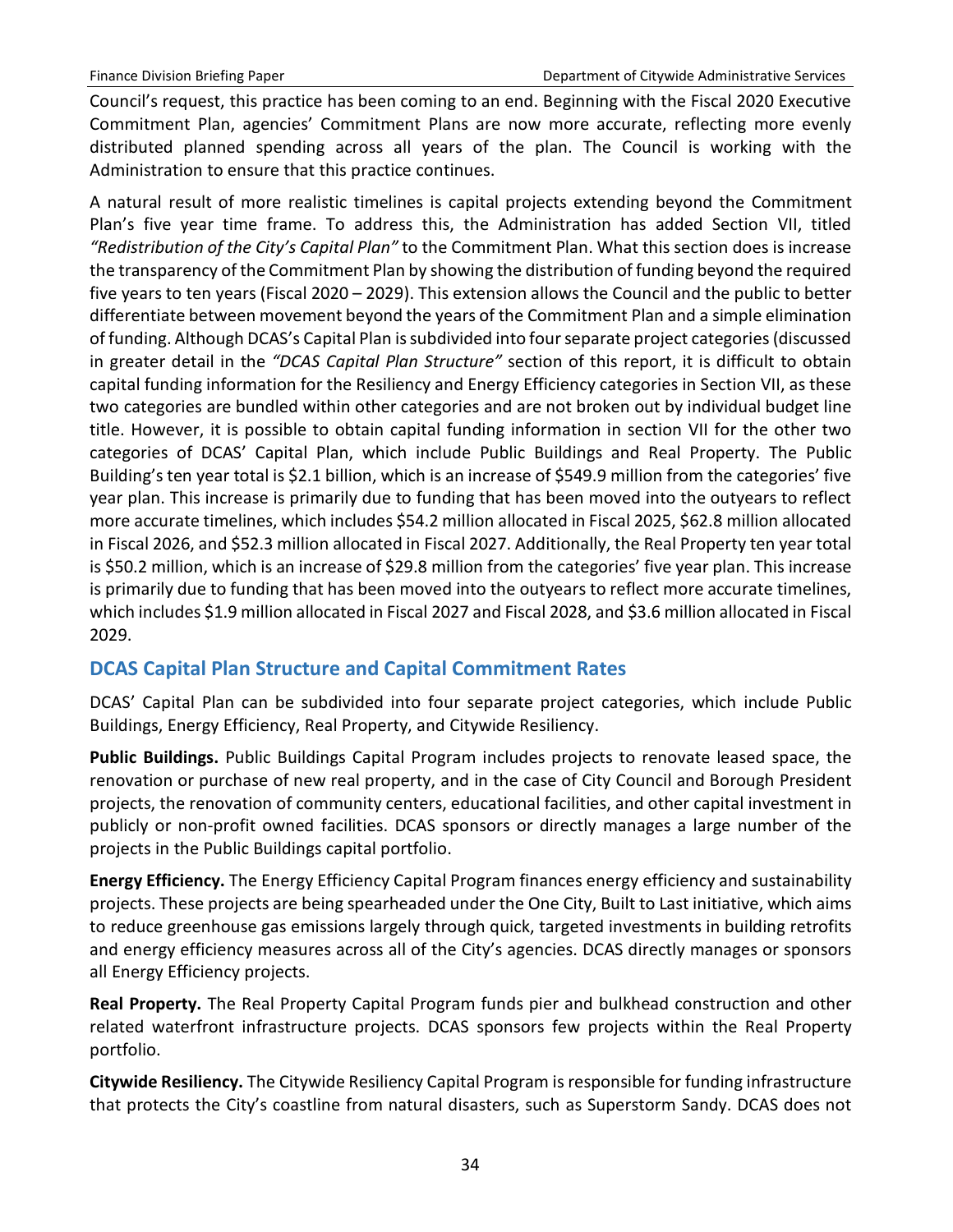$\overline{a}$ 

sponsor Resiliency projects, which tend to fall into the purview of the Mayor's Office of Recovery & Resiliency.

There are two other categories of capital projects that fall into DCAS' Capital Budget that are not covered in this report: Courts, and Electronic Data Processing Equipment. DCAS does not sponsor Courts projects, which are managed by the Dormitory Authority of the State of New York. These projects are covered in the Fiscal 2021 Mayor's Office of Criminal Justice (MOCJ) Preliminary Budget Report. DCAS also does not manage or sponsor the vast majority of Electronic Data Processing Equipment projects, which are largely covered in the Fiscal 2021 Department of Information Technology and Telecommunications (DoITT) Preliminary Budget Report. Finally, DCAS manages a number of projects across various other capital project categories sponsored by other agencies, including the Department of Aging, the Department of Correction, the Administration for Children's Services, and the Health & Hospitals.

**Public Buildings.** The Public Buildings Capital Commitment Plan is made up of 233 budget lines and 711 project ID's. The vast majority of funding for Public Buildings projects are sponsored by the Mayor, while the majority of budget ID's are sponsored by the Council or the Borough President's offices. Please refer to the table below for a breakdown of the Public Buildings capital program area.

| <b>Sponsor</b>            | <b>FY20 - FY24 Commitments</b> |     | <b>Project ID's</b> |
|---------------------------|--------------------------------|-----|---------------------|
| <b>Mavor</b>              | 1,369,156                      | 26  | 336                 |
| <b>City Council</b>       | 105,341                        | 121 | 239                 |
| <b>Borough Presidents</b> | 45.388                         | 86  | 136                 |
| Total                     | \$1,519,885                    | 233 | 711                 |

The majority of projects within the Public Buildings capital program area are small Council and Borough President projects, with an average value of less than \$6 million, while the largest project in the portfolio is a Mayoralty sponsored project of \$114.8 million for the 345 Adams Restacking Plan. The vast majority of projects within the Public Buildings capital program area are managed by the Department of Small Business Services (SBS), the Department of Design and Construction (DDC), and the Department of Citywide Administrative Services (DCAS) itself.

In Fiscal 2019, the Public Buildings program area had planned commitments of \$237.9 million, of which \$139.9 million were actualized, resulting in a commitment rate of 58.8 percent for Fiscal 2019, while its capital commitment rate since Fiscal 2015 has averaged 44.7 percent. The increase in the commitment rate from Fiscal 2018 to Fiscal 2019 is primarily due to the completion of large projects, such as the consolidation of office space for the Department of Investigation (DOI). The chart below displays the program area's capital commitment plan as of the Fiscal 2015 – 2019 Executive Budget and the actual commitments in the corresponding fiscal year. The chart also shows the capital commitment rate, which is the percentage of the capital plan that was committed per fiscal year.<sup>7</sup> Given this performance history, it is likely that the capital program area will end this year with unmet commitment targets and significant appropriations available to roll into Fiscal 2021 and the outyears.

<span id="page-37-0"></span> $<sup>7</sup>$  Note planned commitments are higher than the agency's "target commitments." Target commitments are a</sup> management tool used by OMB; they are "the actual aggregate levels that the managing agencies are expected to commit and against which their performance will be measured at the end of the fiscal year," and are not broken out between City and non-City funds.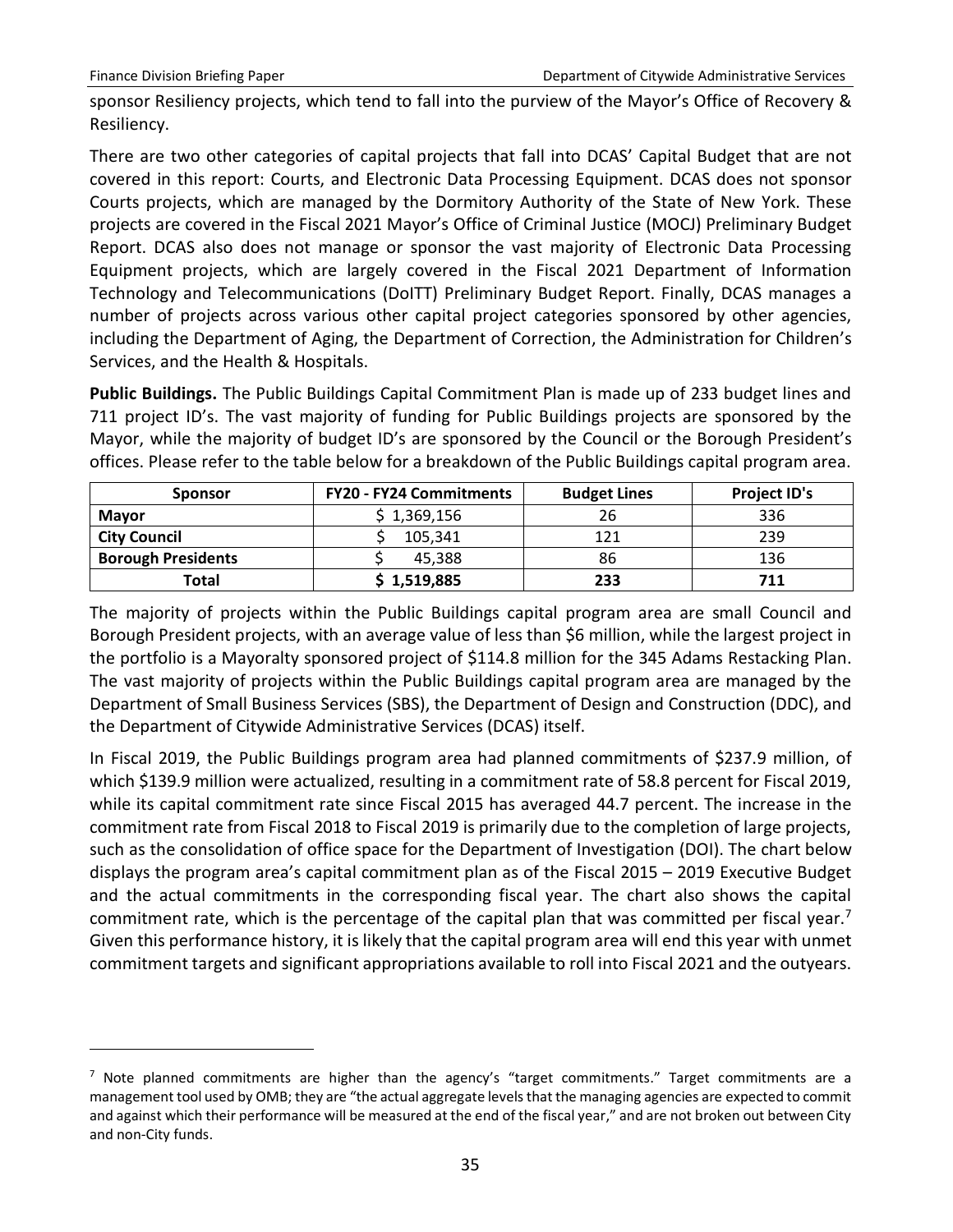

#### *Figure 33*

 $\overline{a}$ 

**Public Buildings Capital Commitment Rate**

**Energy Efficiency.** The Energy Efficiency Capital Commitment Plan is made up of a single budget line titled *"Energy Efficiency and Sustainability".* This budget line finances projects under the One City, Built to Last Initiative, which aims to reduce greenhouse gas emissions through quick, targeted investments in building retrofits and energy efficiency measures across all of the City's agencies. As a result, the majority of this funding resides in lump-sum project lines, of which funding is transferred to other projects as needs are identified. The Energy Efficiency capital program area has 268 project ID's with a value of \$364.9 million and two lump-sum project ID's with a value of \$1.1 billion. The majority of projects within the program area are managed by Department of Citywide Administrative Services and the Department of Design and Construction.

In Fiscal 2019, there were planned commitments of \$112.7 million of which \$71.6 million were actualized, resulting in a commitment rate of 63.6 percent for Fiscal 2019, while its capital commitment rate since Fiscal 2015 has averaged 66.6 percent. The increase in the capital commitment rate from Fiscal 2018 to Fiscal 2019 is primarily due to the completion of large projects, such as the replacement of park, highlight and flood lights with LED's. The chart below displays the program area's capital commitment plan as of the Fiscal 2015 – 2019 Executive Budget and the actual commitments in the corresponding fiscal year. The chart also shows the capital commitment rate, which is the percentage of the capital plan that was committed per fiscal year.<sup>[8](#page-38-0)</sup> Although the Energy Efficiency capital program area has had a relatively high commitment rate, it is still likely that it will end this year with unmet commitment targets and appropriations available to roll into Fiscal 2021 and the outyears.

<span id="page-38-0"></span> $8$  Note planned commitments are higher than the agency's "target commitments." Target commitments are a management tool used by OMB; they are "the actual aggregate levels that the managing agencies are expected to commit and against which their performance will be measured at the end of the fiscal year," and are not broken out between City and non-City funds.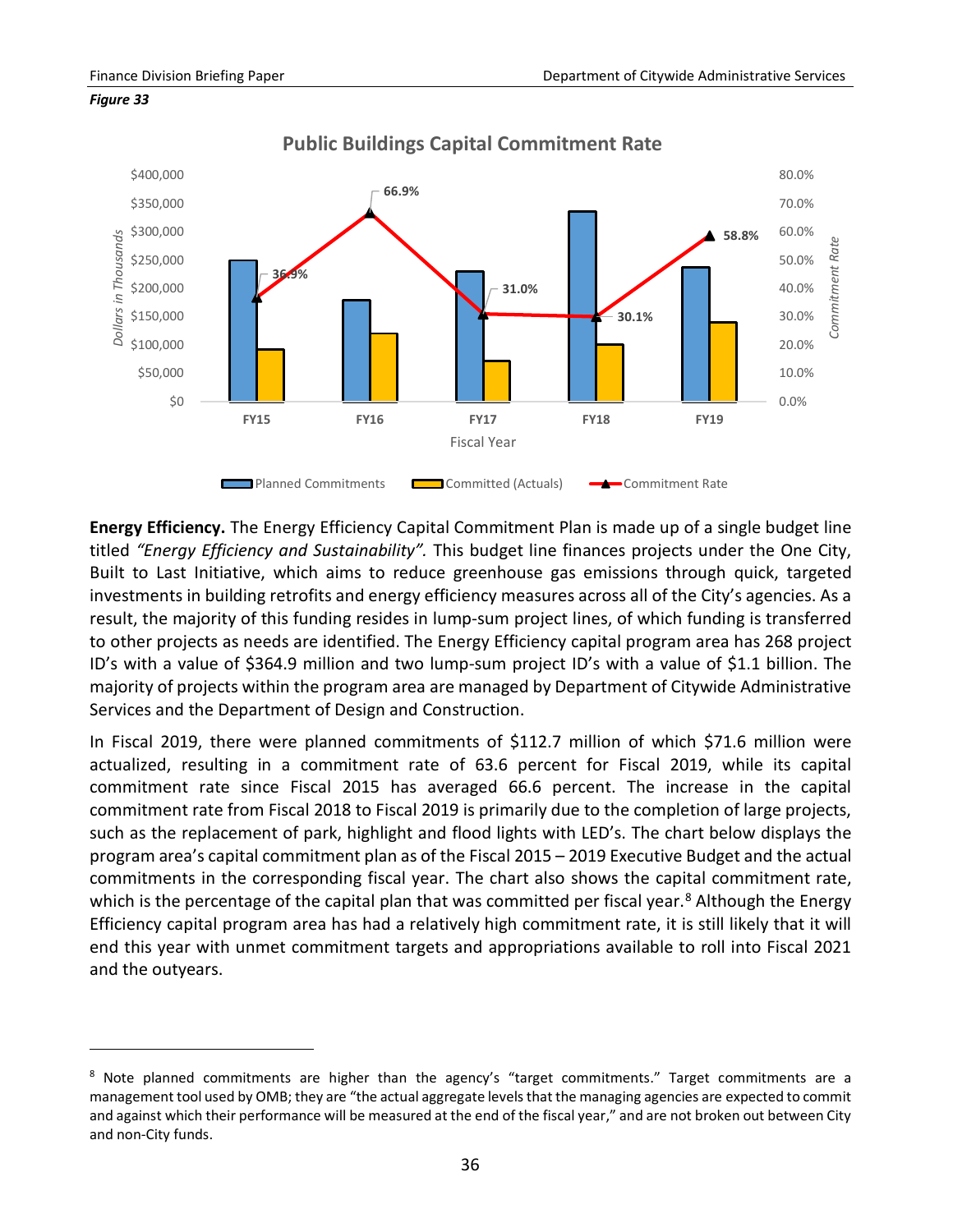

**Real Property.** The Real Property capital commitment plan is made up of three budget lines, titled *"DCAS Buildings Citywide"*, *"Development of City Owned Property"*, and *"Public Buildings and other City Purposes Citywide"*, and has 16 corresponding project ID's. The program area also has a lumpsum line with \$4.1 million between Fiscal 2020 – 2024, of which funding is transferred to other projects as needs are identified. The majority of projects in this program area are financed by the Department of Small Business Services and the Department of Citywide Administrative Services.

In Fiscal 2019, there were planned commitments of \$3.1 million, of which \$5.7 million were actualized, resulting in a commitment rate of 182.9 percent for Fiscal 2019, while its capital commitment rate since Fiscal 2015 has averaged 31 percent.<sup>[9](#page-39-0)</sup> The increase in the commitment rate from Fiscal 2018 to Fiscal 2019 is primarily due to the completion of the Vernon Boulevard Bulkhead, an NYC Economic Development Corporation (NYCEDC) managed project, which was advanced from Fiscal 2021 to Fiscal 2019. The chart also shows the capital commitment rate, which is the percentage of the capital plan that was committed per fiscal year.<sup>[10](#page-39-1)</sup>

 $\overline{a}$ 

<span id="page-39-0"></span> $9$  This average excludes the commitment rate for Fiscal 2019.

<span id="page-39-1"></span><sup>&</sup>lt;sup>10</sup> Note planned commitments are higher than the agency's "target commitments." Target commitments are a management tool used by OMB; they are "the actual aggregate levels that the managing agencies are expected to commit and against which their performance will be measured at the end of the fiscal year," and are not broken out between City and non-City funds.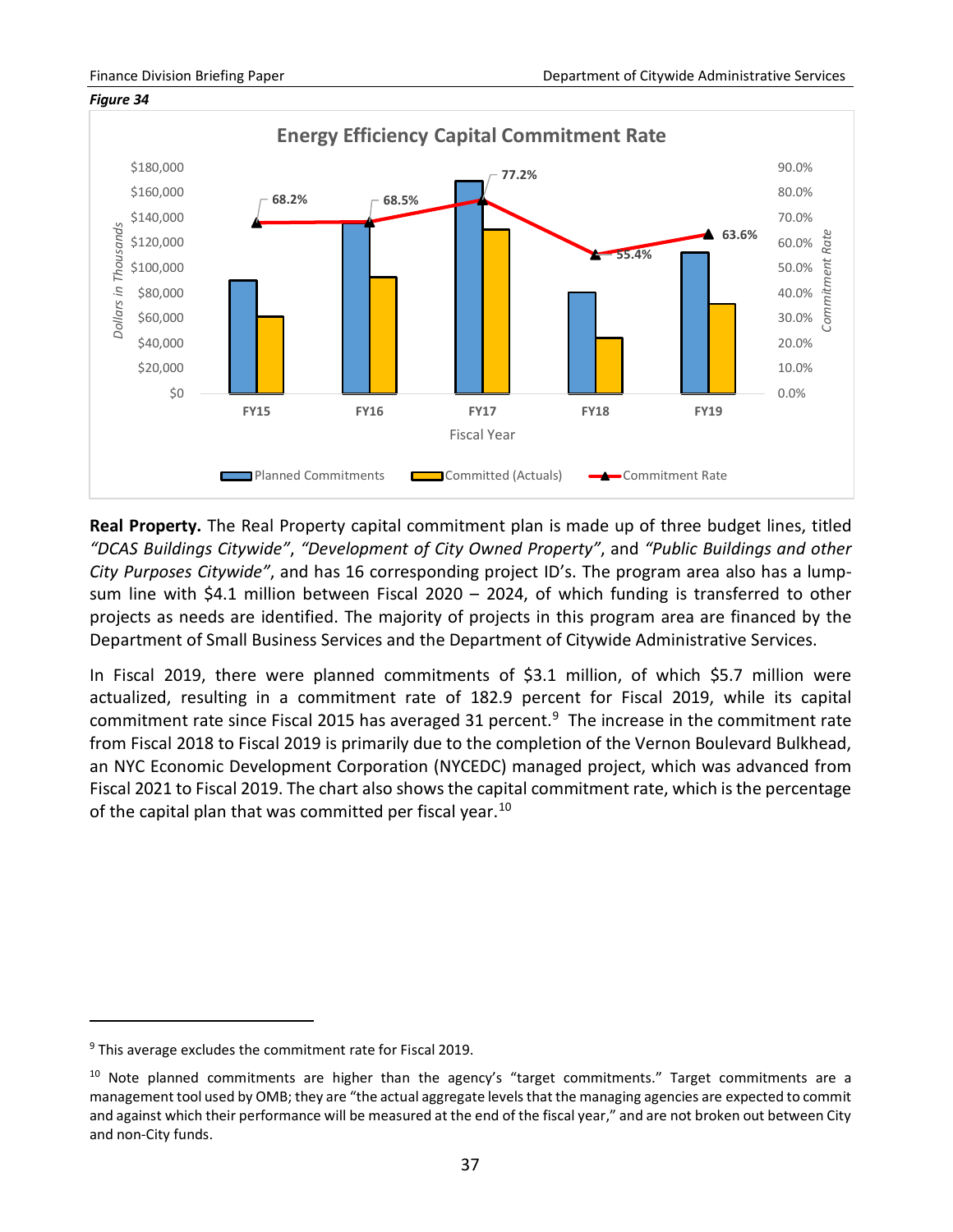$\overline{a}$ 



**Resiliency.** The Resiliency Capital Commitment Plan is made up of two budget lines, titled "Citywide Resiliency Measures" and "Citywide Agency Facility and Operational Protective Measures", and has 61 corresponding project ID's. Of the \$1.8 billion in funding for the Citywide Resiliency Measures budget line, \$1.2 billion is allocated to the East Side Coastal Resiliency (ESCR) project, with an additional \$673.9 million allocated to other citywide resiliency projects. The Citywide Agency Facility and Operational Protective Measures budget line is made up of smaller flood protection and waterfront maintenance projects totaling \$440.2 million.

In Fiscal 2019, there were planned commitments of \$163.7 million, of which only \$12.3 million were actualized, resulting in a commitment rate of 7.5 percent for Fiscal 2019, while its capital commitment rate since Fiscal 2015 has averaged two percent. The commitment rate for Resiliency projects has been consistently low, since a major share of Resiliency capital commitments have been non-City funds, and therefore it is outside of the City's control. The chart also shows the capital commitment rate, which is the percentage of the capital plan that was committed per fiscal year.<sup>[11](#page-40-0)</sup> Given this performance history, it is estimated that the capital program area will end this year with unmet commitment targets and significant appropriations available to roll into Fiscal 2021 and the outyears.

<span id="page-40-0"></span> $11$  Note planned commitments are higher than the agency's "target commitments." Target commitments are a management tool used by OMB; they are "the actual aggregate levels that the managing agencies are expected to commit and against which their performance will be measured at the end of the fiscal year," and are not broken out between City and non-City funds.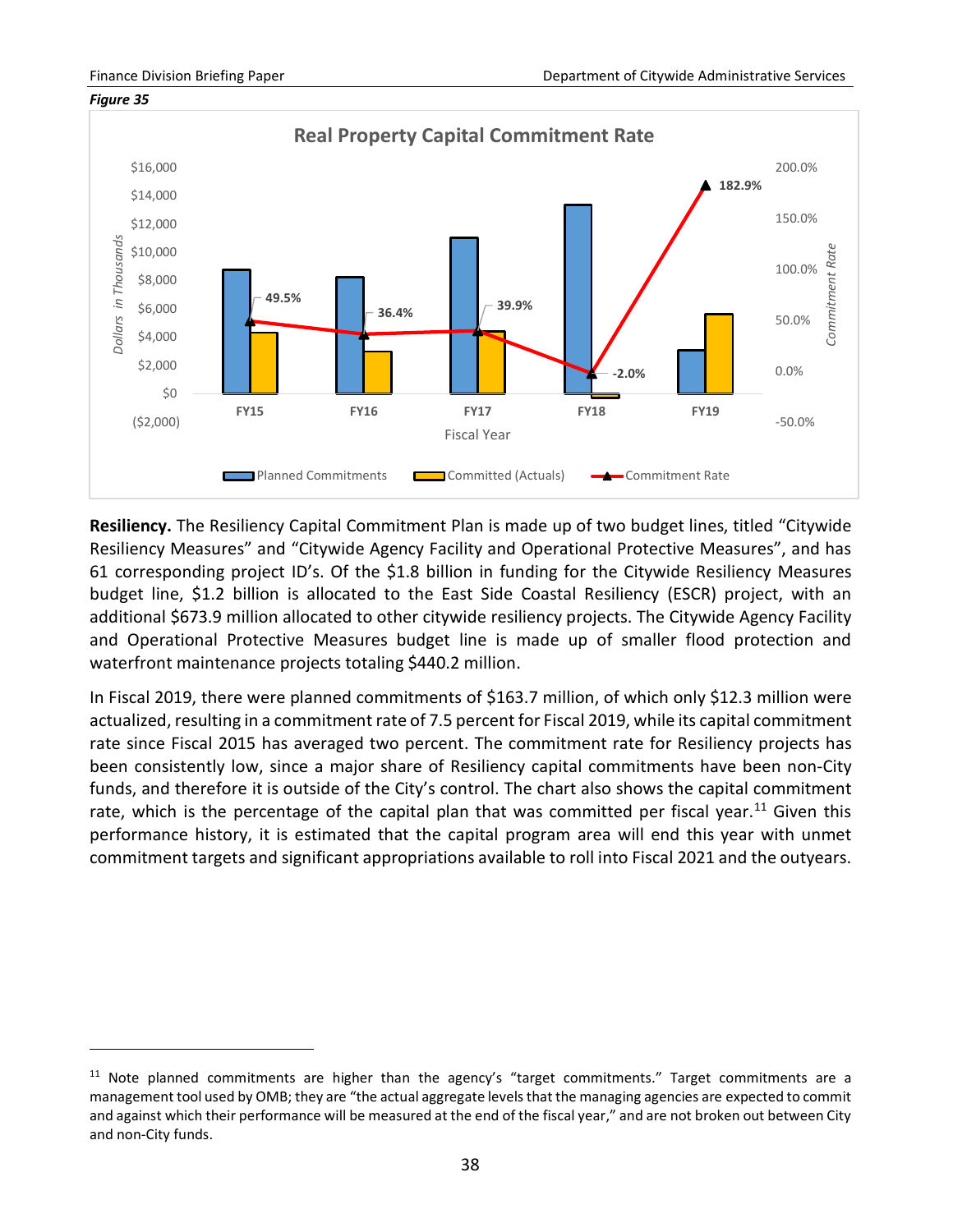

# <span id="page-41-0"></span>**Fiscal 2021 Preliminary Capital Commitment Plan Highlights**

Major capital projects included in the Preliminary Capital Plan for Fiscal 2020-2024 include the following:

• **Public Buildings**

 $\overline{a}$ 

- o **Fuel Tank Replacement Program.** The Fiscal 2020 2024 Capital Commitment Plan includes \$139.6 million for work associated with the fuel tank replacement program. These projects include the construction, construction management, and engineering design services for site evaluation, tank system integrity inspection, and replacement of petroleum product storage tank stumps.
- o **345 Adams Restacking Plan.** The Fiscal 2020 2024 Capital Commitment Plan includes \$114.8 million towards projects at 345 Adams Street, in Downtown Brooklyn. This is a City-owned building that houses the offices of the Department of Finance (DOF), the Department of Probation (DOP), the Board of Elections (BOE), the Administration for Children's Services (ACS), among other agencies.
- o **125 Worth Street.** The Fiscal 2020 2024 Capital Commitment Plan includes \$48.7 million for the installation of fire alarms and sprinklers in order to bring the building to current codes for fire suppression and detection, as mandated by Local Law 26 of 2006.[12](#page-41-1)
- o **TLC New Office Facility.** The Fiscal 2020 2024 Capital Commitment Plan includes \$71.5 million for a new office facility for the Taxi and Limousine Commission (TLC) at 24.55 VQE West in Woodside, Queens.

<span id="page-41-1"></span><sup>&</sup>lt;sup>12</sup> Local Law 26 of 2006 mandates the retroactive requirement that a full system of automatic sprinklers be installed in all office buildings and buildings over one hundred feet in height.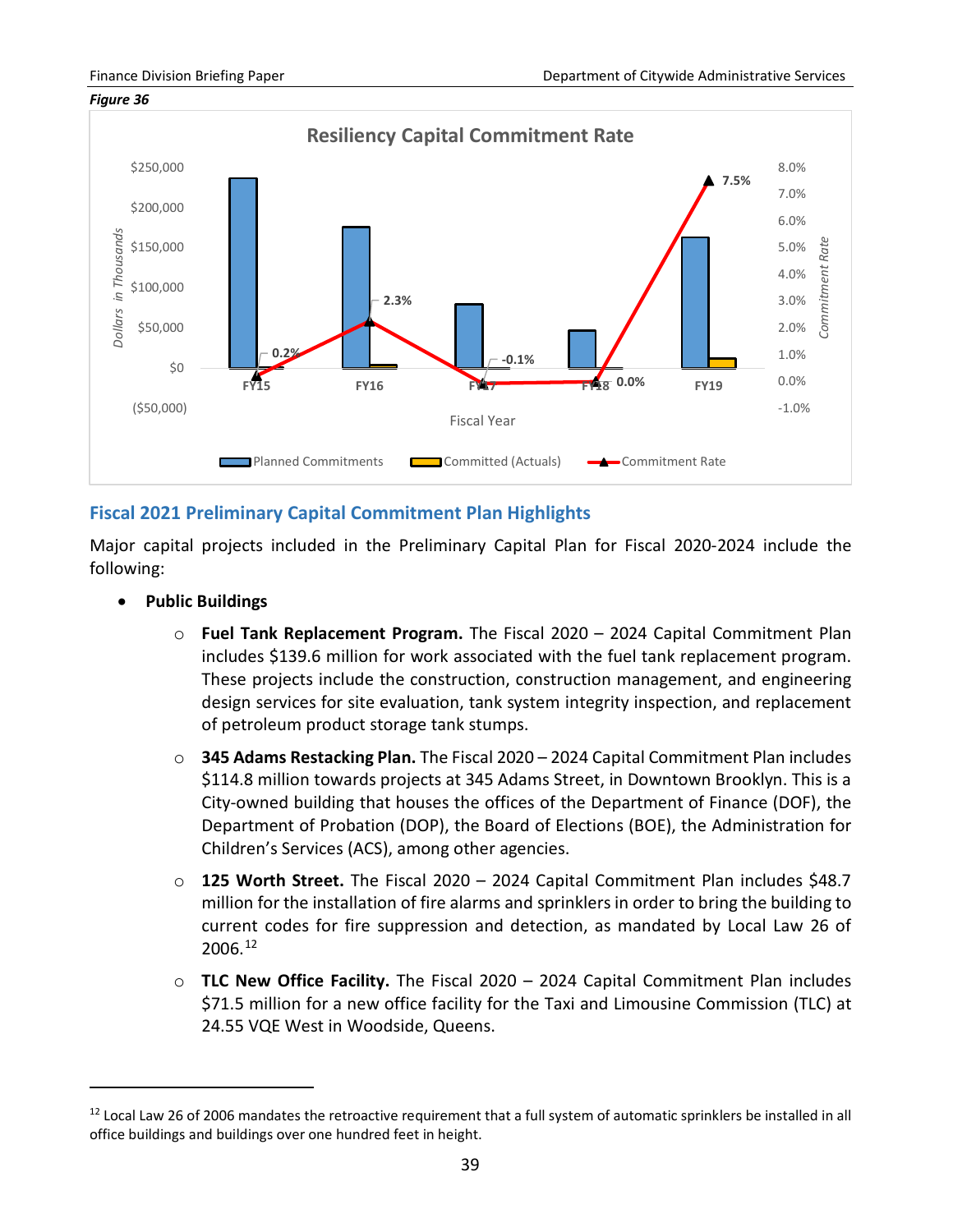- o **930 Flushing Avenue.** The Fiscal 2020 2024 Capital Commitment Plan includes \$79 million for the expansion of leased space at 930 Flushing Avenue in Bushwick, Brooklyn. The building is rented out for the Office of Emergency Management (OEM). According to DCAS, this funding is needed to make necessary alterations to accommodate the warehousing of dry goods and equipment as well as a backup Emergency Command Center for OEM. The funding will also finance the purchase of new HVAC units, elevators, lighting, electrical systems, new paint and cabling.
- **Energy Efficiency**
	- o **Gravity Belt Thickener.** The Fiscal 2020 2024 Capital Commitment Plan includes \$36.1 million to provide for a Gravity Belt Thickener (GBT) to the Department of Environmental Protection (DEP) Newtown Creek Facility. The new system is expected to result in a sludge with a higher solids concentration, and therefore take less energy to produce that sludge. This would result in a direct energy savings from the technological change and additional savings from improving the output sent to the downstream steps in the treatment process.
	- o **Health and Hospitals Corporation.** The Fiscal 2020 2024 Capital Commitment Plan includes a total of \$42.7 million for energy efficiency upgrades at Health and Hospitals Corporation facilities. Of this funding, \$27 million is for energy efficiency upgrades at Lincoln Hospital, \$10.9 million for the Lincoln Medical Center, and \$2.8 million for Queens Hospital.
	- o **OneNYC.** The Fiscal 2020 2024 Capital Commitment Plan includes a total of \$1 billion for energy efficiency funding. According to DCAS, this funding acts as a holding code for projects associated with energy efficiency, and as such, funds from this line will be moved to finance other projects as new needs are identified.
	- o **Garages.** The Fiscal 2020 2024 Capital Commitment Plan includes a total of \$34.5 million to install energy efficiency retrofits at City-owned garages across the City, of which \$26.2 million are for garages operated by the Department of Sanitation (DSNY). Retrofits include LED lighting upgrades, modernizing boilers and generators, and the installation of solar panels.
	- o **Queens 11th and 13th Floor Slab Replacement.** The Fiscal 2020 2024 Capital Commitment Plan includes a total of \$17.4 million for energy efficiency upgrades to the DSNY facility as it undergoes renovations. These renovations include the installation of solar photovoltaic roof panels, a hydronic heating system with condensing boiler, high efficiency pumps and fans as well as a solar thermal water heating system. The base scope of work, which is DSNY funded, entails extensive structural work of concrete slabs, the replacement of building systems, and architectural renovation.
- **Real Property**
	- o **Canton Court.** The Fiscal 2020 2024 Capital Commitment Plan includes \$3.4 million for the bulkhead replacement on Canton Court in Gerritsen Beach, Brooklyn. The eastern street end of Canton Court, which is supported by a concrete gravity retaining wall, was determined to be in dire need of repair upon an inspection by engineers in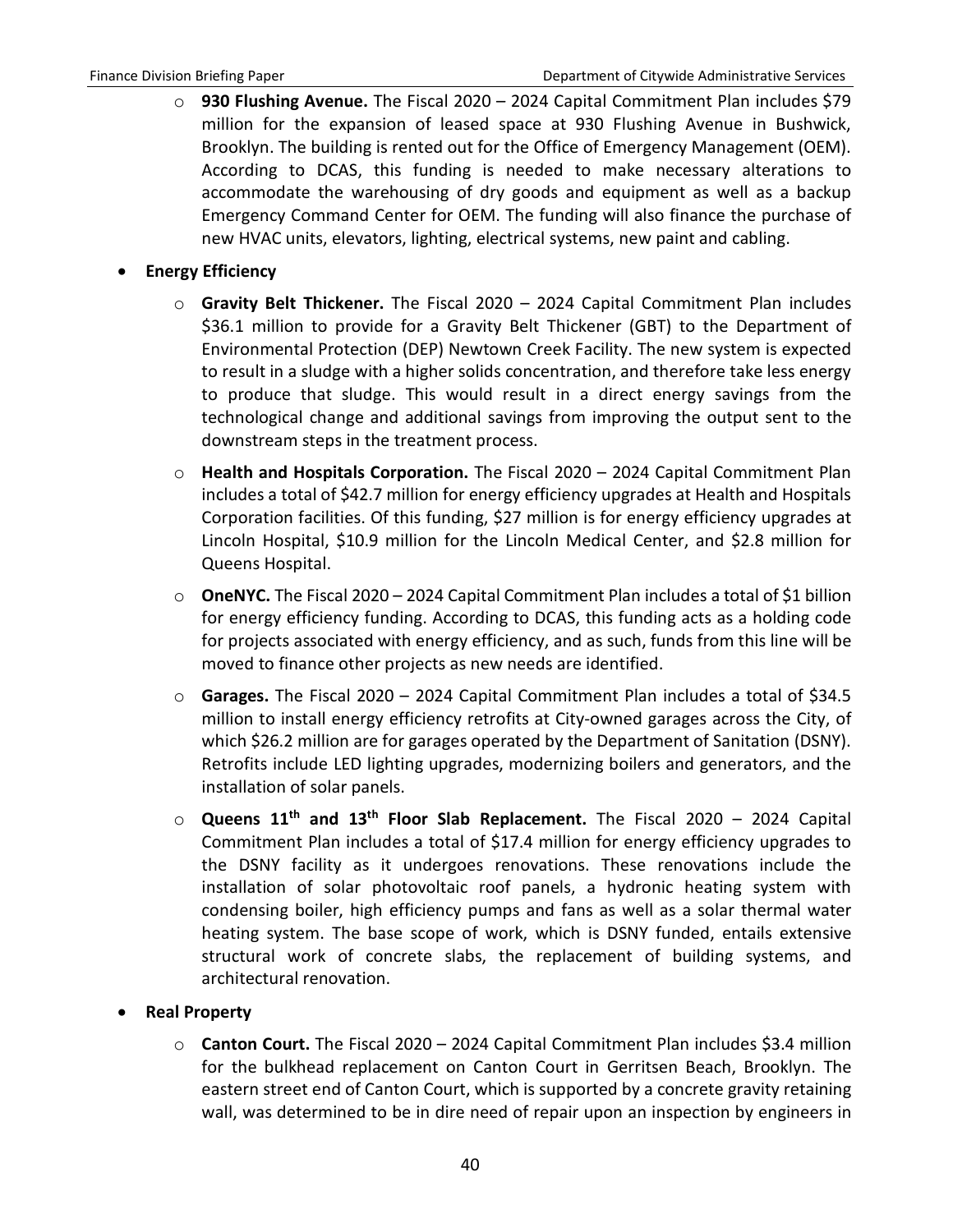July 2015 noted cracking and spalling of concrete, with the loss of backfill from behind the structure. Hence, the \$3.4 million allocated to this project aims to install new steel sheet piles between the existing sidewalks and street, repair the adjacent timber retaining wall, and finance the removal of the existing pavement over approximately 80 feet of roadway and place a new sub base and asphalt pavement.

- o **East River Park.** The Fiscal 2020 2024 Capital Commitment Plan includes \$7.9 million to finance construction at the East River Park, which is a public park managed by the Department of Parks and Recreation (DPR) on the Lower East Side of Manhattan. The scope of this project is to rehabilitate the East River Park bulkheads and platforms. The work will address structural deficiencies that include voids of the low-level platforms that threaten the long-term integrity of the bulkhead and esplanade.
- **Resiliency**
	- o **East Side Coastal Resiliency.** The Fiscal 2020 2024 Capital Commitment Plan includes \$1.2 billion for the East Side Coastal Resiliency (ESCR) project. This project is an integrated coastal protection system that will reduce the risk of flooding and facilitate access to the waterfront, creating improved public spaces and enhanced natural area. Stretching from Montgomery Street to East 25<sup>th</sup> Street, the ESCR project aims to strengthen 2.4 miles of urban coastline against floods and rising sea levels, while providing social and environmental benefits to the community.
	- o **Lower Manhattan Two Bridges Special Initiative for Rebuilding and Resiliency (SIRR).**  The Fiscal 2020 – 2024 Capital Commitment Plan includes \$170 million for the Lower Manhattan Two Bridges SIRR projects. The SIRR was formed in December 2012 to address resiliency issues in the aftermath of Hurricane Sandy, and outlined several recommendations for infrastructure improvements in communities most vulnerable to future storms.
	- o **Citywide Resiliency – Battery Park.** The Fiscal 2020 2024 Capital Commitment Plan includes \$164.6 million for ongoing citywide resiliency measures to provide flood protection to Manhattan's Battery Park Area. The project aims to protect the Battery Park and adjacent upland neighborhoods from forecasted storm surge and sea level rise from the harbor. This will be accomplished by raising the wharf-promenade along the waterfront to the 2100 projected sea level rise elevation. The project will also reconstruct the Pier A Plaza and walkway to tie into this elevation, which will include new concrete sidewalks and curbs and new landscape plantings.
	- o **Pier 36 Structural Rehabilitation.** The Fiscal 2020 2024 Capital Commitment Plan includes \$108.6 million to provide for the structural rehabilitation to Pier 36 in Manhattan. Pier 36, which is located on the Lower East Side, houses the DSNY garage, Emergency Medical Services (EMS) station, New York Police Department's (NYPD) Narcotics Office, Department of Transportation (DOT) facilities, and a privatelyoperated basketball facility leased from NYCEDC. The area of the proposed work is comprised of pier substructure elements, such as steel piles and concrete pile caps, predominantly in the load-restricted areas. The scope includes encasement of the steel piles with concrete and concrete reconstruction of the pile caps and pier underdeck.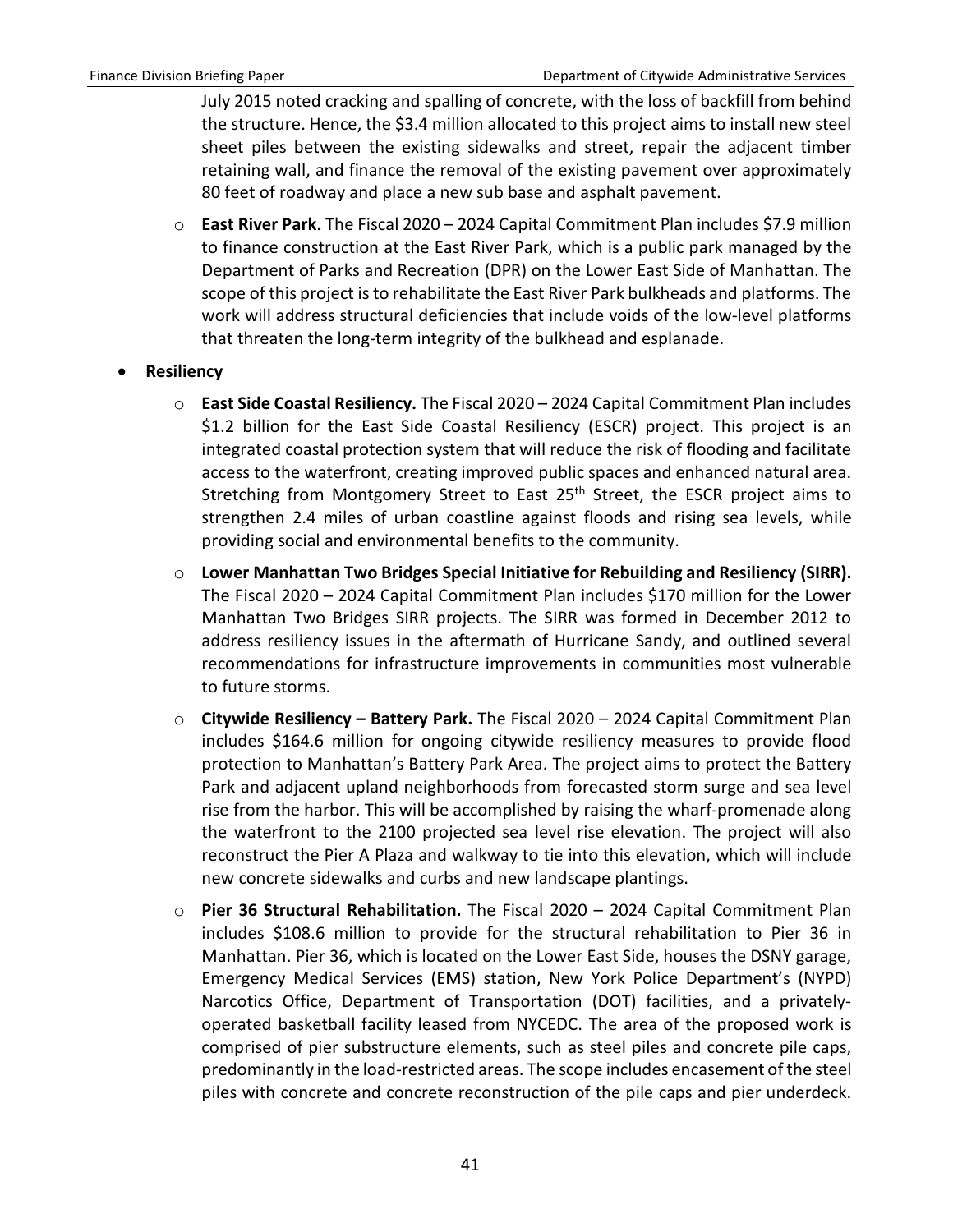According to OMB, this project is necessary to ensure public safety and to prevent further damage to the substructure resulting in the imminent collapse of the pier.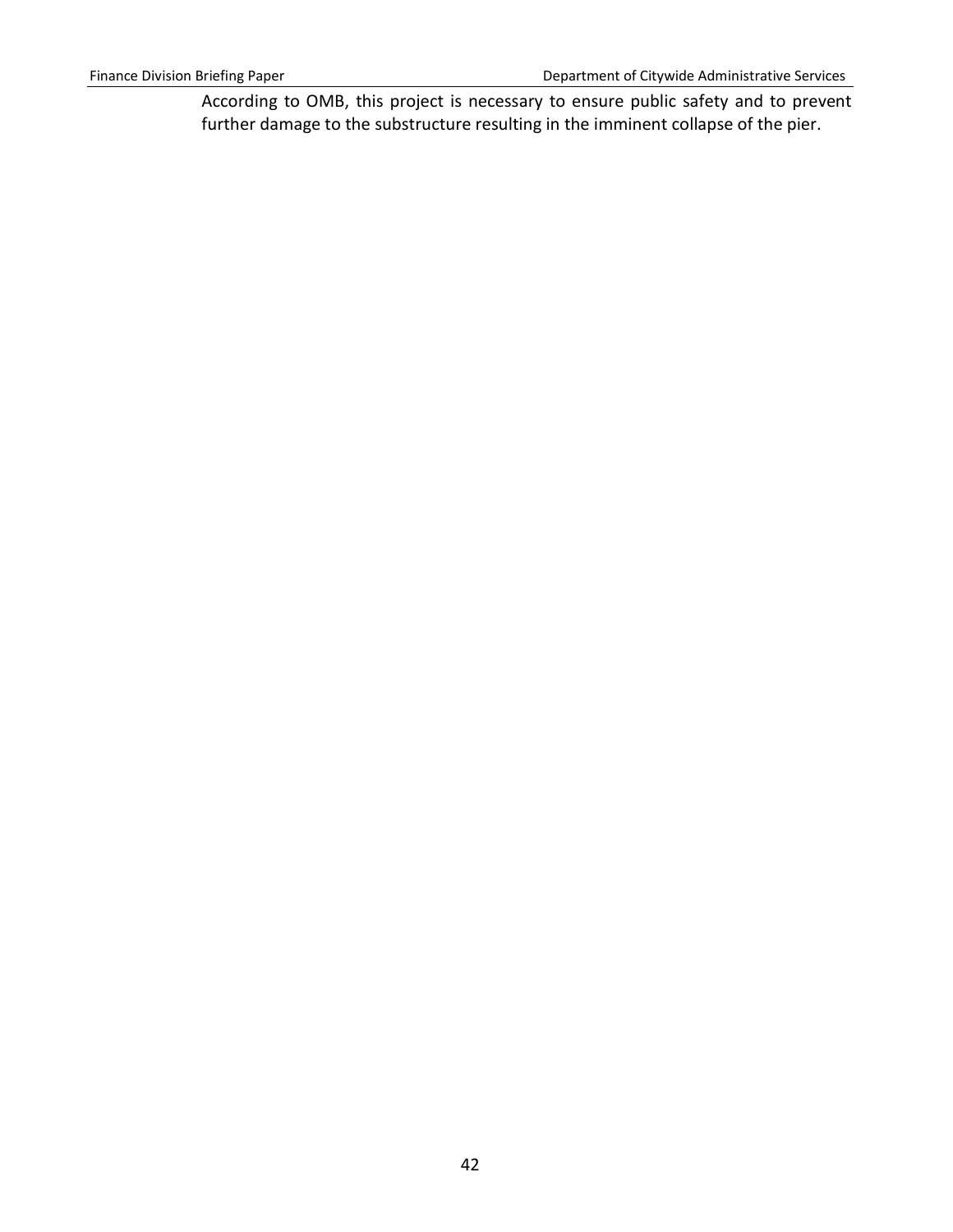# **Appendices**

# <span id="page-45-0"></span>**A: Budget Actions in the November and the Preliminary Plans**

|                                                            |               | <b>FY20</b>     |              |                | <b>FY21</b> |              |  |
|------------------------------------------------------------|---------------|-----------------|--------------|----------------|-------------|--------------|--|
| <b>Dollars in Thousands</b>                                | City          | <b>Non-City</b> | <b>Total</b> | City           | Non-City    | <b>Total</b> |  |
| <b>DCAS Budget as of the</b><br><b>Adopted 2020 Budget</b> | \$363,699     | \$918,237       | \$1,281,936  | \$376,784      | \$917,689   | \$1,294,473  |  |
| <b>New Needs</b>                                           |               |                 |              |                |             |              |  |
| <b>Building Life Safety</b>                                | \$9,150       | \$0             | \$9,150      | \$0            | \$0         | \$0          |  |
| Measures                                                   |               |                 |              |                |             |              |  |
| <b>Subtotal, New Needs</b>                                 | \$9,150       | \$0             | \$9,150      | \$0            | \$0         | \$0          |  |
| <b>Other Adjustments</b>                                   |               |                 |              |                |             |              |  |
| <b>Collective Bargaining</b>                               | \$699         | \$482           | \$1,181      | \$1,015        | \$843       | \$1,858      |  |
| Incentive Payments for                                     |               |                 |              |                |             |              |  |
| <b>Energy Conservation</b>                                 | (1, 160)      | $\mathbf 0$     | (1, 160)     | (1, 556)       | 0           | (1, 556)     |  |
| Measures                                                   |               |                 |              |                |             |              |  |
| <b>Savings from Billing Audits</b>                         | (1,500)       | $\pmb{0}$       | (1,500)      | (1,500)        | 0           | (1,500)      |  |
| <b>Training and Maintenance</b>                            | (195)         | 0               | (195)        | (195)          | 0           | (195)        |  |
| <b>Agency Energy Personnel</b>                             | (451)         | 0               | (451)        | (610)          | 0           | (610)        |  |
| Program                                                    |               |                 |              |                |             |              |  |
| PS Savings                                                 | (201)         | 0               | (201)        | 0              | 0           | 0            |  |
| Demand Response Rebate                                     | (150)         | 0               | (150)        | 0              | 0           | $\mathbf 0$  |  |
| <b>Warehouse Management</b>                                | (35)          | 0               | (35)         | (4)            | 0           | (4)          |  |
| System                                                     |               |                 |              |                |             |              |  |
| <b>Expense to Capital Swap</b>                             | (545)<br>(71) | 0               | (545)        | $\pmb{0}$<br>0 | 0           | 0            |  |
| <b>ITCS Savings</b>                                        |               | $\mathbf{0}$    | (71)         |                | 0           | 0            |  |
| Operations and<br><b>Maintenance Savings</b>               | (500)         | 0               | (500)        | 0              | 0           | $\mathbf 0$  |  |
| Project Pre-Scoping                                        | $\mathbf 0$   | 0               | 0            | (2,670)        | 0           | (2,670)      |  |
| <b>Other City Adjustments</b>                              | 15,171        | 0               | 15,171       | 196            | 0           | 196          |  |
| <b>Other Categorical</b>                                   | 0             |                 | 1,482        | 0              | 0           | $\mathbf 0$  |  |
| Adjustments                                                |               | 1,482           |              |                |             |              |  |
| Other IFA Adjustments                                      | $\Omega$      | 0               | 0            | 0              | 0           | 0            |  |
| <b>Other State Adjustments</b>                             | $\mathbf 0$   | 2,258           | 2,258        | 0              | 473         | 473          |  |
| <b>Other Federal Adjustments</b>                           | 0             | 1,116           | 1,116        | 0              | $\Omega$    | $\mathbf{0}$ |  |
| Other Intra-City                                           | $\mathbf 0$   |                 | 20,415       | 0              | 5,988       | 5,988        |  |
| Adjustments                                                |               | 20,415          |              |                |             |              |  |
| Subtotal, Other                                            |               |                 |              |                |             |              |  |
| <b>Adjustments</b>                                         | \$11,062      | \$25,753        | \$36,815     | (55, 324)      | \$7,304     | \$1,980      |  |
| <b>Total All Changes</b>                                   | \$20,212      | \$25,753        | \$45,965     | ( \$5,324)     | \$7,304     | \$1,980      |  |
| <b>DCAS Budget as of the</b><br>2021 Prelim Budget         | \$383,910     | \$943,987       | \$1,327,897  | \$371,460      | \$924,992   | \$1,296,452  |  |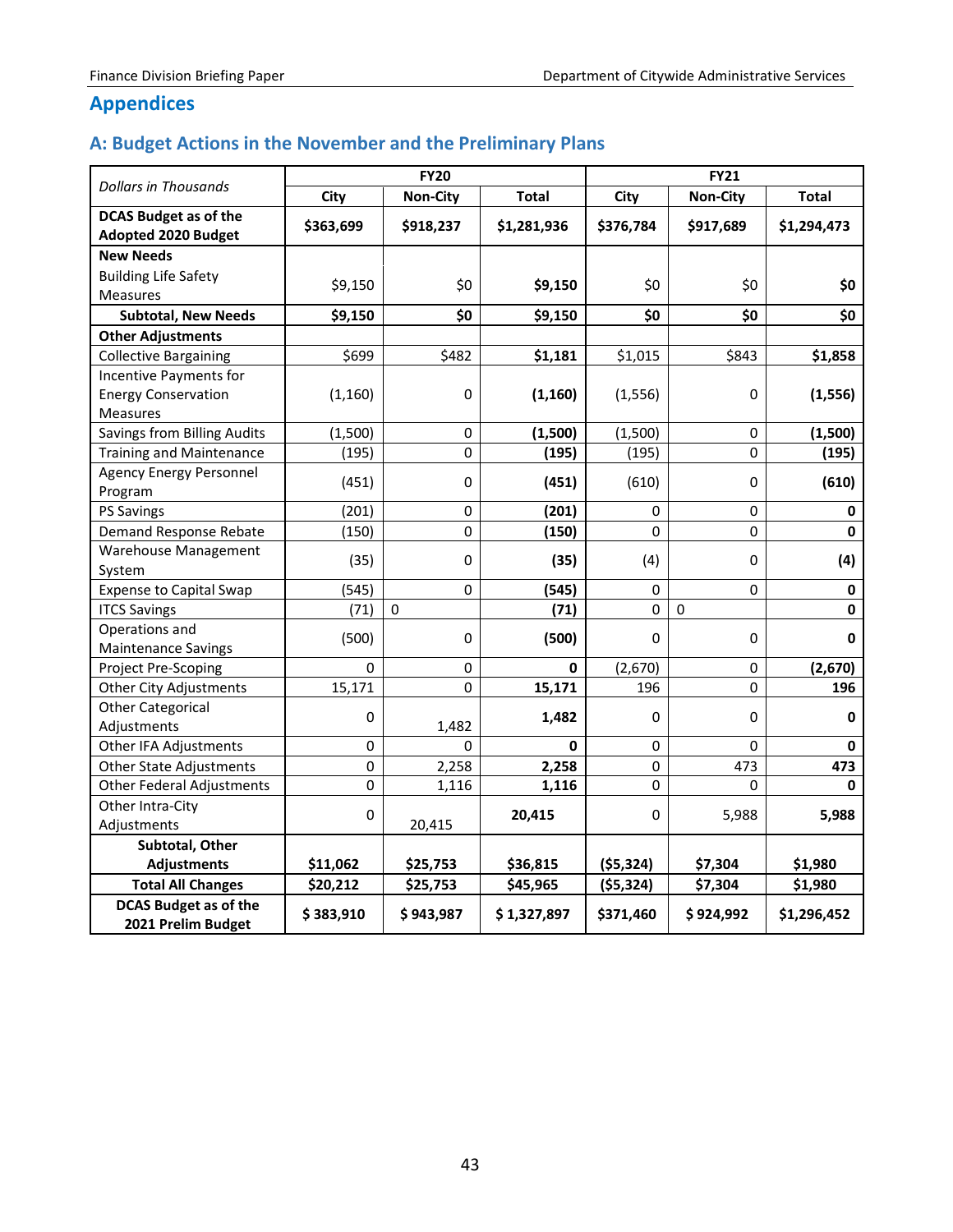#### <span id="page-46-0"></span>**B: DCAS Headcount**

|                    | <b>Actual - Year End</b> |               |                |                |         |                |                | <b>Budgeted - FY21 Prelim Plan</b> |         |
|--------------------|--------------------------|---------------|----------------|----------------|---------|----------------|----------------|------------------------------------|---------|
| <b>Fiscal Year</b> | <b>FY 2015</b>           | <b>FY2016</b> | <b>FY 2017</b> | <b>FY 2018</b> | FY 2019 | <b>FY 2020</b> | <b>FY 2021</b> | <b>FY 2022</b>                     | FY 2023 |
| <b>Full-Time</b>   | 1.914                    | 2.119         | 2.210          | 2,300          | 2.379   | 2.578          | 2.566          | 2.566                              | 2,566   |
| <b>Full-Time</b>   | 191                      | 60            | 134            | 122            | 72      | 244            | 242            | 242                                | 242     |
| <b>Equivalent</b>  |                          |               |                |                |         |                |                |                                    |         |
| <b>Total</b>       | 2,105                    | 2,179         | 2,344          | 2,422          | 2.451   | 2,822          | 2,808          | 2,808                              | 2,808   |

# C: DCAS Contract Budget

# **DCAS FY21 Preliminary Contract Budget**

*Dollars in Thousands*

| Category                                      | <b>FY20</b><br>Adopted | <b>Number of</b><br><b>Contracts</b> | <b>FY21</b><br>Preliminary | <b>Number of</b><br><b>Contracts</b> |
|-----------------------------------------------|------------------------|--------------------------------------|----------------------------|--------------------------------------|
| <b>Contractual Services General</b>           | \$16,671               | 10                                   | \$16,386                   | 10                                   |
| <b>Telecommunications Maintenance</b>         | 681                    | 6                                    | 37                         | 5                                    |
| Maintenance & Repair Motor Vehicle Equipment  | 3,290                  | 3                                    | 3,269                      | 3                                    |
| Maintenance & Repair General                  | 10,054                 | 25                                   | 10,036                     | 25                                   |
| <b>Office Equipment Maintenance</b>           | 92                     | 7                                    | 92                         | 7                                    |
| Data Processing Equipment                     | 251                    | 8                                    | 251                        | 8                                    |
| <b>Printing Contracts</b>                     | 817                    | 9                                    | 707                        | 8                                    |
| <b>Security Services</b>                      | 41,477                 | 9                                    | 19,242                     | 9                                    |
| <b>Temporary Services</b>                     | 559                    | 7                                    | 430                        | 7                                    |
| <b>Cleaning Services</b>                      | 108                    | 9                                    | 108                        | 9                                    |
| <b>Transportation Expenditures</b>            | 125                    | 5                                    | 125                        | 5                                    |
| Training Program for City Employees           | 1,673                  | 11                                   | 1,688                      | 11                                   |
| Maintenance & Operation of Infrastructure     | 5,504                  | 3                                    | 4,418                      | 2                                    |
| Professional Svcs. Accounting & Auditing      | 1                      | $\mathbf{1}$                         |                            |                                      |
| Professional Svcs. Engineering & Architecture | 1,229                  | 2                                    | 957                        |                                      |
| Professional Svcs. Computer Services          | 5,996                  | 9                                    | 1,789                      |                                      |
| Professional Svcs. Other                      | 3,950                  | 16                                   | 1,016                      | 13                                   |
| Bank Charges Public Assistance Account        | 20                     | 1                                    | 21                         |                                      |
| <b>Total</b>                                  | \$92,498               | 141                                  | \$60,573                   | 132                                  |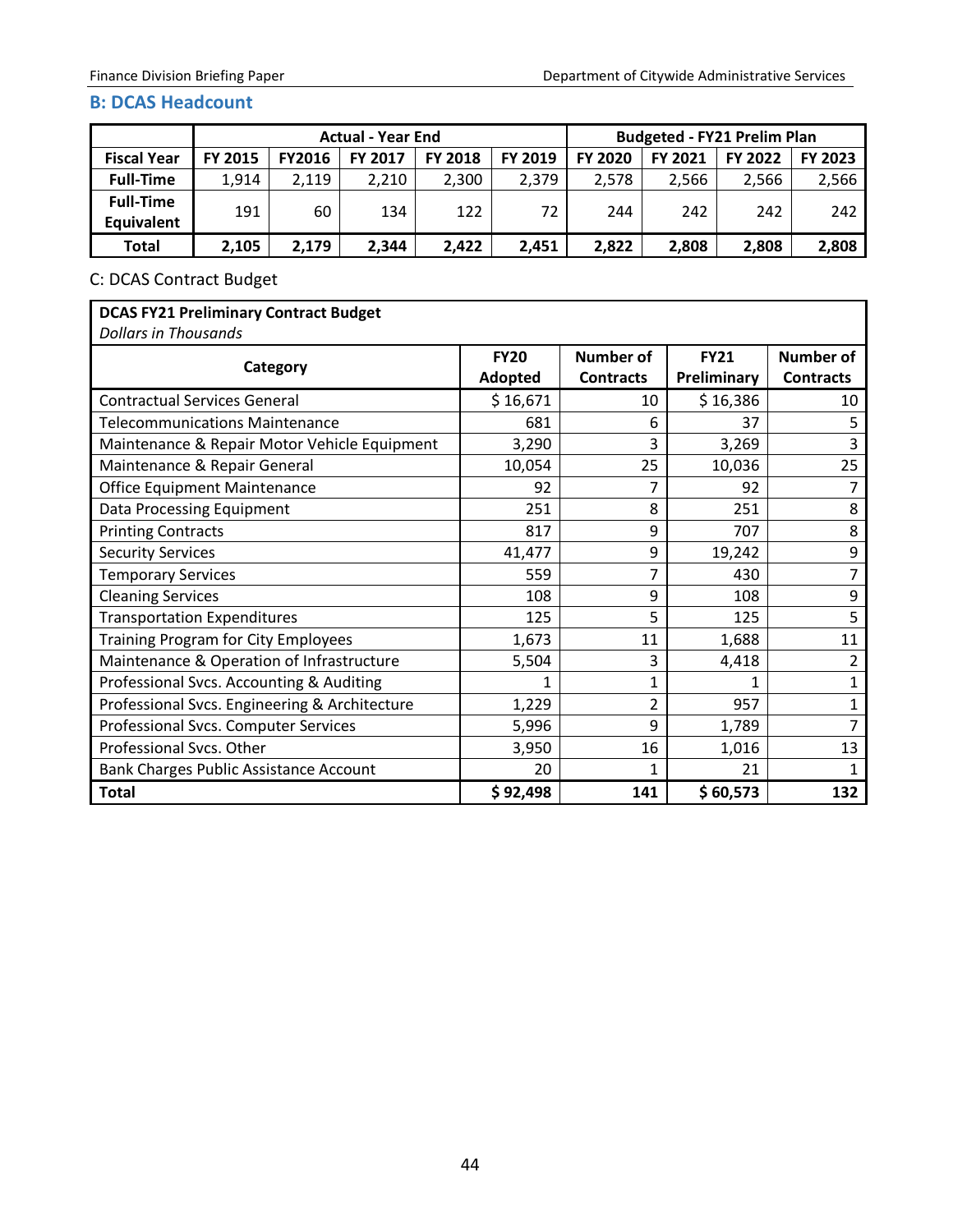# <span id="page-47-0"></span>**D: DCAS Miscellaneous Revenue**

# **DCAS Fiscal 2021 Miscellaneous Revenue Budget Overview**

| <b>Dollars in Thousands</b>           |                       |                       |                        |                       |                       |                            |
|---------------------------------------|-----------------------|-----------------------|------------------------|-----------------------|-----------------------|----------------------------|
| <b>Revenue Sources</b>                | <b>FY18</b><br>Actual | <b>FY19</b><br>Actual | <b>FY20</b><br>Adopted | <b>FY20</b><br>Prelim | <b>FY21</b><br>Prelim | *Difference<br>FY20 - FY21 |
| In Rem Redemption Fees                | \$1,800               | \$1                   | \$1                    | \$1                   | \$1                   | \$-                        |
| <b>Training Fees</b>                  | 0                     | 0                     | 30                     | 30                    | 30                    | O                          |
| <b>BSA Filing Fees</b>                | 1,302                 | 1,164                 | 1,696                  | 1,696                 | 1,696                 | 0                          |
| Civil Service Exam Fees               | 6,324                 | 6,959                 | 3,760                  | 3,760                 | 3,760                 |                            |
| Third Party Gas and Electric          | 3,802                 | 4,561                 | 3,800                  | 3,800                 | 3,800                 | 0                          |
| Lease Audit Revenue                   |                       | 1,018                 | 0                      | 0                     | 0                     | O                          |
| <b>Commercial Rents</b>               | 48,551                | 53,981                | 43,077                 | 43,077                | 36,744                | (6, 333)                   |
| Down Payment for Property<br>Sale     | 0                     | 0                     | O                      | 0                     | 0                     | 0                          |
| Mortgage Payment Non Inrem            | 364                   | 352                   | 450                    | 100                   | 100                   | 0                          |
| Salvage (Autos, Equipment &<br>Other) | 12,971                | 11,424                | 10,053                 | 11,967                | 10,807                | (1, 160)                   |
| <b>City Publishing Center</b>         | 723                   | 782                   | 743                    | 743                   | 743                   |                            |
| Bulletin, Pamphlet & Copy Sale        | 4                     | 3                     | 9                      | q                     | 9                     |                            |
| Claims for Damage to Vehicles         | 780                   | 800                   | 735                    | 735                   | 735                   |                            |
| <b>Procurement Card Rebates</b>       | 2,953                 | 470                   | 1,093                  | 1,093                 | 1,093                 | ŋ                          |
| <b>Total</b>                          | \$79,581              | \$81,515              | \$65,447               | \$67,011              | \$59,518              | (\$7,493)                  |

*\*The difference of Fiscal 2020 Adopted Budget compared to Fiscal 2021 Preliminary Budget*

# <span id="page-47-1"></span>**E1: Citywide Heat, Light, and Power Spending and Budget**

| CITYWIDE HEAT, LIGHT AND POWER BUDGET AND HISTORICAL EXPENDITURES<br><b>Dollars in Thousands</b> |                       |                       |                       |                       |                       |                       |                    |  |  |  |
|--------------------------------------------------------------------------------------------------|-----------------------|-----------------------|-----------------------|-----------------------|-----------------------|-----------------------|--------------------|--|--|--|
| <b>Funding</b><br><b>Source</b>                                                                  | <b>FY15</b><br>Actual | <b>FY16</b><br>Actual | <b>FY17</b><br>Actual | <b>FY18</b><br>Actual | <b>FY19</b><br>Actual | <b>FY20</b><br>Prelim | <b>FY21 Prelim</b> |  |  |  |
| <b>Intra-City</b>                                                                                | \$633,972             | \$557,293             | \$583,711             | \$623,675             | \$627,564             | \$633,940             | \$633,940          |  |  |  |
| <b>City</b>                                                                                      | 28,852                | 24,299                | 24,040                | 25,651                | 25,608                | 23,129                | 23,129             |  |  |  |
| Other<br>Categorical                                                                             | 82,123                | 70,735                | 74,749                | 80,533                | 81,498                | 79,823                | 79,823             |  |  |  |
| <b>State</b>                                                                                     | 421                   | 394                   | 461                   | 295                   | (211)                 | 296                   | 296                |  |  |  |
| <b>Total</b>                                                                                     | \$745,368             | \$652,721             | \$682,961             | 730,154<br>S          | \$734,459             | \$737,188             | \$737,188          |  |  |  |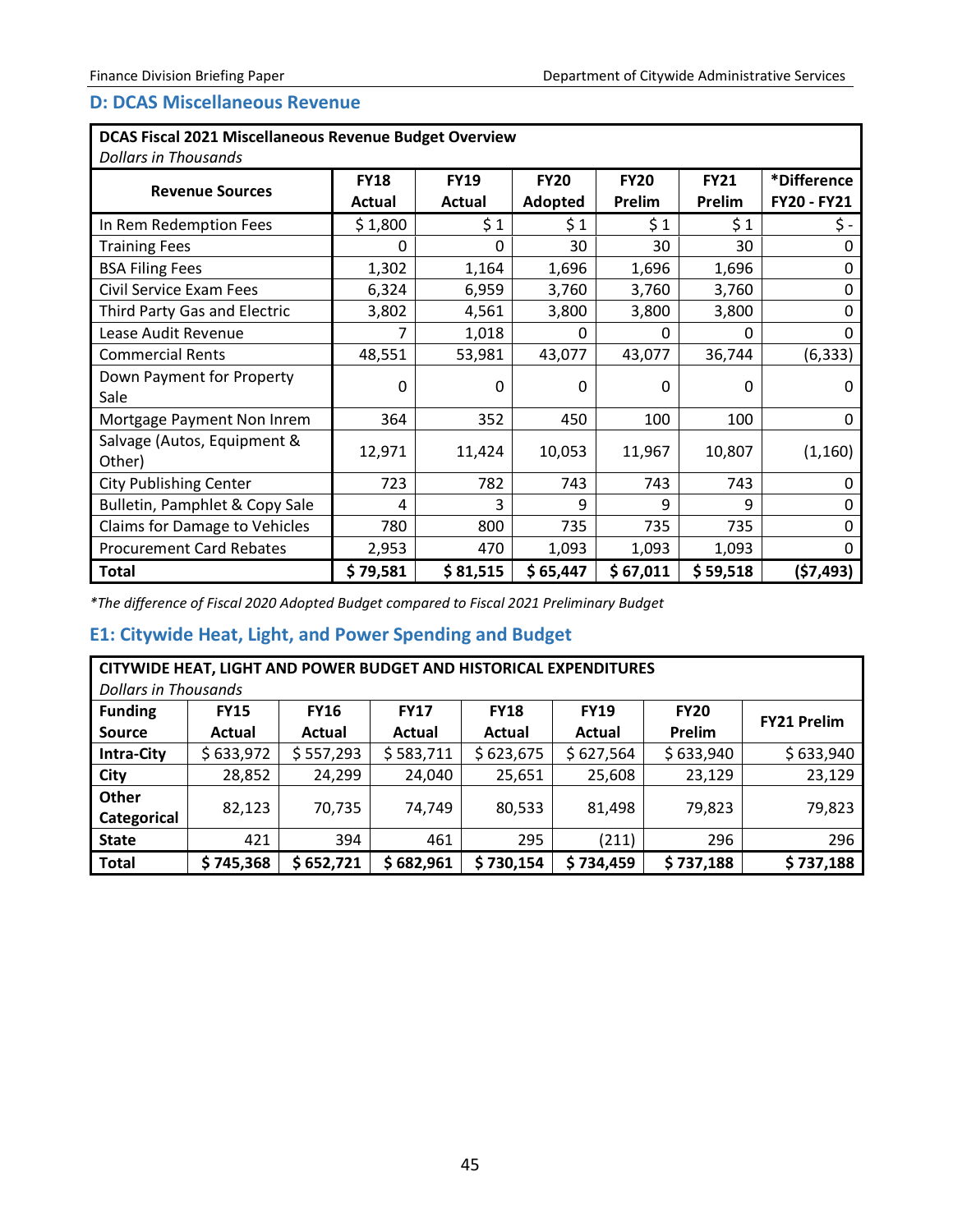<span id="page-48-0"></span>E2: Agency Breakdown of Fiscal 2021 Budget for Heat, Light and Power

| Agency                                        | <b>FY21 Budget</b> |
|-----------------------------------------------|--------------------|
| <b>Department of Education</b>                | \$243,339          |
| <b>Department of Environmental Protection</b> | 96,890             |
| <b>Department of Transportation</b>           | 63,762             |
| <b>Department of Cultural Affairs</b>         | 40,247             |
| <b>Department of Sanitation</b>               | 23,346             |
| <b>Department of Correction</b>               | 22,363             |
| <b>Police Department</b>                      | 22,324             |
| <b>City University</b>                        | 20,117             |
| <b>Department of Parks &amp; Recreation</b>   | 16,650             |
| Department of Health & Mental Hygiene         | 11,173             |
| <b>Department of Social Services</b>          | 9,351              |
| <b>All Other</b>                              | 64,378             |
| <b>Total</b>                                  | \$633,940          |

# <span id="page-48-1"></span>**F: Program Areas**

<span id="page-48-2"></span>**F1: Division of Administration and Security Budget Detail**

| <b>Division of Administration and Security Financial Summary</b> |               |             |             |                         |             |                  |  |  |
|------------------------------------------------------------------|---------------|-------------|-------------|-------------------------|-------------|------------------|--|--|
|                                                                  | <b>FY18</b>   | <b>FY19</b> | <b>FY20</b> | <b>Preliminary Plan</b> |             | *Difference      |  |  |
| <b>Dollars in Thousands</b>                                      | <b>Actual</b> | Actual      | Adopted     | <b>FY20</b>             | <b>FY21</b> | <b>FY20-FY21</b> |  |  |
| <b>Personal Services</b>                                         |               |             |             |                         |             |                  |  |  |
| <b>Additional Gross Pay</b>                                      | \$364         | \$463       | \$102       | \$102                   | \$102       | \$-              |  |  |
| <b>Full-Time Salaried - Civilian</b>                             | 11,293        | 12,223      | 11,962      | 12,902                  | 12,350      | 388              |  |  |
| Unsalaried                                                       | 197           | 166         | 393         | 393                     | 393         |                  |  |  |
| Overtime - Civilian                                              | 2,132         | 2,289       | 1,630       | 1,630                   | 1,630       |                  |  |  |
| P.S. Other                                                       | 60            | 57          | 9           | 8                       | 8           | (1)              |  |  |
| <b>SUBTOTAL</b>                                                  | \$14,046      | \$15,198    | \$14,096    | \$15,035                | \$14,483    | \$387            |  |  |
| <b>Other Than Personal Services</b>                              |               |             |             |                         |             |                  |  |  |
| <b>Contractual Services</b>                                      | \$18,018      | \$26,878    | \$37,242    | \$39,127                | \$15,008    | (22, 234)        |  |  |
| Fixed & Misc. Charges                                            | 11            | 10          | 7           | 17                      | 7           |                  |  |  |
| Other Services & Charges                                         | 5,557         | 880         | 1,996       | 892                     | 595         | (1,401)          |  |  |
| Property & Equipment                                             | 163           | 322         | 255         | 545                     | 255         |                  |  |  |
| <b>Supplies &amp; Materials</b>                                  | 266           | 204         | 410         | 392                     | 410         |                  |  |  |
| <b>SUBTOTAL</b>                                                  | \$24,015      | \$28,294    | \$39,910    | \$40,973                | \$16,275    | $($ \$23,635)    |  |  |
| <b>TOTAL</b>                                                     | \$38,061      | \$43,492    | \$54,006    | \$56,008                | \$30,758    | $($ \$23,248)    |  |  |
| <b>Funding</b>                                                   |               |             |             |                         |             |                  |  |  |
| City Funds                                                       |               |             | \$53,183    | \$55,013                | \$29,923    | (23, 260)        |  |  |
| Intra-City                                                       |               |             | 823         | 995                     | 835         | 12               |  |  |
| <b>TOTAL</b>                                                     | \$38,061      | \$43,492    | \$54,006    | \$56,008                | \$30,758    | $($ \$23,248)    |  |  |
| <b>Budgeted Headcount</b>                                        |               |             |             |                         |             |                  |  |  |
| <b>Full-Time Positions - Civilian</b>                            | 205           | 211         | 258         | 256                     | 216         | (42)             |  |  |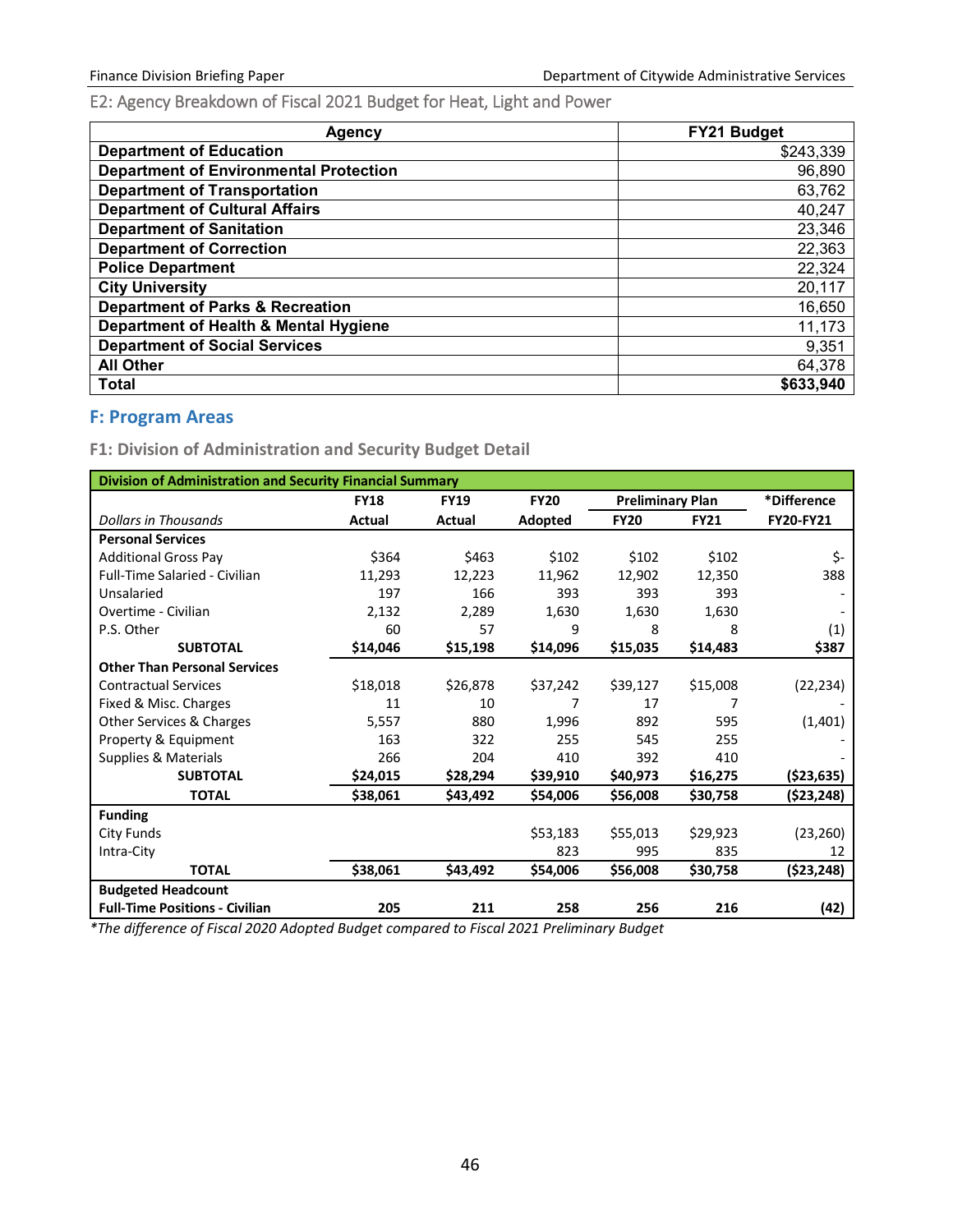<span id="page-49-0"></span>**F2: Division of Asset Management Budget Detail**

| <b>Division of Asset Management - Public Facilities Financial Summary</b> |             |                      |                  |             |                         |             |  |  |
|---------------------------------------------------------------------------|-------------|----------------------|------------------|-------------|-------------------------|-------------|--|--|
|                                                                           | <b>FY18</b> | <b>FY19</b>          | <b>FY20</b>      |             | <b>Preliminary Plan</b> | *Difference |  |  |
| <b>Dollars in Thousands</b>                                               | Actual      | Actual               | Adopted          | <b>FY20</b> | <b>FY21</b>             | FY20-FY21   |  |  |
| <b>Personal Services</b>                                                  |             |                      |                  |             |                         |             |  |  |
| <b>Additional Gross Pay</b>                                               | \$5,178     | \$5,364              | \$996            | \$996       | \$996                   | \$-         |  |  |
| Full-Time Salaried - Civilian                                             | 78,832      | 83,167               | 78,953           | 79,929      | 80,639                  | 1,686       |  |  |
| Unsalaried & Other Salaried                                               | 740         | 763                  | 2,388            | 2,388       | 2,388                   |             |  |  |
| Overtime - Civilian                                                       | 22,087      | 24.041               | 18,881           | 19,161      | 18,891                  | 10          |  |  |
| P.S. Other                                                                | 0           | 300                  | 485              | 485         | 485                     |             |  |  |
| <b>SUBTOTAL</b>                                                           | \$106,837   | \$113,635            | \$101,703        | \$102,959   | \$103,399               | 1,696       |  |  |
| <b>Other Than Personal Services</b>                                       |             |                      |                  |             |                         |             |  |  |
| <b>Contractual Services</b>                                               | \$29,739    | \$33,359             | \$27,022         | \$30,256    | \$27,003                | (19)        |  |  |
| Fixed & Misc. Charges                                                     | 2,437       | 5,040                | 1                | 1,029       | 1                       |             |  |  |
| Other Services & Charges                                                  | 104,022     | 114,906              | 115,416          | 129,793     | 122,713                 | 7,297       |  |  |
| Property & Equipment                                                      | 3,978       | 1,505                | 1,393            | 1,008       | 1,503                   | 110         |  |  |
| <b>Supplies &amp; Materials</b>                                           | 8,332       | 8,710                | 5,530            | 9,658       | 5,684                   | 154         |  |  |
| <b>SUBTOTAL</b>                                                           | \$148,508   | \$163,520            | \$149,362        | \$171,744   | \$156,904               | \$7,542     |  |  |
| <b>TOTAL</b>                                                              | \$255,345   | \$277,155            | \$251,065        | \$274,703   | \$260,303               | \$9,238     |  |  |
| <b>Funding</b>                                                            |             |                      |                  |             |                         |             |  |  |
| <b>City Funds</b>                                                         |             |                      | \$92,914         | \$109,645   | \$101,463               | 8,549       |  |  |
| <b>Other Categorical</b>                                                  |             |                      | 3,738            | 4,352       | 3,738                   |             |  |  |
| Capital-IFA                                                               |             |                      | 973              | 973         | 981                     | 8           |  |  |
| State                                                                     |             |                      | 59,128           | 61,821      | 60,612                  | 1,484       |  |  |
| Federal - Community Development                                           |             |                      | 226              | 1,342       | 0                       | (226)       |  |  |
| Intra-City                                                                |             |                      | 94,086           | 96,570      | 93,509                  | (577)       |  |  |
| <b>TOTAL</b>                                                              | \$255,345   | \$277,155            | \$251,065        | \$274,703   | \$260,303               | \$9,238     |  |  |
| <b>Budgeted Headcount</b>                                                 |             |                      |                  |             |                         |             |  |  |
| <b>Full-Time Positions - Civilian</b><br>1.00<br>$\sim$ $-$               | 1,252       | 1,194<br>$1 - 2 - 1$ | 1,274<br>$\cdot$ | 1,264       | 1,264                   | (10)        |  |  |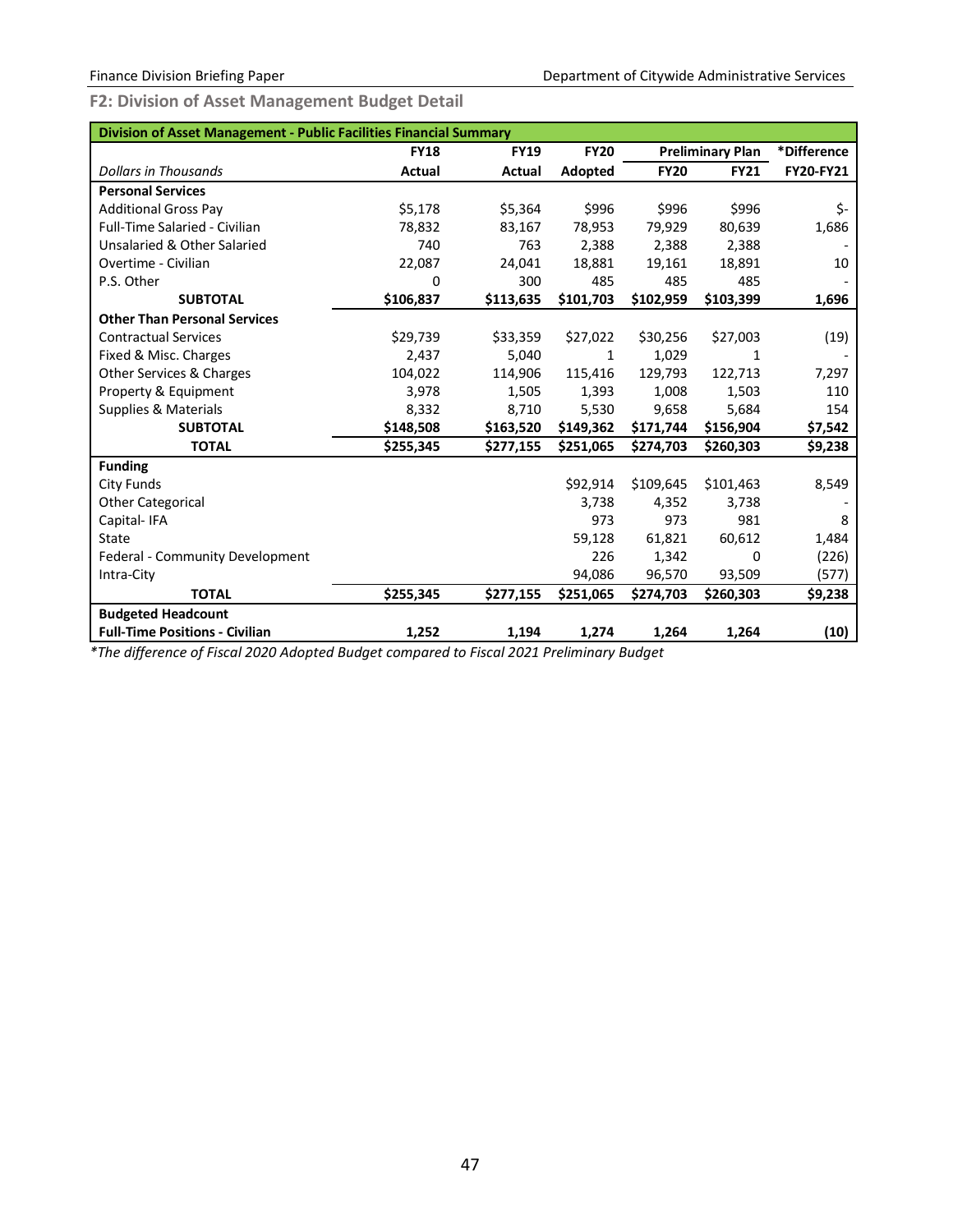# F3: Division of Citywide Fleet Services Budget Detail

| <b>Division of Citywide Fleet Services Financial Summary</b> |             |             |             |                         |             |             |
|--------------------------------------------------------------|-------------|-------------|-------------|-------------------------|-------------|-------------|
|                                                              | <b>FY18</b> | <b>FY19</b> | <b>FY20</b> | <b>Preliminary Plan</b> |             | *Difference |
| <b>Dollars in Thousands</b>                                  | Actual      | Actual      | Adopted     | <b>FY20</b>             | <b>FY21</b> | FY20-FY21   |
| <b>Personal Services</b>                                     |             |             |             |                         |             |             |
| <b>Full-Time Salaried - Civilian</b>                         | \$2,826     | \$3,190     | \$2,891     | \$2,912                 | \$2,935     | \$44        |
| Unsalaried                                                   | 0           | 0           | 175         | 175                     | 175         |             |
| Overtime - Civilian                                          | 47          | 35          | 0           | 0                       | 0           |             |
| P.S. Other                                                   | 22          | 122         | 1           |                         |             |             |
| <b>SUBTOTAL</b>                                              | \$2,895     | \$3,347     | \$3,067     | \$3,088                 | \$3,111     | \$44        |
| <b>Other Than Personal Services</b>                          |             |             |             |                         |             |             |
| <b>Contractual Services</b>                                  | \$7,953     | \$9,990     | \$5,617     | \$11,122                | \$4,041     | (1, 576)    |
| Other Services & Charges                                     | 1,790       | 1,620       | 3,563       | 1,582                   | 3,634       | 71          |
| Fixed & Misc. Charges                                        | 0           | 0           | 2           | 2                       | 2           |             |
| Property & Equipment                                         | 4,018       | 2,421       | 1,095       | 316                     | 1,201       | 106         |
| Supplies & Materials                                         | 41,488      | 40,095      | 13,180      | 26,223                  | 19,134      | 5,954       |
| <b>SUBTOTAL</b>                                              | \$55,249    | \$54,126    | \$23,457    | \$39,245                | \$28,012    | \$4,555     |
| <b>TOTAL</b>                                                 | \$58,144    | \$57,473    | \$26,524    | \$42,333                | \$31,123    | \$4,599     |
| <b>Funding</b>                                               |             |             |             |                         |             |             |
| City Funds                                                   |             |             | \$10,939    | \$11,183                | \$9,584     | (1, 355)    |
| <b>Other Categorical</b>                                     |             |             | 1,167       | 1,169                   | 1,169       | 2           |
| State                                                        |             |             | 0           | 0                       | n           |             |
| Intra-City                                                   |             |             | 14,418      | 29,981                  | 20,370      | 5,952       |
| <b>TOTAL</b>                                                 | \$58,144    | \$57,473    | \$26,524    | \$42,333                | \$31,123    | \$4,599     |
| <b>Budgeted Headcount</b>                                    |             |             |             |                         |             |             |
| <b>Full-Time Positions - Civilian</b>                        | 36          | 36          | 36          | 35                      | 35          | (1)         |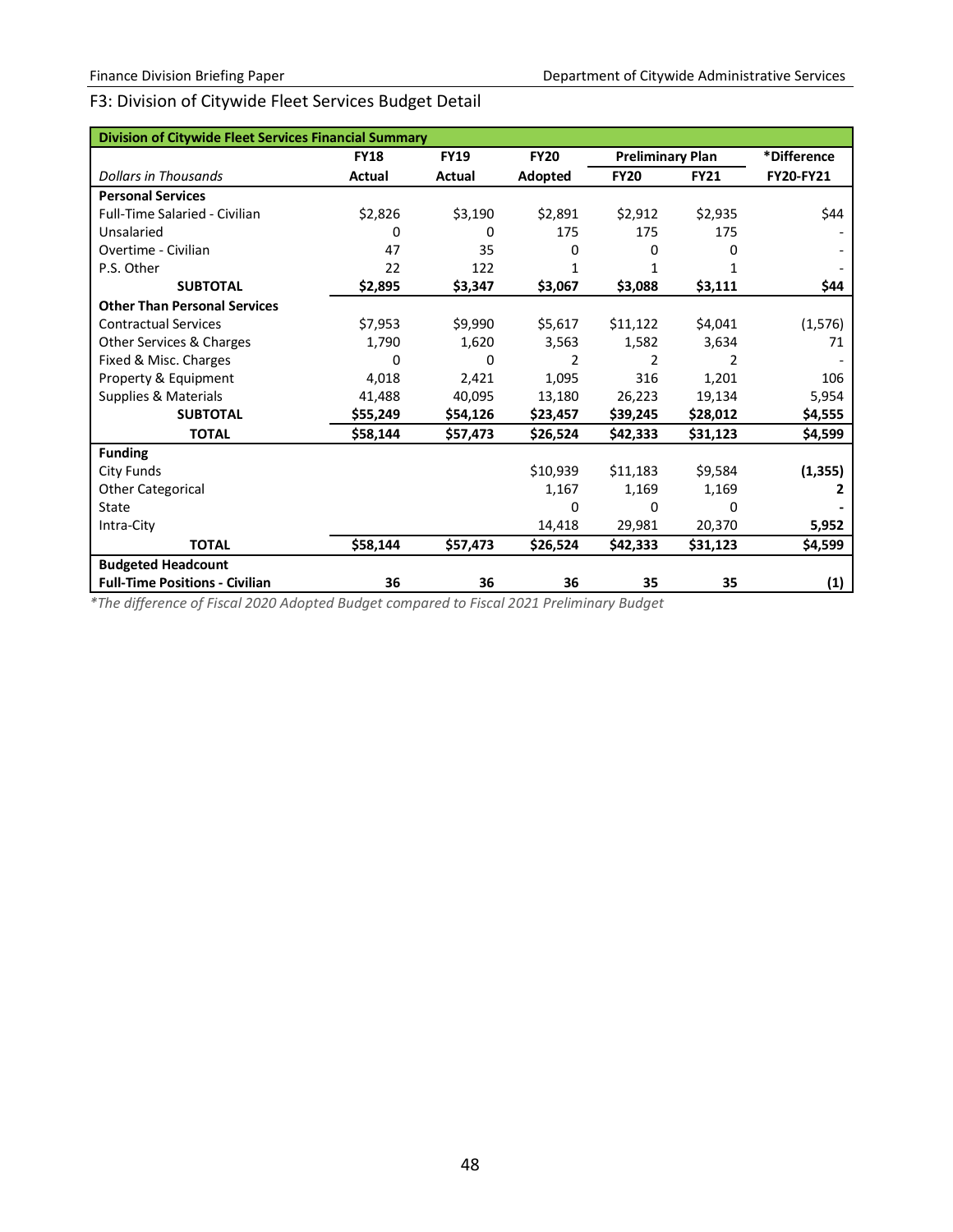<span id="page-51-0"></span>**F4: Division of Energy Management Budget Detail**

| <b>Energy Conservation Financial Summary</b> |             |             |             |             |                         |                  |
|----------------------------------------------|-------------|-------------|-------------|-------------|-------------------------|------------------|
|                                              | <b>FY18</b> | <b>FY19</b> | <b>FY20</b> |             | <b>Preliminary Plan</b> | *Difference      |
| <b>Dollars in Thousands</b>                  | Actual      | Actual      | Adopted     | <b>FY20</b> | <b>FY21</b>             | <b>FY20-FY21</b> |
| Spending                                     |             |             |             |             |                         |                  |
| <b>Personal Services</b>                     | \$3.991     | \$4,707     | \$10.070    | \$10,070    | \$16,967                | 6,897            |
| <b>Other Than Personal Services</b>          | 774,438     | 776,343     | 808,297     | 809,161     | 833,282                 | 24,985           |
| <b>TOTAL</b>                                 | \$778,429   | \$781,050   | \$818,367   | \$819,231   | \$850,249               | \$31,882         |
| <b>Personal Services</b>                     |             |             |             |             |                         |                  |
| <b>Additional Gross Pay</b>                  | \$42        | \$122       | \$27        | \$27        | \$27                    |                  |
| <b>Full-Time Salaried - Civilian</b>         | 3,923       | 4,573       | 10,020      | 10,020      | 16,917                  | 6,897            |
| P.S. Other                                   | 26          | 12          | 23          | 23          | 23                      |                  |
| <b>SUBTOTAL</b>                              | \$3,991     | \$4,707     | \$10,070    | \$10,070    | \$16,967                | \$6,897          |
| <b>Other Than Personal Services</b>          |             |             |             |             |                         |                  |
| <b>Contractual Services</b>                  | \$3,265     | \$6,755     | \$9,951     | \$10,210    | \$8,865                 | (1,086)          |
| Fixed & Misc. Charges                        | 4,094       | 1           | 1           | 0           | 1                       |                  |
| Other Services & Charges                     | 766,558     | 768,559     | 798,332     | 797,715     | 824,403                 | 26,071           |
| Property & Equipment                         | 199         | 197         | 9           | 120         | 9                       |                  |
| <b>Supplies &amp; Materials</b>              | 322         | 831         | 4           | 1116        | 4                       |                  |
| <b>SUBTOTAL</b>                              | \$774,438   | \$776,343   | \$808,297   | \$809,161   | \$833,282               | 24,985           |
| <b>TOTAL</b>                                 | \$778,429   | \$781,050   | \$818,367   | \$819,231   | \$850,249               | \$31,882         |
| <b>Funding</b>                               |             |             |             |             |                         |                  |
| <b>City Funds</b>                            |             |             | \$103,109   | \$103,405   | \$134,989               | 31,880           |
| <b>Other Categorical</b>                     |             |             | 81,014      | 81,583      | 81,014                  |                  |
| Capital-IFA                                  |             |             | 7           | 7           | 10                      | 3                |
| State                                        |             |             | 296         | 296         | 296                     |                  |
| Intra-City                                   |             |             | 633,941     | 633,940     | 633,940                 | (1)              |
| <b>TOTAL</b>                                 | \$778,429   | \$781,050   | \$818,367   | \$819,231   | \$850,249               | \$31,882         |
| <b>Budgeted Headcount</b>                    |             |             |             |             |                         |                  |
| <b>Full-Time Positions - Civilian</b>        | 46          | 52          | 98          | 97          | 130                     | 32               |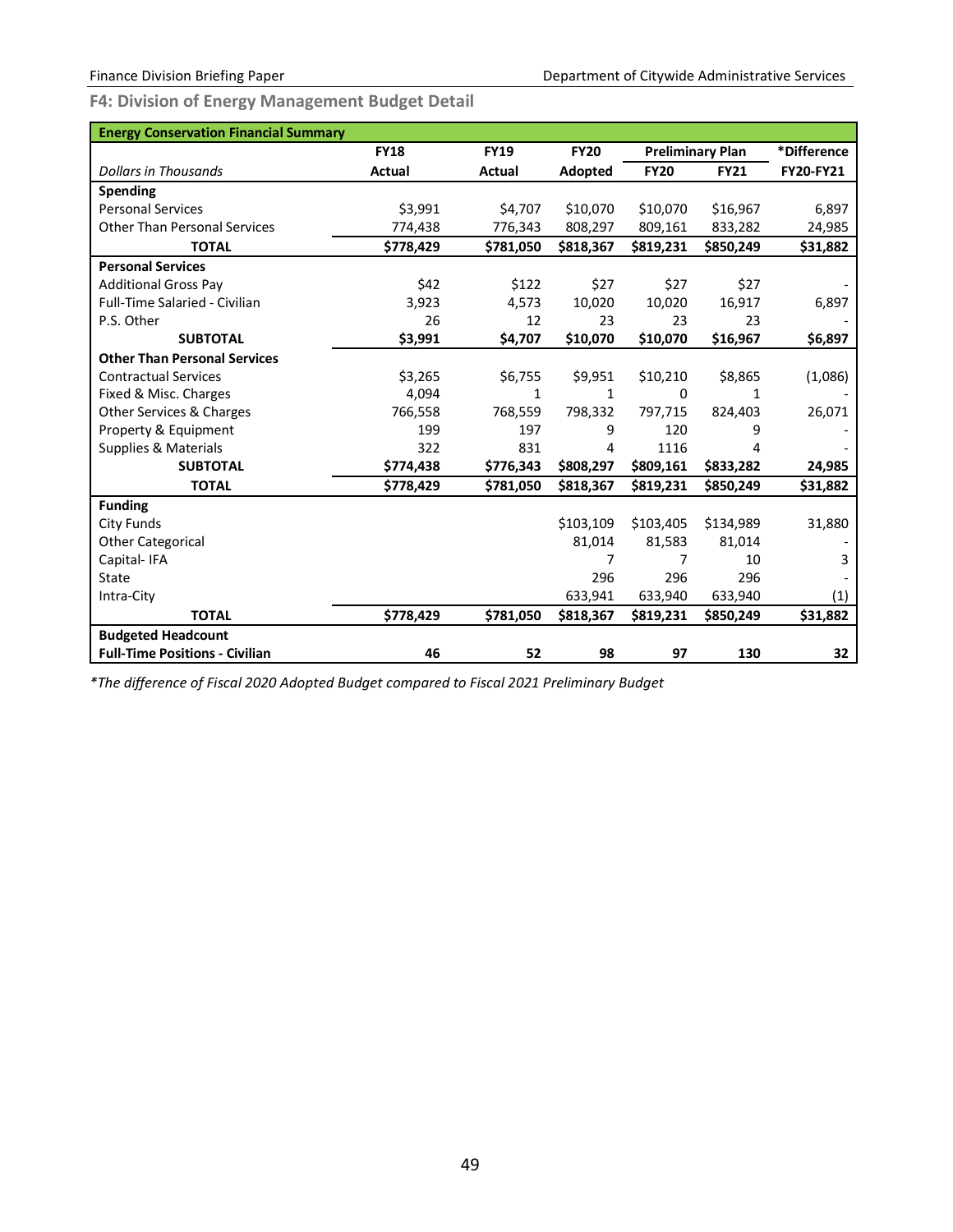<span id="page-52-0"></span>**F5: Division of Executive Operations Support Budget Detail**

| <b>Division of Executive and Operations Support Financial Summary</b> |               |             |             |                         |             |                  |
|-----------------------------------------------------------------------|---------------|-------------|-------------|-------------------------|-------------|------------------|
|                                                                       | <b>FY18</b>   | <b>FY19</b> | <b>FY20</b> | <b>Preliminary Plan</b> |             | *Difference      |
| <b>Dollars in Thousands</b>                                           | <b>Actual</b> | Actual      | Adopted     | <b>FY20</b>             | <b>FY21</b> | <b>FY20-FY21</b> |
| <b>Personal Services</b>                                              |               |             |             |                         |             |                  |
| <b>Additional Gross Pay</b>                                           | \$490         | 701         | \$308       | \$308                   | \$308       | \$-              |
| <b>Full-Time Salaried - Civilian</b>                                  | 23,162        | 24,900      | 25,239      | 25,719                  | 25,583      | 344              |
| Other Salaried & Unsalaried                                           | 164           | 133         | 634         | 634                     | 634         |                  |
| Overtime - Civilian                                                   | 139           | 113         | 242         | 242                     | 242         |                  |
| Fringe Benefits - SWB                                                 | 3,203         | 2,035       | 1,465       | 1,465                   | 1,465       |                  |
| P.S. Other                                                            | (7)           | (11)        | 6           | 5                       | 6           |                  |
| <b>SUBTOTAL</b>                                                       | \$27,151      | \$27,871    | \$27,894    | \$28,373                | \$28,238    | \$344            |
| <b>Other Than Personal Services</b>                                   |               |             |             |                         |             |                  |
| <b>Contractual Services</b>                                           | \$2,057       | \$4,823     | \$6,384     | \$6,254                 | \$2,610     | (3, 774)         |
| Fixed & Misc. Charges                                                 | 6             | 15          | 16          | 20                      | 16          |                  |
| <b>Other Services &amp; Charges</b>                                   | 2,159         | 2,145       | 1,847       | 1,949                   | 1,804       | (43)             |
| Property & Equipment                                                  | 298           | 1,204       | 767         | 276                     | 474         | (293)            |
| <b>Supplies &amp; Materials</b>                                       | 306           | 244         | 1,064       | 1390                    | 883         | (181)            |
| <b>SUBTOTAL</b>                                                       | \$4,826       | \$8,431     | \$10,078    | \$9,889                 | \$5,787     | (\$4,291)        |
| <b>TOTAL</b>                                                          | \$31,977      | \$36,302    | \$37,972    | \$38,262                | \$34,025    | ( \$3, 947)      |
| <b>Funding</b>                                                        |               |             |             |                         |             |                  |
| <b>City Funds</b>                                                     |               |             | \$37,154    | \$37,212                | \$33,213    | (3,941)          |
| <b>Other Categorical</b>                                              |               |             | 15          | 79                      | 4           | (11)             |
| Capital-IFA                                                           |               |             | 368         | 368                     | 371         | 3                |
| <b>State</b>                                                          |               |             | 266         | 266                     | 268         | 2                |
| Intra-City                                                            |               |             | 169         | 337                     | 169         |                  |
| <b>TOTAL</b>                                                          | \$31,977      | \$36,302    | \$37,972    | \$38,262                | \$34,025    | ( \$3, 947)      |
| <b>Budgeted Headcount</b>                                             |               |             |             |                         |             |                  |
| <b>Full-Time Positions - Civilian</b>                                 | 252           | 271         | 249         | 274                     | 269         | 20               |

*\*The difference of Fiscal 2020 Adopted Budget compared to Fiscal 2021 Preliminary Budget*

<span id="page-52-1"></span>**F6: Division of External Publications and Retail Operations Budget Detail**

| Division of External Publications and Retail Operations Financial Summary |             |             |             |                         |             |                  |  |  |  |  |
|---------------------------------------------------------------------------|-------------|-------------|-------------|-------------------------|-------------|------------------|--|--|--|--|
|                                                                           | <b>FY18</b> | <b>FY19</b> | <b>FY20</b> | <b>Preliminary Plan</b> |             | *Difference      |  |  |  |  |
| <b>Dollars in Thousands</b>                                               | Actual      | Actual      | Adopted     | <b>FY20</b>             | <b>FY21</b> | <b>FY20-FY21</b> |  |  |  |  |
| <b>Personal Services</b>                                                  |             |             |             |                         |             |                  |  |  |  |  |
| <b>Additional Gross Pay</b>                                               | \$37        | \$154       | \$8         | \$8                     | \$8         | $\Omega$         |  |  |  |  |
| <b>Full-Time Salaried</b>                                                 | 1,635       | 1,971       | 1,824       | 1,824                   | 1,846       | 22               |  |  |  |  |
| Unsalaried                                                                | 76          | 110         | 41          | 41                      | 41          | 0                |  |  |  |  |
| Overtime - Civilian                                                       | 58          | 76          | 134         | 134                     | 134         | 0                |  |  |  |  |
| Amounts to be Scheduled                                                   | 0           | 0           | 345         | 345                     | 345         | \$0              |  |  |  |  |
| <b>SUBTOTAL</b>                                                           | \$1,806     | \$2,311     | \$2,352     | \$2,352                 | \$2,374     | \$22             |  |  |  |  |
| <b>Other Than Personal Services</b>                                       |             |             |             |                         |             |                  |  |  |  |  |
| <b>Contractual Services</b>                                               | \$422       | \$496       | \$391       | \$496                   | \$391       | 0                |  |  |  |  |
| Fixed & Misc. Charges                                                     | 0           | 0           | 0           | 0                       | 0           | 0                |  |  |  |  |
| Other Services & Charges                                                  | 54          | 1           | 40          | 11                      | 40          | 0                |  |  |  |  |
| Property & Equipment                                                      | 3           | 28          | 32          | 3                       | 32          | 0                |  |  |  |  |
| Supplies & Materials                                                      | 449         | 382         | 558         | 511                     | 558         | 0                |  |  |  |  |
| <b>SUBTOTAL</b>                                                           | \$928       | \$907       | \$1,021     | \$1,021                 | \$1,021     | \$0              |  |  |  |  |
| <b>TOTAL</b>                                                              | \$2,734     | \$3,218     | \$3,373     | \$3,373                 | \$3,395     | \$22             |  |  |  |  |
| <b>Funding</b>                                                            |             |             |             |                         |             |                  |  |  |  |  |
| City Funds                                                                |             |             | \$3,373     | \$3,373                 | \$3,395     | \$22             |  |  |  |  |
| <b>TOTAL</b>                                                              | \$2,734     | \$3,218     | \$3,373     | \$3,373                 | \$3,395     | \$22             |  |  |  |  |
| <b>Budgeted Headcount</b>                                                 |             |             |             |                         |             |                  |  |  |  |  |
| <b>Full-Time Positions - Civilian</b>                                     | 25          | 26          | 30          | 30                      | 30          | 0                |  |  |  |  |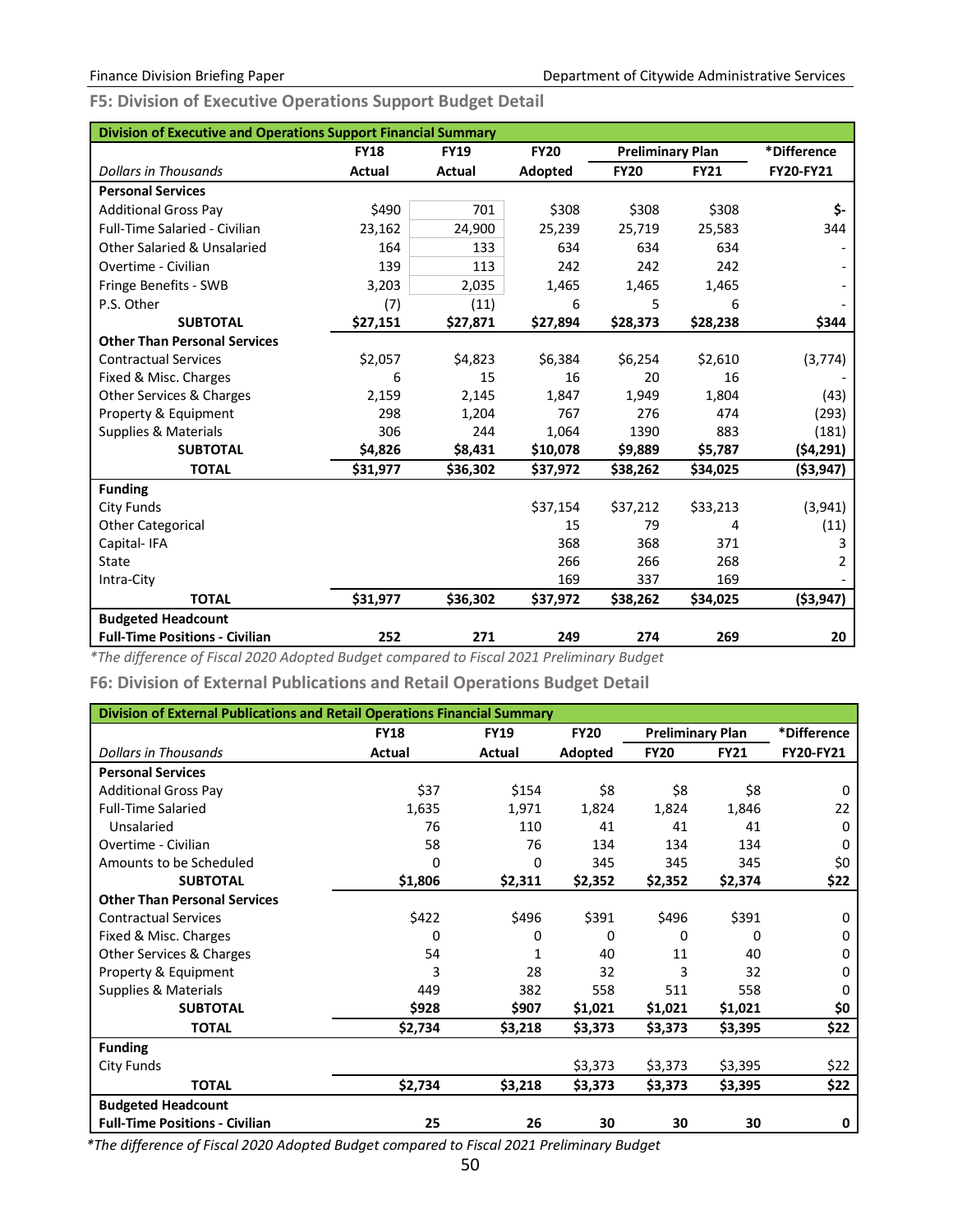# F7: Division of Human Capital Budget Detail

| <b>Division of Human Capital Financial Summary</b> |             |             |             |                         |             |                  |
|----------------------------------------------------|-------------|-------------|-------------|-------------------------|-------------|------------------|
|                                                    | <b>FY18</b> | <b>FY19</b> | <b>FY20</b> | <b>Preliminary Plan</b> |             | *Difference      |
| <b>Dollars in Thousands</b>                        | Actual      | Actual      | Adopted     | <b>FY20</b>             | <b>FY21</b> | <b>FY20-FY21</b> |
| <b>Personal Services</b>                           |             |             |             |                         |             |                  |
| <b>Additional Gross Pay</b>                        | \$456       | \$413       | \$200       | \$200                   | \$200       | \$-              |
| <b>Full-Time Salaried</b>                          | 20,671      | 21,109      | 19,772      | 20,126                  | 19,865      | 93               |
| <b>Other Salaried &amp; Unsalaried</b>             | 4,583       | 4,479       | 5,001       | 5,105                   | 5,001       |                  |
| Overtime - Civilian                                | 634         | 419         | 799         | 799                     | 799         |                  |
| Amounts to be Scheduled                            | 0           | 0           | 1,977       | 1,977                   | 1,992       | 15               |
| <b>SUBTOTAL</b>                                    | \$26,344    | \$26,420    | \$27,749    | \$28,207                | \$27,857    | \$108            |
| <b>Other Than Personal Services</b>                |             |             |             |                         |             |                  |
| <b>Contractual Services</b>                        | \$2,962     | \$2,548     | \$1,504     | \$1,906                 | \$1,520     | 16               |
| Fixed & Misc. Charges                              | 0           | 0           | 16          | 19                      | 3           | (13)             |
| <b>Other Services &amp; Charges</b>                | 6,655       | 3,636       | 5,566       | 5,525                   | 4,896       | (670)            |
| Property & Equipment                               | 598         | 373         | 149         | 189                     | 149         |                  |
| Supplies & Materials                               | 269         | 408         | 125         | 232                     | 167         | 42               |
| <b>SUBTOTAL</b>                                    | \$10,484    | \$6,965     | \$7,360     | \$7,871                 | \$6,735     | ( \$625)         |
| <b>TOTAL</b>                                       | \$36,828    | \$33,385    | \$35,109    | \$36,078                | \$34,592    | (\$517)          |
| <b>Funding</b>                                     |             |             |             |                         |             |                  |
| Capital-IFA                                        |             |             | \$9         | \$9                     | \$11        | $\overline{2}$   |
| <b>City Funds</b>                                  |             |             | \$30,987    | \$31,001                | \$30,465    | (522)            |
| <b>Other Categorical</b>                           |             |             | 224         | 359                     | 224         |                  |
| Federal - Other                                    |             |             | 2,147       | 2,147                   | 2,147       |                  |
| Intra-City                                         |             |             | 1,742       | 2,562                   | 1,745       | 3                |
| <b>TOTAL</b>                                       | \$36,828    | \$33,385    | \$35,109    | \$36,078                | \$34,592    | (5517)           |
| <b>Budgeted Headcount</b>                          |             |             |             |                         |             |                  |
| <b>Full-Time Positions - Civilian</b>              | 314         | 315         | 325         | 321                     | 321         | (4)              |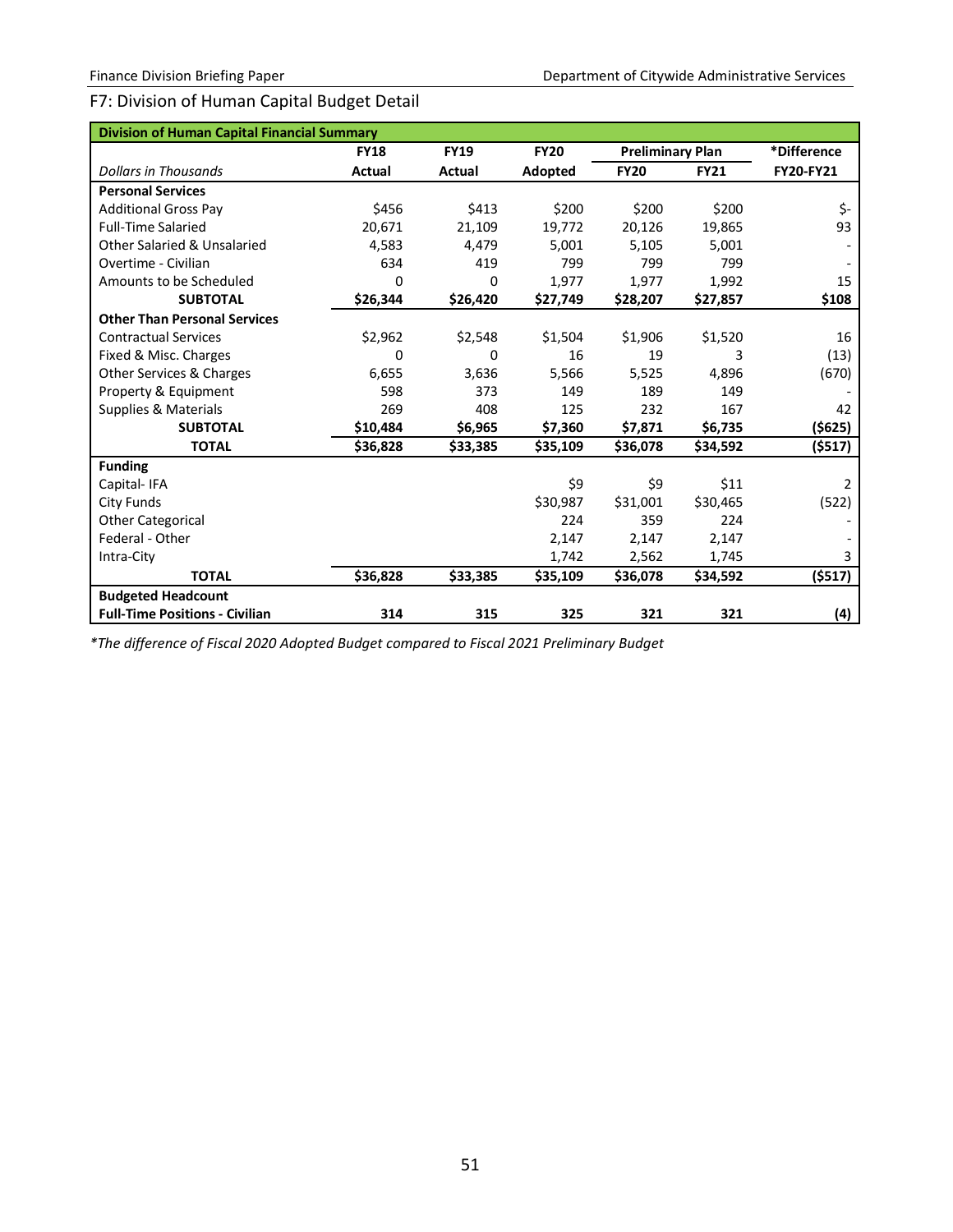<span id="page-54-0"></span>**F8: Office of Citywide Purchasing Budget Detail**

| <b>Division of Citywide Purchasing Financial Summary</b> |               |             |             |                         |             |                  |  |  |  |  |  |
|----------------------------------------------------------|---------------|-------------|-------------|-------------------------|-------------|------------------|--|--|--|--|--|
|                                                          | <b>FY18</b>   | <b>FY19</b> | <b>FY20</b> | <b>Preliminary Plan</b> |             | *Difference      |  |  |  |  |  |
| <b>Dollars in Thousands</b>                              | <b>Actual</b> | Actual      | Adopted     | <b>FY20</b>             | <b>FY21</b> | <b>FY20-FY21</b> |  |  |  |  |  |
| <b>Personal Services</b>                                 |               |             |             |                         |             |                  |  |  |  |  |  |
| <b>Additional Gross Pay</b>                              | \$141         | \$222       | \$149       | \$149                   | \$149       | \$-              |  |  |  |  |  |
| <b>Full-Time Salaried - Civilian</b>                     | 10,136        | 10,860      | 10,044      | 10,084                  | 10,392      | 348              |  |  |  |  |  |
| Unsalaried                                               | 0             | 26          | 590         | 590                     | 590         |                  |  |  |  |  |  |
| Overtime - Civilian                                      | 231           | 235         | 253         | 263                     | 253         |                  |  |  |  |  |  |
| Amounts to be Scheduled                                  | $\Omega$      | 0           | 3           | 3                       | 3           |                  |  |  |  |  |  |
| <b>SUBTOTAL</b>                                          | \$10,508      | \$11,343    | \$11,039    | \$11,089                | \$11,387    | \$348            |  |  |  |  |  |
| <b>Other Than Personal Services</b>                      |               |             |             |                         |             |                  |  |  |  |  |  |
| <b>Contractual Services</b>                              | \$719         | \$1,261     | \$1,297     | \$1,249                 | \$957       | (340)            |  |  |  |  |  |
| Fixed & Misc. Charges                                    | $\Omega$      | 0           | 4           | 0                       | 4           |                  |  |  |  |  |  |
| Other Services & Charges                                 | 6,131         | 6,355       | 6,009       | 6,197                   | 5,638       | (371)            |  |  |  |  |  |
| Property & Equipment                                     | 116           | 197         | 46          | 121                     | 46          |                  |  |  |  |  |  |
| Supplies & Materials                                     | 23,591        | 22,598      | 19,647      | 20,761                  | 19,542      | (105)            |  |  |  |  |  |
| <b>SUBTOTAL</b>                                          | \$30,557      | \$30,411    | \$27,003    | \$28,328                | \$26,187    | (\$816)          |  |  |  |  |  |
| <b>TOTAL</b>                                             | \$41,065      | \$41,754    | \$38,042    | \$39,417                | \$37,574    | (\$468)          |  |  |  |  |  |
| <b>Funding</b>                                           |               |             |             |                         |             |                  |  |  |  |  |  |
| City Funds                                               |               |             | \$14,870    | \$14,901                | \$14,311    | (559)            |  |  |  |  |  |
| <b>Other Categorical</b>                                 |               |             | 0           | 100                     | 0           |                  |  |  |  |  |  |
| Intra-City                                               |               |             | 23,172      | 24,416                  | 23,263      | 91               |  |  |  |  |  |
| <b>TOTAL</b>                                             | \$41,065      | \$41,754    | \$38,042    | \$39,417                | \$37,574    | (\$468)          |  |  |  |  |  |
| <b>Budgeted Headcount</b>                                |               |             |             |                         |             |                  |  |  |  |  |  |
| <b>Full-Time Positions - Civilian</b>                    | 149           | 152         | 158         | 157                     | 157         | (1)              |  |  |  |  |  |

*\*The difference of Fiscal 2020 Adopted Budget compared to Fiscal 2021 Preliminary Budget*

<span id="page-54-1"></span>**F9: Board of Standards and Appeals Budget Detail** 

| <b>Board of Standards and Appeals Financial Summary</b> |             |             |             |                         |             |                  |
|---------------------------------------------------------|-------------|-------------|-------------|-------------------------|-------------|------------------|
|                                                         | <b>FY18</b> | <b>FY19</b> | <b>FY20</b> | <b>Preliminary Plan</b> |             | *Difference      |
| <b>Dollars in Thousands</b>                             | Actual      | Actual      | Adopted     | <b>FY20</b>             | <b>FY21</b> | <b>FY20-FY21</b> |
| <b>Personal Services</b>                                |             |             |             |                         |             |                  |
| <b>Additional Gross Pay</b>                             | \$109       | \$29        | \$8         | \$8                     | \$8         | \$-              |
| <b>Full-Time Salaried - Civilian</b>                    | 1,880       | 2,248       | 2,572       | 2,367                   | 2,611       | 39               |
| Other Salaried, Unsalaried and<br>Overtime              | 70          | 46          | 135         | 135                     | 135         |                  |
| <b>SUBTOTAL</b>                                         | \$2,059     | \$2,323     | \$2,715     | \$2,510                 | \$2,754     | \$39             |
| <b>Other Than Personal Services</b>                     |             |             |             |                         |             |                  |
| <b>Contractual Services</b>                             | \$6         | \$6         | \$18        | \$9                     | \$18        |                  |
| Fixed & Misc. Charges                                   |             | $\Omega$    | 0           | 0                       | O           |                  |
| <b>Other Services &amp; Charges</b>                     | 400         | 434         | 419         | 442                     | 236         | (183)            |
| Property & Equipment                                    | 48          | 17          | 10          | 20                      | 10          |                  |
| Supplies & Materials                                    | 11          | 7           | 26          | 26                      | 26          |                  |
| <b>SUBTOTAL</b>                                         | \$466       | \$464       | \$473       | \$497                   | \$290       | (\$183)          |
| <b>TOTAL</b>                                            | \$2,525     | \$2,787     | \$3,188     | \$3,007                 | \$3,044     | (\$144)          |
| <b>Funding</b>                                          |             |             |             |                         |             |                  |
| City Funds                                              |             |             | \$3,188     | \$3,007                 | \$3,044     | (144)            |
| <b>TOTAL</b>                                            | \$2,525     | \$2,787     | \$3,188     | \$3,007                 | \$3,044     | (\$144)          |
| <b>Budgeted Headcount</b>                               |             |             |             |                         |             |                  |
| <b>Full-Time Positions - Civilian</b>                   | 21          | 22          | 27          | 27                      | 27          | 0                |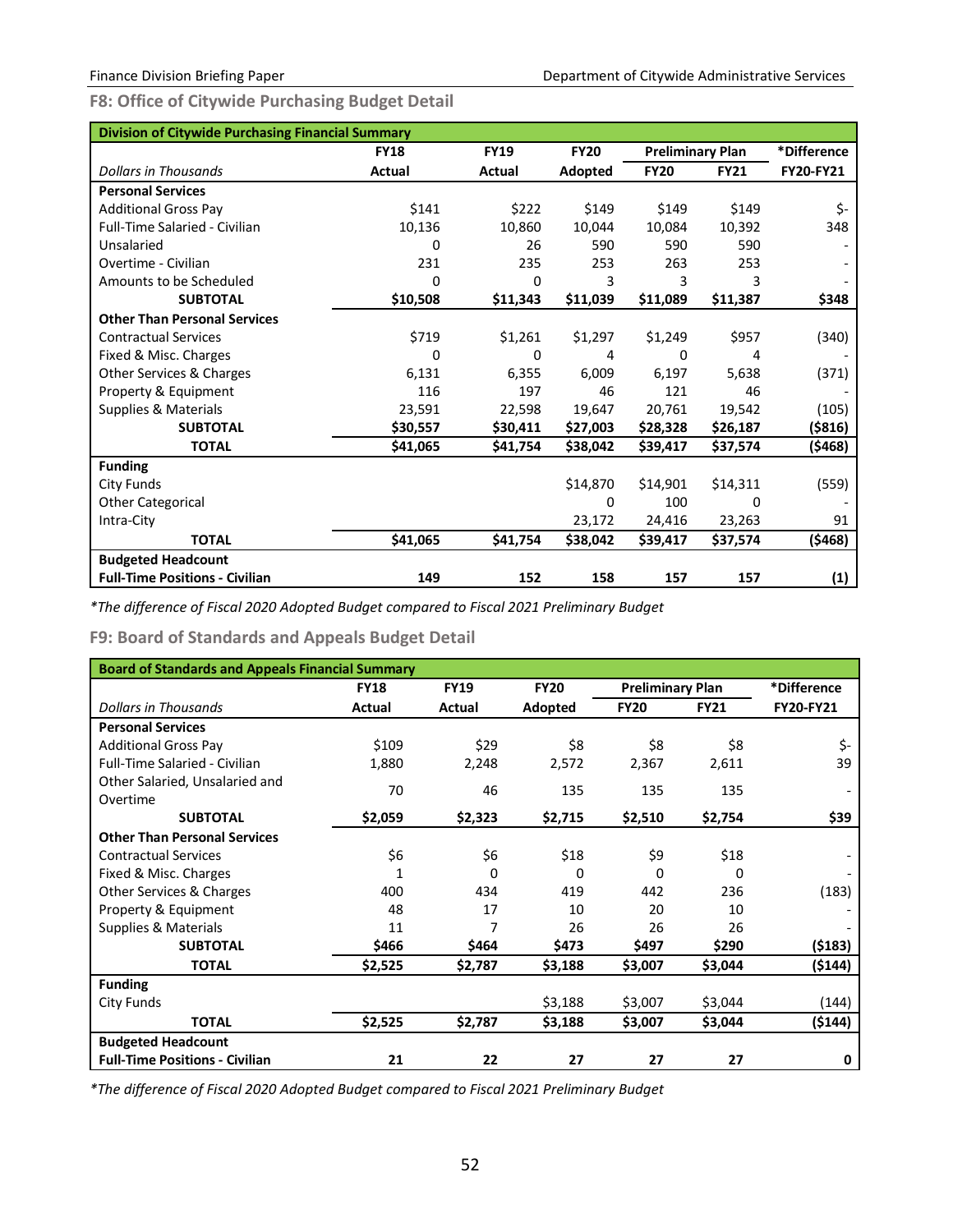# <span id="page-55-0"></span>**F10: Division of Real Estate Services Budget Detail**

| <b>Real Estate Services Financial Summary</b> |             |             |             |                         |             |             |
|-----------------------------------------------|-------------|-------------|-------------|-------------------------|-------------|-------------|
|                                               | <b>FY18</b> | <b>FY19</b> | <b>FY20</b> | <b>Preliminary Plan</b> |             | *Difference |
| <b>Dollars in Thousands</b>                   | Actual      | Actual      | Adopted     | <b>FY20</b>             | <b>FY21</b> | FY20-FY21   |
| <b>Personal Services</b>                      |             |             |             |                         |             |             |
| <b>Additional Gross Pay</b>                   | \$0         | \$4         | \$176       | \$176                   | \$176       | \$-         |
| <b>Full-Time Salaried - Civilian</b>          | 0           | 203         | 10,244      | 10,173                  | 10,251      | 7           |
| Amounts to be Scheduled &                     | 0           | $\Omega$    | 36          | 36                      | 36          |             |
| Unsalaried                                    |             |             |             |                         |             |             |
| <b>SUBTOTAL</b>                               | \$0         | \$207       | \$10,456    | \$10,385                | \$10,463    | \$7         |
| <b>Other Than Personal Services</b>           |             |             |             |                         |             |             |
| <b>Contractual Services</b>                   | \$0         | \$2,258     | \$3,073     | \$3,374                 | \$161       | (2, 912)    |
| Fixed & Misc. Charges                         | 0           | 0           | 202         | 202                     | 202         |             |
| Other Services & Charges                      | 0           | 232         | 409         | 1364                    | 408         | (1)         |
| Property & Equipment                          | 0           | 615         | 76          | 147                     | 76          |             |
| Supplies & Materials                          | 0           | 89          | 77          | 13                      | 77          |             |
| <b>SUBTOTAL</b>                               | \$0         | \$3,194     | \$3,837     | \$5,100                 | \$924       | (52, 913)   |
| <b>TOTAL</b>                                  | \$0         | \$3,401     | \$14,293    | \$15,485                | \$11,387    | ( \$2,906)  |
| <b>Funding</b>                                |             |             |             |                         |             |             |
| City Funds                                    |             |             | \$13,984    | \$15,171                | \$11,072    | (2, 912)    |
| Intra-City                                    |             |             | 309         | \$314                   | \$315       | 6           |
| <b>TOTAL</b>                                  | \$0         | \$3,401     | \$14,293    | \$15,485                | \$11,387    | (\$2,906)   |
| <b>Budgeted Headcount</b>                     |             |             |             |                         |             |             |
| <b>Full-Time Positions - Civilian</b>         | 0           | 100         | 117         | 117                     | 117         | 0           |

*\*The difference of Fiscal 2020 Adopted Budget compared to Fiscal 2021 Preliminary Budget*

# <span id="page-55-1"></span>**G: DCAS Fiscal 2020 Preliminary Mayor's Management Report Performance Indicators**

<span id="page-55-2"></span>**G1: Administration and Security PMMR Indicators**

| <b>Administration and Security PMMR</b><br><b>Indicators</b>           | Actual      |             |             | <b>Target</b> |             | 4-Month Period |             |  |
|------------------------------------------------------------------------|-------------|-------------|-------------|---------------|-------------|----------------|-------------|--|
|                                                                        | <b>FY17</b> | <b>FY18</b> | <b>FY19</b> | <b>FY20</b>   | <b>FY21</b> | <b>FY19</b>    | <b>FY20</b> |  |
| Workplace injuries reported                                            | 68          | 44          | 49          | $\ast$        | $\ast$      | 21             | 10          |  |
| Accidents involving the public in DCAS-<br>managed properties          | 25          | 41          | 25          | $\ast$        | $\ast$      | 9              | 13          |  |
| Letters responded to in 14 days (%)                                    | 56%         | 58%         | 42%         | $\ast$        | $\ast$      | 51%            | 41%         |  |
| E-mails responded to in 14 days (%)                                    | 85%         | 85%         | 63%         | *             | $\ast$      | 72%            | 90%         |  |
| Average wait time to speak with a<br>customer service agency (minutes) | 1:28        | 0:58        | 1:29        | $\ast$        | $\ast$      | <b>NA</b>      | NA.         |  |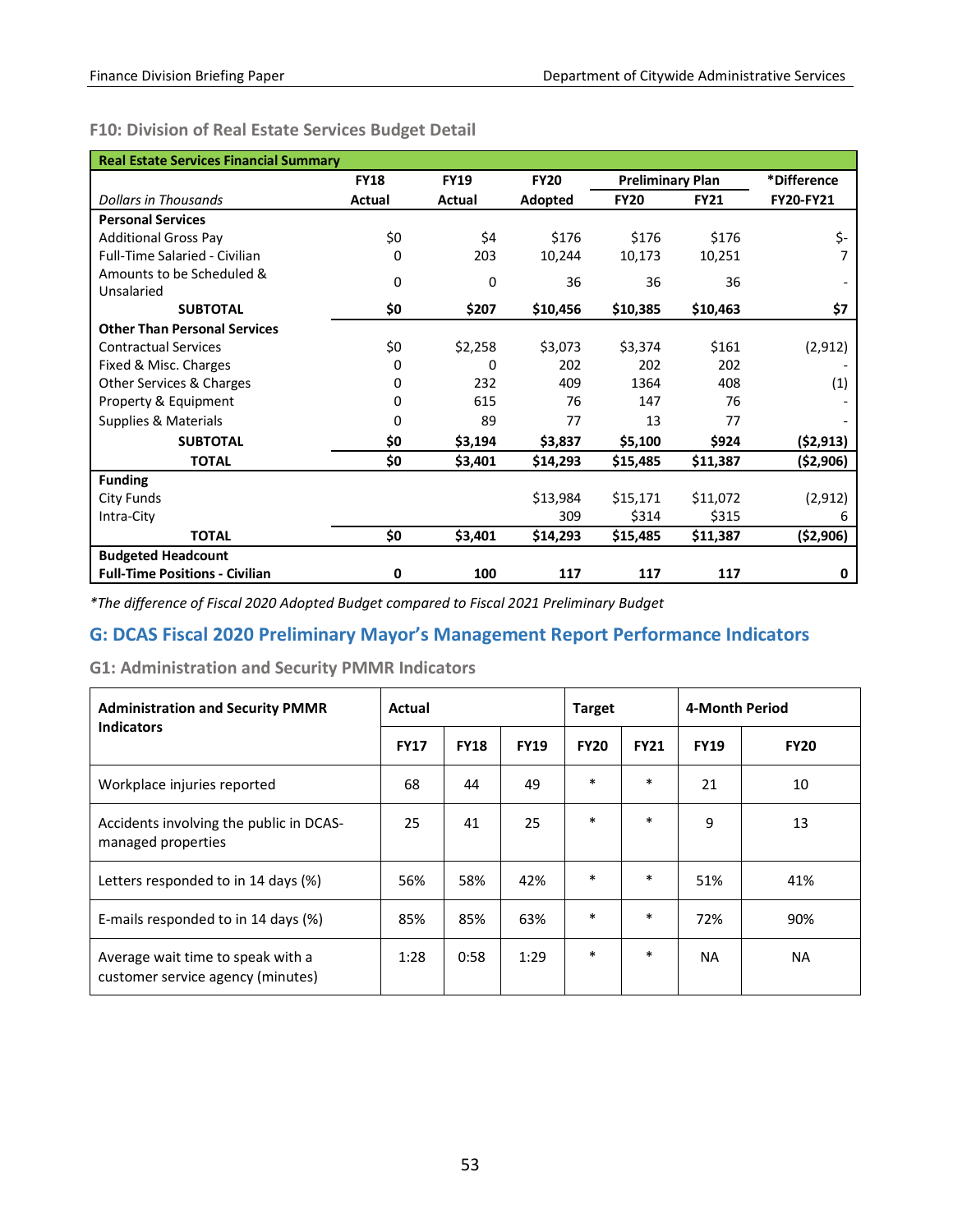# <span id="page-56-0"></span>**G2: Asset Management PMMR Indicators**

| <b>Asset Management PMMR Indicators</b>                                                     | Actual      |             | <b>Target</b> |             | 4-Month<br><b>Period</b> |             |             |
|---------------------------------------------------------------------------------------------|-------------|-------------|---------------|-------------|--------------------------|-------------|-------------|
|                                                                                             | <b>FY17</b> | <b>FY18</b> | <b>FY19</b>   | <b>FY20</b> | <b>FY21</b>              | <b>FY19</b> | <b>FY20</b> |
| Average building cleanliness and condition rating for<br>DCAS-managed space (non-court) (%) | 70%         | 73%         | 72%           | 72%         | 72%                      | <b>NA</b>   | <b>NA</b>   |
| CORE customer experience rating of facilities (0-100)                                       | 97          | 94          | <b>NA</b>     | 95          | 95                       | <b>NA</b>   | <b>NA</b>   |
| Average time to complete in-house trade shop work<br>orders for minor repairs (days)        | 3.5         | 5.3         | 5.4           | 4           | 4                        | 5.3         | 4.2         |
| In-house trade shop work orders completed within 30<br>days $(\%)$                          | 64%         | 73%         | 80%           | 75%         | 75%                      | 86%         | 81%         |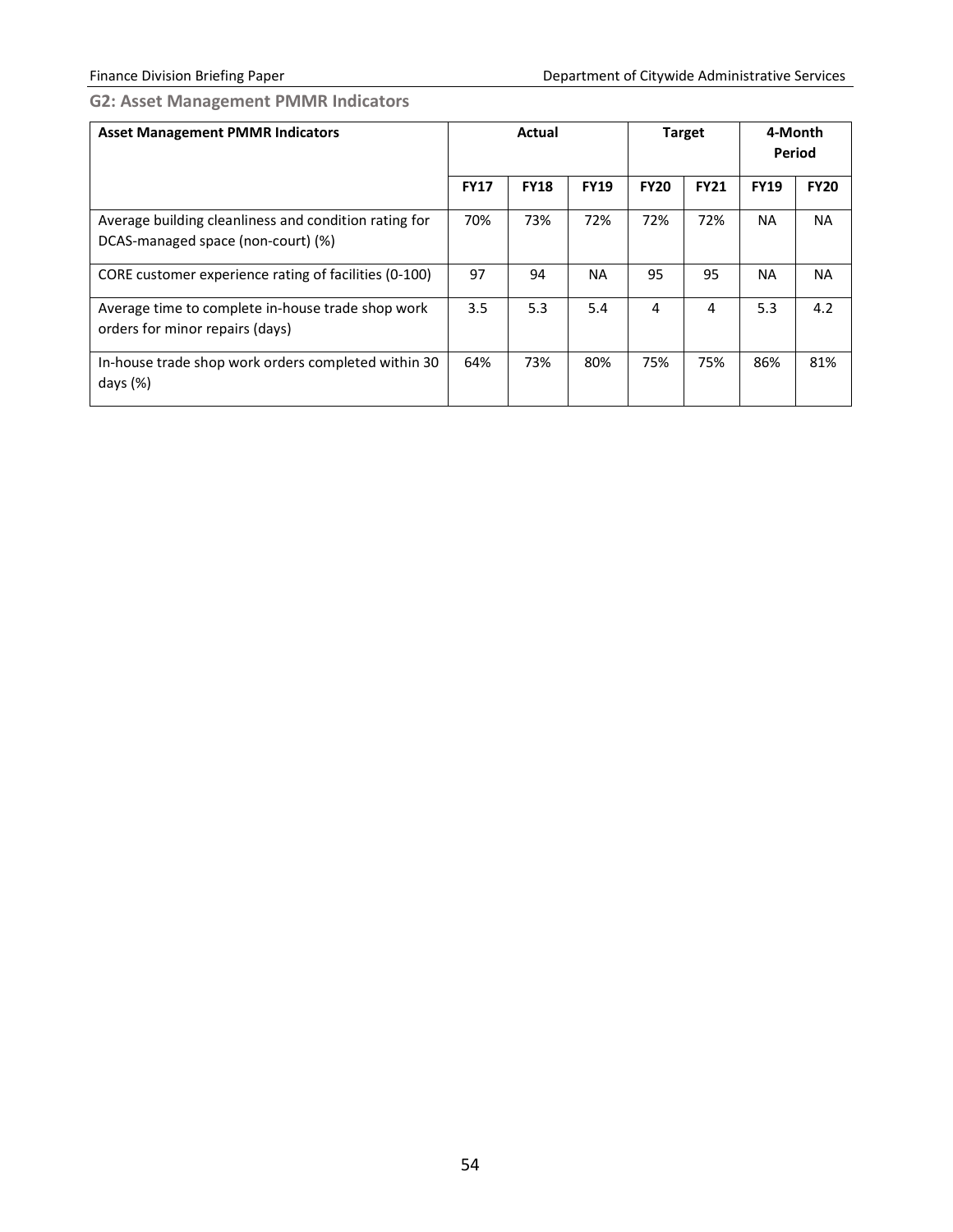<span id="page-57-0"></span>**G3: Citywide Fleet Services PMMR Indicators**

|                                                                                                              |              | <b>Actual</b>  |             |             | <b>Target</b> |                | 4-Month Period |
|--------------------------------------------------------------------------------------------------------------|--------------|----------------|-------------|-------------|---------------|----------------|----------------|
| <b>Citywide Fleet Performance Indicators</b>                                                                 | <b>FY17</b>  | <b>FY18</b>    | <b>FY19</b> | <b>FY20</b> | <b>FY21</b>   | <b>FY19</b>    | <b>FY20</b>    |
| Hybrid or alternative fuel vehicles in the<br>citywide fleet (%)                                             | 60%          | 62%            | 63%         | 65%         | 68%           | 62%            | 64%            |
| - Hybrid or alternative fuel vehicles in<br>the DCAS-managed fleet (%)                                       | 76%          | 78%            | 80%         | 80%         | 84%           | 79%            | 82%            |
| Vehicles with highest emission ratings<br>purchased pursuant to Local Law 38 in<br>the citywide fleet (%)    | 100%         | 100%           | 100%        | 99%         | 99%           | <b>NA</b>      | <b>NA</b>      |
| - Vehicles with highest emission ratings<br>purchased pursuant to Local Law 38 in<br>DCAS-managed fleet (%)  | 100%         | 99%            | 99%         | 99%         | 99%           | <b>NA</b>      | <b>NA</b>      |
| Electric vehicles in the citywide fleet                                                                      | 1,295        | 2,105          | 2,662       | 3,000       | 3,250         | 2,203          | 2,682          |
| - Electric vehicles in the DCAS-managed<br>fleet                                                             | 140          | 339            | 536         | 600         | 630           | 356            | 551            |
| Fleet in-service rate citywide (%)                                                                           | 92%          | 92%            | 91%         | 92%         | 92%           | 90%            | 90%            |
| - Fleet in-service rate for DCAS-<br>managed fleet (%)                                                       | 99%          | 98%            | 98%         | 98%         | 98%           | 98%            | 98%            |
| City employees trained in defensive<br>driving citywide                                                      | 7,876        | 11,162         | 10,307      | 8,500       | 8,500         | 2,690          | 2,511          |
| - Employees of DCAS-managed fleet<br>agencies trained in defensive driving                                   | 1,881        | 3,831          | 2,067       | 2,500       | 2,500         | 647            | 731            |
| Collisions per 100,000 miles involving<br>City vehicles citywide                                             | 6.3          | 6              | 5.3         | $\ast$      | $\ast$        | 4.4            | 5.2            |
| - Collisions per 100,000 miles involving<br>City vehicles in the DCAS-managed<br>fleet                       | 2.6          | 3.3            | 2.9         | $\ast$      | $\ast$        | 2.4            | 3.3            |
| Preventable collisions per 100,000<br>miles involving City vehicles citywide                                 | 3.4          | 3.2            | 2.9         | $\ast$      | $\ast$        | 2.3            | 2.8            |
| - Preventable collisions per 100,000<br>miles involving City vehicles in the<br>DCAS- managed fleet          | $\mathbf{1}$ | 1.3            | 1.4         | $\ast$      | $\ast$        | 0.7            | 1.2            |
| Injuries from collisions per 100,000<br>miles in City vehicles citywide                                      | 0.8          | 0.7            | 0.7         | $\ast$      | $\ast$        | 0.6            | 0.7            |
| - Injuries from collisions per 100,000<br>miles in City vehicles in the DCAS-<br>managed fleet               | 0.4          | 0.5            | 0.4         | $\ast$      | $\ast$        | 0.2            | 0.4            |
| resulting from collisions<br>Fatalities<br>involving non-emergency City vehicles<br>citywide                 | $\mathbf{1}$ | $\overline{2}$ | 4           | $\ast$      | $\ast$        | $\overline{2}$ | $\overline{2}$ |
| - Fatalities resulting from collisions<br>involving non-emergency City vehicles<br>in the DCAS-managed fleet | 0            | $\mathbf 0$    | 0           | $\ast$      | $\ast$        | $\mathbf 0$    | 0              |
| Revenue generated from auto auctions<br>(5000)                                                               | \$7,732      | \$10,878       | \$9,621     | \$7,850     | \$7,850       | \$3,293        | \$4,446        |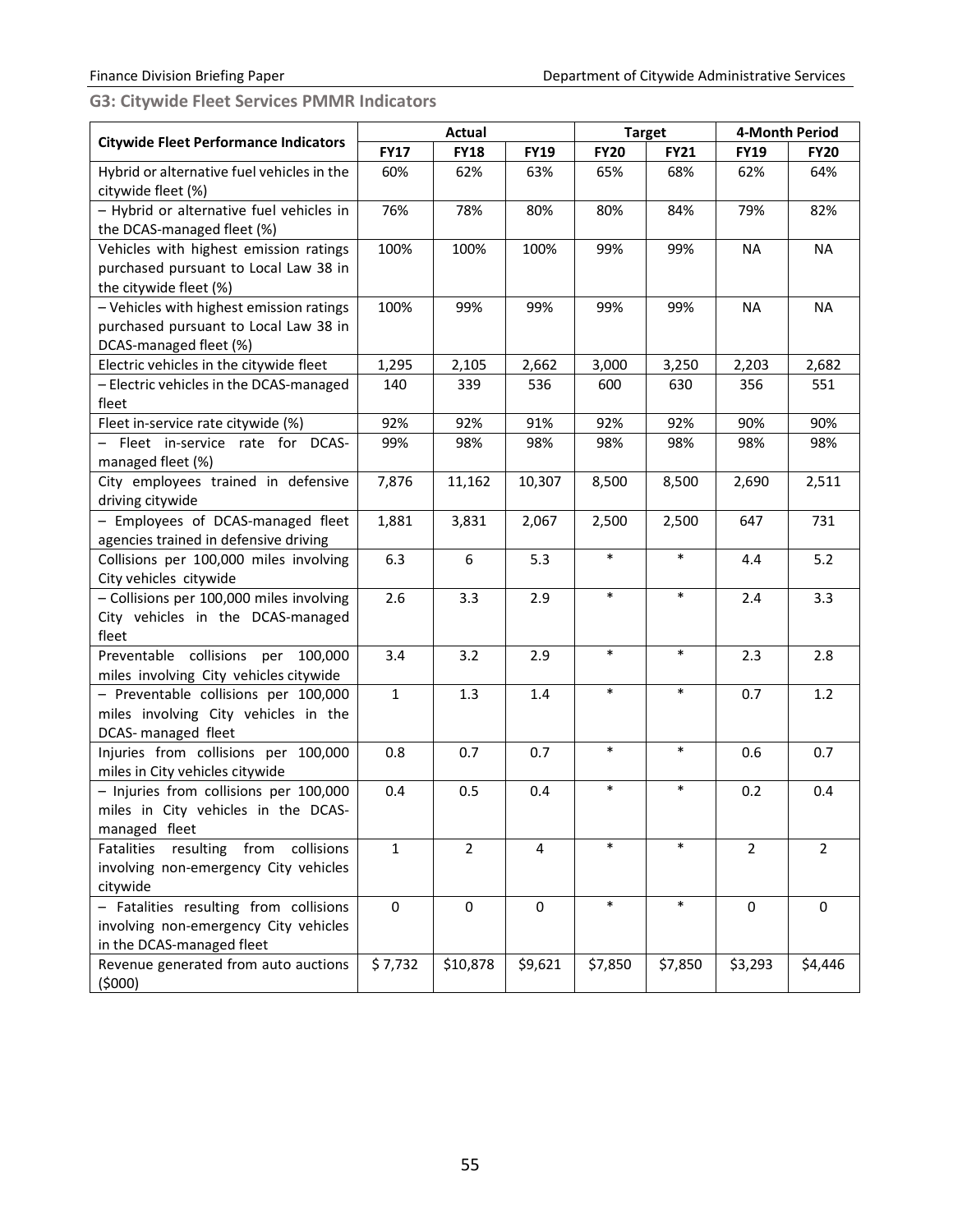<span id="page-58-0"></span>**G4: Energy Management PMMR Indicators**

| <b>Energy Conservation Performance</b>                                                                  |             | Actual      |             | <b>Target</b> |             |             | <b>4-Month Period</b> |
|---------------------------------------------------------------------------------------------------------|-------------|-------------|-------------|---------------|-------------|-------------|-----------------------|
| <b>Indicators</b>                                                                                       | <b>FY17</b> | <b>FY18</b> | <b>FY19</b> | <b>FY20</b>   | <b>FY21</b> | <b>FY19</b> | <b>FY20</b>           |
| Electricity purchased (kilowatt<br>hours) (billions)                                                    | 4.3         | 4.2         | 4.1         | $\ast$        | $\ast$      | <b>NA</b>   | <b>NA</b>             |
| Total energy purchased (British<br>Thermal Units)<br>(trillions)                                        | 28.8        | 29.1        | 29.8        | $\ast$        | $\ast$      | <b>NA</b>   | <b>NA</b>             |
| - Electricity (%)                                                                                       | 50.4%       | 48.8%       | 47.0%       | $\ast$        | $\ast$      | <b>NA</b>   | NA                    |
| - Natural gas (%)                                                                                       | 42.5%       | 43.9%       | 46.1%       | $\ast$        | $\ast$      | <b>NA</b>   | <b>NA</b>             |
| $-$ Steam $(\%)$                                                                                        | 7.1%        | 7.3%        | 6.9%        | $\ast$        | $\ast$      | <b>NA</b>   | NA                    |
| Annual estimated reduction in<br>greenhouse gas emissions from all<br>energy projects (metric tons)     | 46,692      | 36,675      | 45,105      | 40,000        | 48,000      | NA          | <b>NA</b>             |
| Cumulative estimated reduction in<br>greenhouse gas emissions from all<br>energy projects (metric tons) | 140,964     | 177,639     | 222,744     | 237,677       | 285,677     | <b>NA</b>   | NA.                   |
| Annual estimated avoided energy<br>cost from all energy projects<br>(5000,000)                          | \$15.97     | \$13.41     | \$15.91     | \$14.00       | \$16.80     | <b>NA</b>   | <b>NA</b>             |
| Cumulative estimated avoided<br>energy cost from all energy<br>projects (\$000,000)                     | \$48.39     | \$61.80     | \$77.71     | \$82.00       | \$84.80     | <b>NA</b>   | <b>NA</b>             |
| Annual energy<br>retrofit/conservation projects<br>completed                                            | 622         | 667         | 409         | $\ast$        | $\ast$      | <b>NA</b>   | <b>NA</b>             |
| Cumulative energy<br>retrofit/conservation projects<br>completed                                        | 1,642       | 2,309       | 2,718       | $\ast$        | $\ast$      | <b>NA</b>   | <b>NA</b>             |
| Annual Energy Efficiency Reports<br>(EER) completed                                                     | 64          | 128         | 163         | $\ast$        | $\ast$      | <b>NA</b>   | <b>NA</b>             |
| <b>Cumulative Energy Efficiency</b><br>Reports (EER) completed                                          | 608         | 736         | 899         | $\ast$        | $\ast$      | <b>NA</b>   | <b>NA</b>             |
| Cumulative installed solar capacity<br>(megawatts)                                                      | 10.06       | 10.51       | 10.51       | UP            | UP          | <b>NA</b>   | <b>NA</b>             |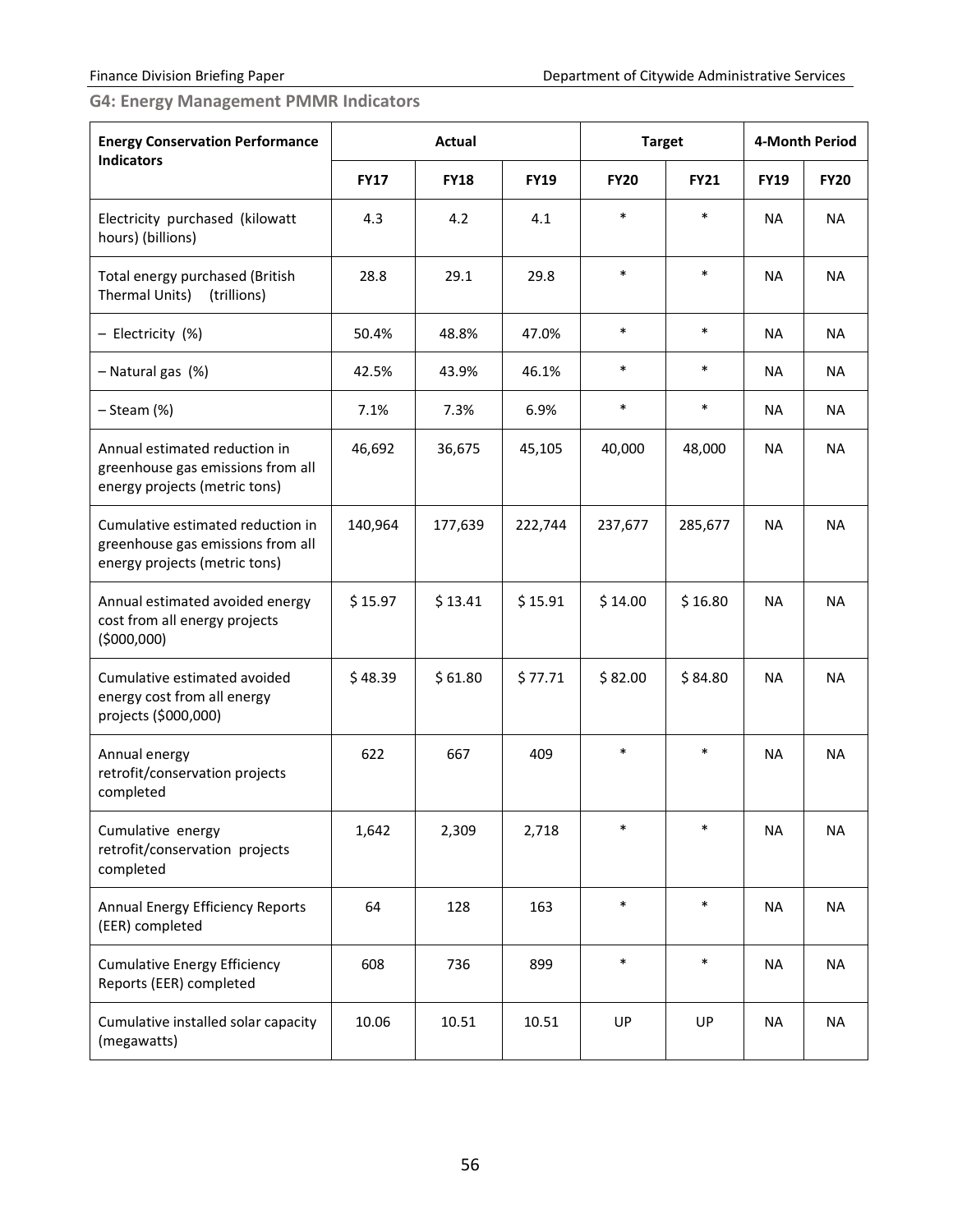# <span id="page-59-0"></span>**G5: Human Capital PMMR Indicators**

| <b>Human Capital Performance</b><br><b>Indicators</b>                                                   | Actual      |             |             | <b>Target</b> |             | 4-Month Period |             |
|---------------------------------------------------------------------------------------------------------|-------------|-------------|-------------|---------------|-------------|----------------|-------------|
|                                                                                                         | <b>FY17</b> | <b>FY18</b> | <b>FY19</b> | <b>FY20</b>   | <b>FY21</b> | <b>FY19</b>    | <b>FY20</b> |
| Applications received for all<br>DCAS civil service exams                                               | 184,699     | 133,828     | 108,728     | $\ast$        | $\ast$      | 37,344         | 26,514      |
| <b>Employment applications</b><br>received via NYC Jobs                                                 | 1,397,792   | 1,298,554   | 1,022,891   | $\ast$        | $\ast$      | <b>NA</b>      | <b>NA</b>   |
| New hires - Asian/Pacific<br>Islander (%)                                                               | 8.8%        | 8.5%        | 8.7%        | $\ast$        | $\ast$      | 8.6%           | 9.0%        |
| New hires - Black (%)                                                                                   | 41.6%       | 41.6%       | 41.9%       | $\ast$        | $\ast$      | 42.2%          | 41.2%       |
| New hires - Hispanic (%)                                                                                | 21.5%       | 21.7%       | 22.1%       | $\ast$        | $\ast$      | 21.7%          | 21.6%       |
| New Hires - Some Other Race<br>(%)                                                                      | 6.2%        | 7.4%        | 5.4%        |               |             | 5.4%           | 6.5%        |
| New hires - White (%)                                                                                   | 22.0%       | 20.7%       | 21.9%       | $\ast$        | $\ast$      | 22.2%          | 21.8%       |
| New hires - Female (%)                                                                                  | 47.0%       | 47.6%       | 48.0%       | $\ast$        | $\ast$      | 49.9%          | 60.5%       |
| New hires - Male (%)                                                                                    | 53.0%       | 52.4%       | 52.0%       | $\ast$        | $\ast$      | 50.1%          | 39.5%       |
| Civil service exams<br>administered by DCAS on<br>schedule                                              | 183         | 254         | 106         | 185           | 185         | 30             | 72          |
| Median time from exam<br>administration to exam<br>results completion (days)                            | 246         | 78          | 255         | 290           | 290         | 231            | 277         |
| Average rating for<br>professional development<br>training sessions (%)                                 | 90%         | 92%         | 90%         | 90%           | 90%         | 89%            | 90%         |
| City employees/participants<br>trained in Managerial and<br><b>Professional Development</b><br>programs | 42,082      | 65,332      | 72,094      | 47,640        | 48,730      | 8,801          | 28,990      |
| City employees/participants<br>trained in Equity and Inclusion                                          | 24,365      | 36,342      | 282,319     | 77,310        | 77,330      | 209,356        | 67,904      |
| Average cost of training per<br>employee (\$)                                                           | \$113       | \$63        | \$18        | $\ast$        | $\ast$      | <b>NA</b>      | <b>NA</b>   |